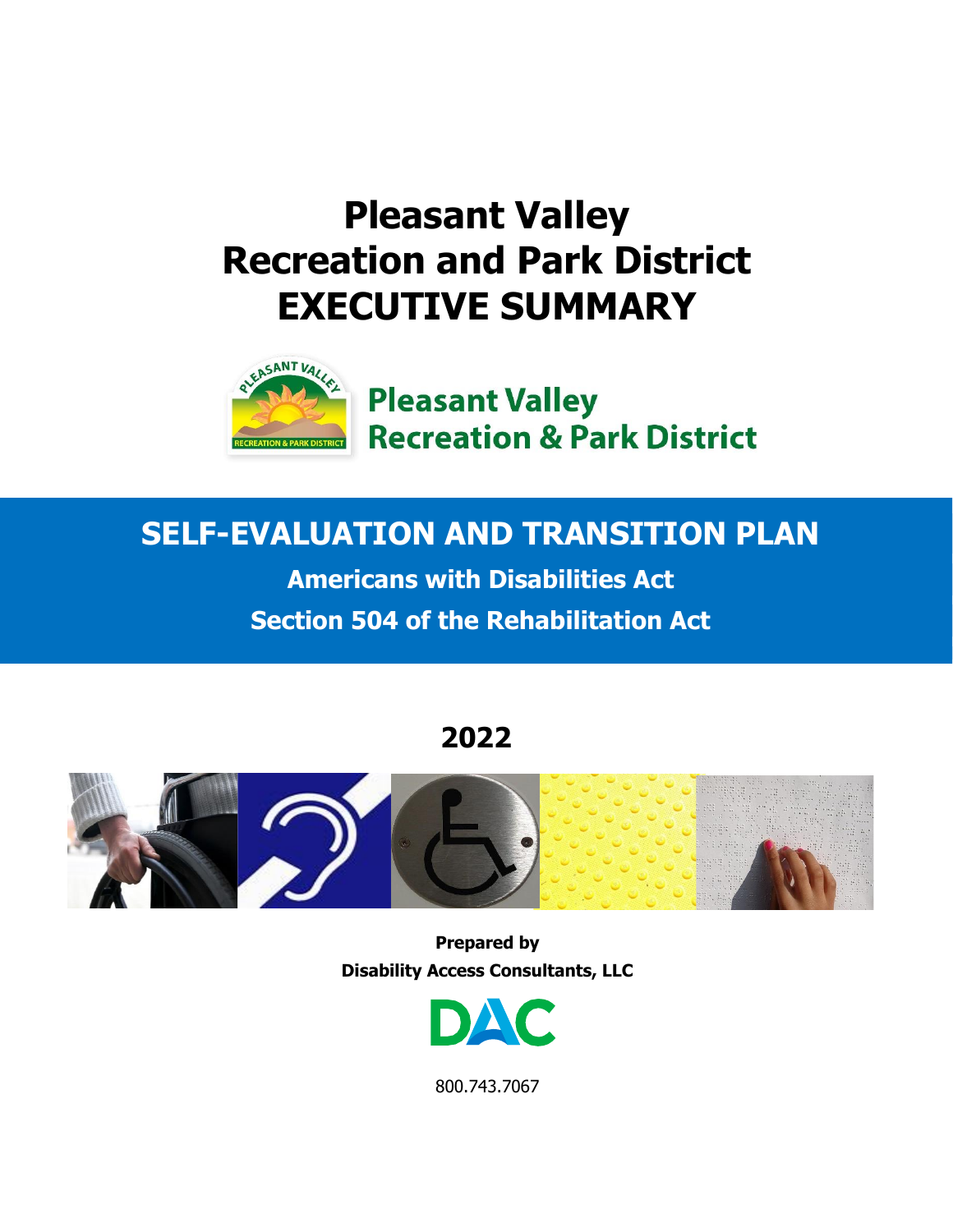## **Table of Contents**

| ADA/504 Self-evaluation and Transition Plan Purpose and Summary 1            |  |
|------------------------------------------------------------------------------|--|
| Methodology for the Development of the Self-evaluation and Transition Plan2  |  |
| Requirements to Conduct an ADA Self-evaluation and Transition Plan4          |  |
|                                                                              |  |
|                                                                              |  |
| Classification of the Pleasant Valley Recreation and Park District 7         |  |
| General Information About the Pleasant Valley Recreation and Park District 8 |  |
|                                                                              |  |
|                                                                              |  |
|                                                                              |  |
|                                                                              |  |
|                                                                              |  |
|                                                                              |  |
|                                                                              |  |
|                                                                              |  |
|                                                                              |  |
|                                                                              |  |
|                                                                              |  |
|                                                                              |  |
|                                                                              |  |
|                                                                              |  |
|                                                                              |  |
|                                                                              |  |
|                                                                              |  |
|                                                                              |  |
|                                                                              |  |
|                                                                              |  |
|                                                                              |  |
|                                                                              |  |
|                                                                              |  |
|                                                                              |  |
|                                                                              |  |
|                                                                              |  |
|                                                                              |  |
|                                                                              |  |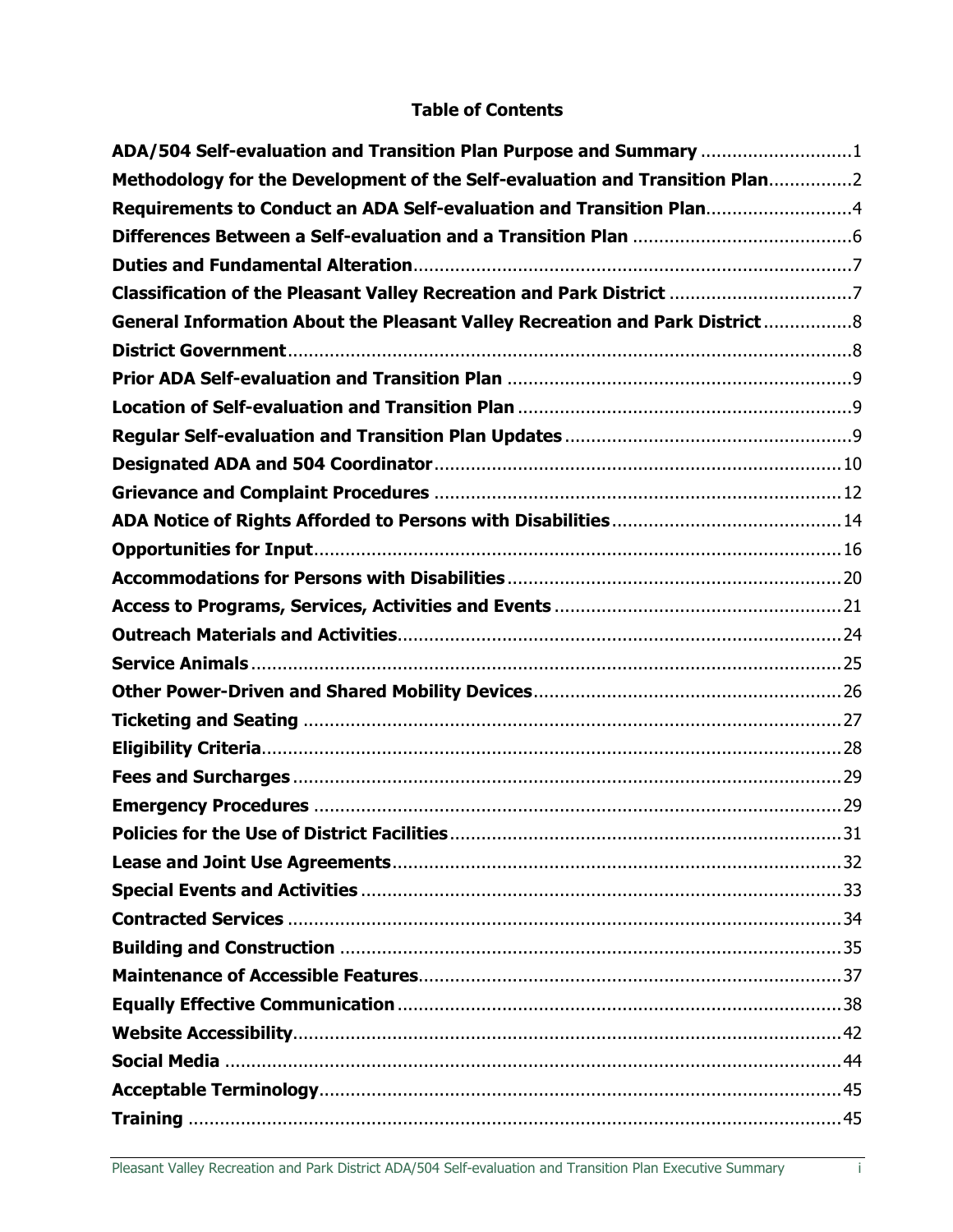| Planning, Budgeting, Implementation and Strategies for Ongoing Compliance49 |  |
|-----------------------------------------------------------------------------|--|
|                                                                             |  |

The Pleasant Valley Recreation and Park District ADA/504 Self-evaluation and Transition Plan was prepared by Disability Access Consultants, LLC with the collaboration and assistance of Pleasant Valley Recreation and Park District staff and input by other interested individuals and community members.

Jessica Puckett, Administrative Analyst for the Pleasant Valley Recreation and Park District, provided the overall project coordination and direction.

Jessica Puckett also serves as the designated ADA/504 Coordinator.

A copy of the ADA/504 self-evaluation and transition plan is available from the ADA/504 Coordinator. Accessible alternate formats are available.

Disability Access Consultants, LLC (DAC)

800.743.7067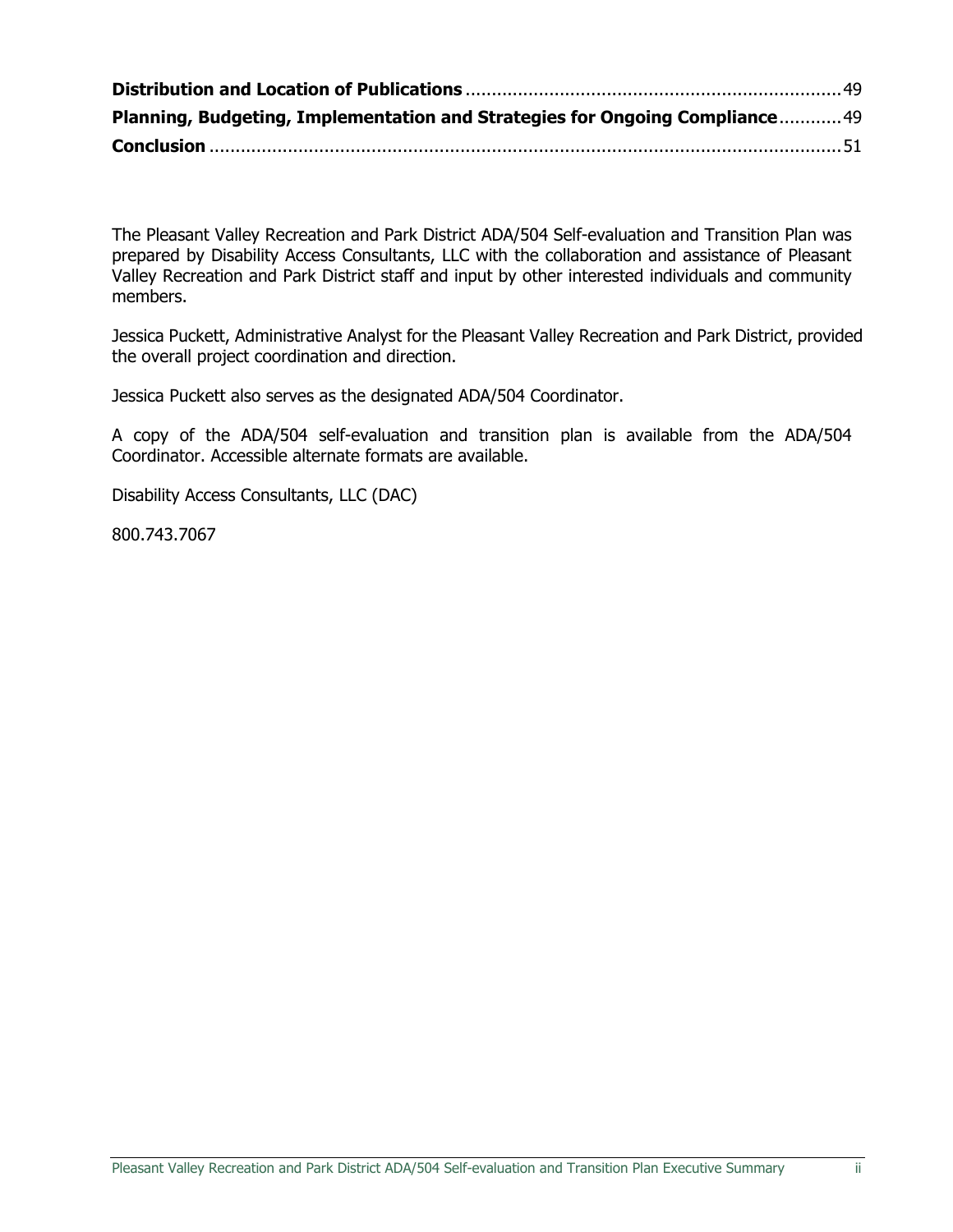#### <span id="page-3-0"></span>**ADA/504 Self-evaluation and Transition Plan Purpose and Summary**

As the Pleasant Valley Recreation and Park District has made an ongoing commitment to provide programs, services and activities in a nondiscriminatory manner for individuals with disabilities, the Pleasant Valley Recreation and Park District (District) conducted an updated Americans with Disabilities Act (ADA) and Section 504 Self-evaluation and Transition Plan of programs, services, activities, parks, facilities and public rights-of-way. The Pleasant Valley Recreation and Park District Americans with Disabilities Act (ADA) Title II and Section 504 (504) self-evaluation documents the results of the District's review of access to programs, services, activities, events, facilities, parks, and facilities by persons with disabilities to determine if any discriminatory or potentially discriminatory practices, policies or procedures exist that may deny access for individuals with disabilities.

The 2022 updated ADA/504 self-evaluation and transition plan provides a current benchmark of accessibility activities by the District and provides an updated framework for remediation and implementation and updates prior accessibility ADA self-evaluations and transition plans. The goal of the District is that potential physical and programmatic barriers for accessibility for persons with disabilities are identified and removed. As evidenced by this study and update, the District is committed to complying with the tenets of Title II of the Americans with Disabilities Act, Section 504 of the Rehabilitation Act of 1973 (504), and other federal, state statutes and regulations to provide accessibility for persons with disabilities. The update further serves to demonstrate the ongoing compliance efforts by the District in addition to findings and recommendations and a roadmap to assist the District with ongoing compliance.

Current District accessibility initiatives, related documents such as master plans, findings from regulatory audits, federal and state funding and Community Development Block Grant (CDBG) were reviewed and as appropriate were incorporated into the findings and recommendations of the Pleasant Valley Recreation and Park District ADA/504 Self-evaluation and Transition Plan. Findings and recommendations are based on the ADA/504 review of the Pleasant Valley Recreation and Park District and includes a review of potential programmatic and physical barriers that may deny access for persons with disabilities.

The Pleasant Valley Recreation and Park District ADA/504 Self-evaluation and Transition Plan Executive Summary details accessibility findings and recommendations for the District. The ADA/504 Self-evaluation and Transition Plan Executive Summary includes a review of potential "programmatic" and "physical" barriers that may deny access for persons with disabilities. Noncompliant findings regarding "physical" barriers that may deny access for persons with disabilities are contained in the online DACTrak Accessibility Management software used by the District. DACTrak contains detailed findings of potential physical barriers that may deny access and includes actual findings, recommendations, photographs, references to accessibility code requirements and is a tool for the District to manage and update the District's transition plan for the removal of physical barriers. Access to information contained in the DACTrak program is available from the District's ADA/504 Coordinator. Programmatic and potential policy barriers are identified in the ADA/504 Selfevaluation and Transition Plan Executive Summary.

As evidenced in the current updated ADA/504 self-evaluation and transition plan, the District understands that the ADA/504 self-evaluation and transition plan is not a static document but requires ongoing implementation and periodic updates. The ADA/504 self-evaluation and transition plan provides a current benchmark for accessibility efforts by the District and provides an updated framework for implementation.

The current study also incorporates recent code changes, updates in accessibility standards and regulations in addition to accessibility trends. The ADA self-evaluation and transition plan activities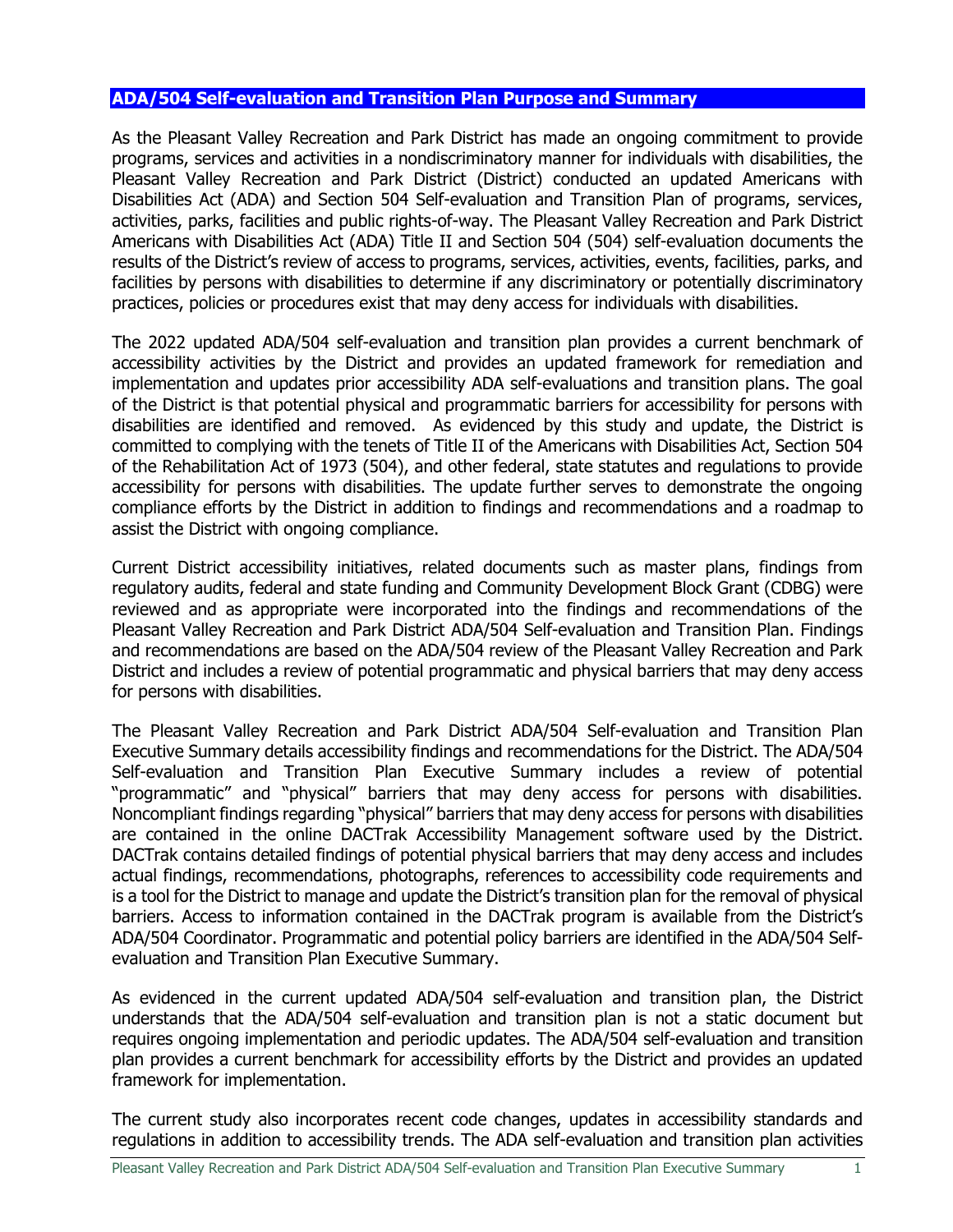work together to address the requirements of the ADA. Additional accessibility requirements that were added with the 2010 ADA for areas such as recreational sites, golf facilities, play areas, recreational boating sites, fishing piers, swimming pools, wading pools, and judicial facilities. Accessibility requirements were also changed for items such as reach range, water closets, assembly areas and other areas. The District's current plan updates standards and provides safe harbor for those areas and items that were compliant under prior accessibility codes. As such, it was prudent for the District to update their ADA/504 Self-evaluation and Transition Plan. In addition, the current ADA/504 Self-evaluation and Transition Plan incorporates recent updates in the California Building Code, the Manual on Uniform Traffic Control Devices and the Public Right-of-Way Accessibility Guidelines (PROWAG). PROWAG was adopted by the California Department of Transportation (Caltrans). As remodeling and remediation of physical barriers would in most cases require scoping and compliance with newer accessibility regulations and requirements such as the 2010 ADA Standards and the 2019 California Building Code, the ADA plan needed to be updated to maintain compliance.

As public input is important to develop and prioritize the plan, the District conducted public outreach as described in the public outreach portion of this document. In addition to being required, it is recognized that input from stakeholders is a valuable component of an updated, usable, and realistic plan. In addition to input from the public, input was solicited from District staff. As additional input from stakeholders is received, the ADA Coordinator or designated person is responsible to evaluate the input and incorporate it into the ADA plan as appropriate.

The Pleasant Valley Recreation and Park District has demonstrated a commitment from the highest level of leadership with coordination of compliance activities and involvement of persons with disabilities and methodologies for compliance procedures. As evidenced in the current updated ADA/504 report, the Pleasant Valley Recreation and Park District understands that the ADA/504 compliance plan is not a static document but requires ongoing implementation and periodic updates. The ADA/504 self-evaluation provides a current benchmark for accessibility efforts by the District and provides an updated framework for implementation. The current study also incorporates recent code changes, updates in accessibility standards and regulations in addition to accessibility trends. The ADA/504 self-evaluation and transition plan activities work together to address the requirements of the ADA.

## <span id="page-4-0"></span>**Methodology for the Development of the Self-evaluation and Transition Plan**

Disability Access Consultants, LLC (DAC) was contracted to conduct a comprehensive accessibility review of all District programs, services, activities, policies, buildings, parks and public rights-of-way in order to develop an updated Pleasant Valley Recreation and Park District ADA/504 Self-evaluation and Transition Plan.

Jessica Puckett, Administrative Analyst for the Pleasant Valley Recreation and Park District, provided the overall project coordination and direction. Jessica Puckett also serves as the designated ADA/504 Coordinator.

Methodology included, but was not limited to:

- A kick-off meeting was held on November 12, 2021 with DAC and District staff
- A project start date of November 30, 2021 was confirmed to begin the onsite surveys
- A website accessibility review was conducted for compliance with WCAG 2.0 Level AA
- Multiple methods and opportunities were provided for public input
- Surveys were available for the public, community members and organizations representing persons with disabilities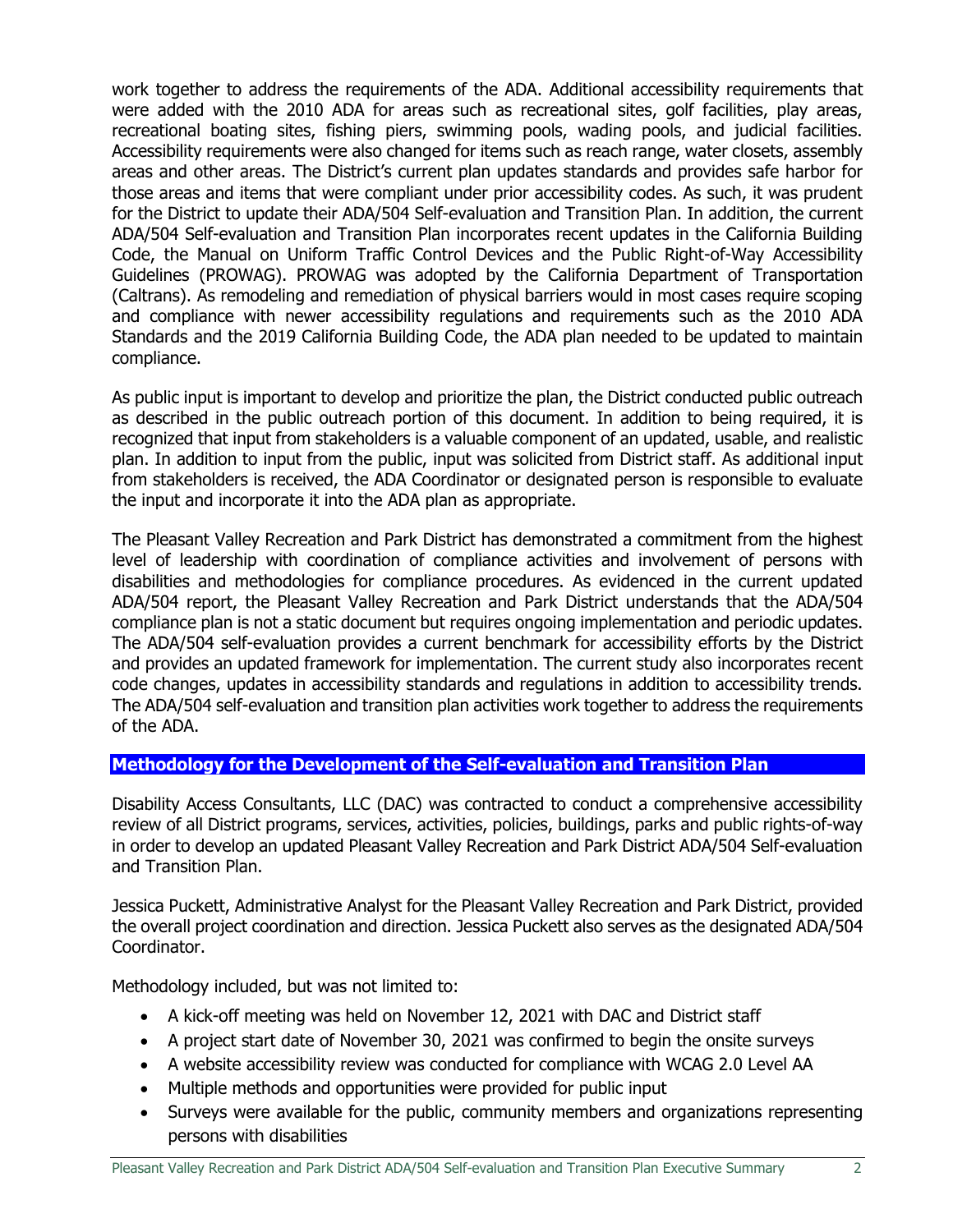- Surveys were distributed to District staff
- Letters and emails were sent out to targeted area organizations that serve persons with disabilities
- Information and links to respond to a survey was placed on the District's website
- Information requesting input from the public and organizations regarding the District's ADA self-evaluation and transition plan update was posted on the website
- Public postings and notices requesting input were displayed on the District's website, in District facilities, on the District's social media accounts and included in the District's electronic newsletter
- A review was conducted of the previous accessibility activities and efforts by the District
- A review was conducted of accessibility related District policies and other documents
- A review was conducted regarding the accessibility of District programs, services, activities, and events
- Accessibility surveys were performed by DAC of District buildings, facilities and parks
- Training was provided on March 3, 2022 for District staff regarding the use of the DACTrak accessibility management and software program to manage, update and implement the District's transition plan
- Possible implementation strategies have been discussed for barrier removal

The District is using the DACTrak accessibility management software to manage and implement the transition plan. Using DACTrak, the District can generate compliance assessment reports that provide at a minimum the following information:

- A description of the noncompliant physical element
- Identification of the reason(s) a physical element is considered noncompliant
- Applicable federal and state accessibility code references that apply to the element
- Digital photographs of the noncompliant physical element
- Recommended method to bring the item into compliance
- A construction cost estimate when applicable

The Pleasant Valley Recreation and Park District ADA/504 Self-evaluation and Transition Plan Executive Summary documents findings and recommendations by categories or areas reviewed for compliance and not necessarily by individual departments. Compliance areas are reported with findings followed by recommendations. Some findings and recommendations are Districtwide and others to specific departments. If findings or recommendations are specific for a department, then they are reported as such. For example, if accommodation statements or procedures for requesting a reasonable accommodation by a person with a disability is not available, then access to programs, services and activities may not be available. Certain departments may have developed specific reasonable accommodation statements related to their department.

In addition to programmatic and policy barriers, physical barriers may exist and are reported in the transition plan using DACTrak. Noncompliant findings and recommendations for the removal of physical barriers that may deny access for persons with disabilities are contained in the secure, online DACTrak accessibility management software used by the District. DACTrak contains photographs of physical barriers, GIS information, findings, recommendations, estimated costs, and other information. Custom reports and transition plan information can be generated from DACTrak to monitor and track the implementation of the plan.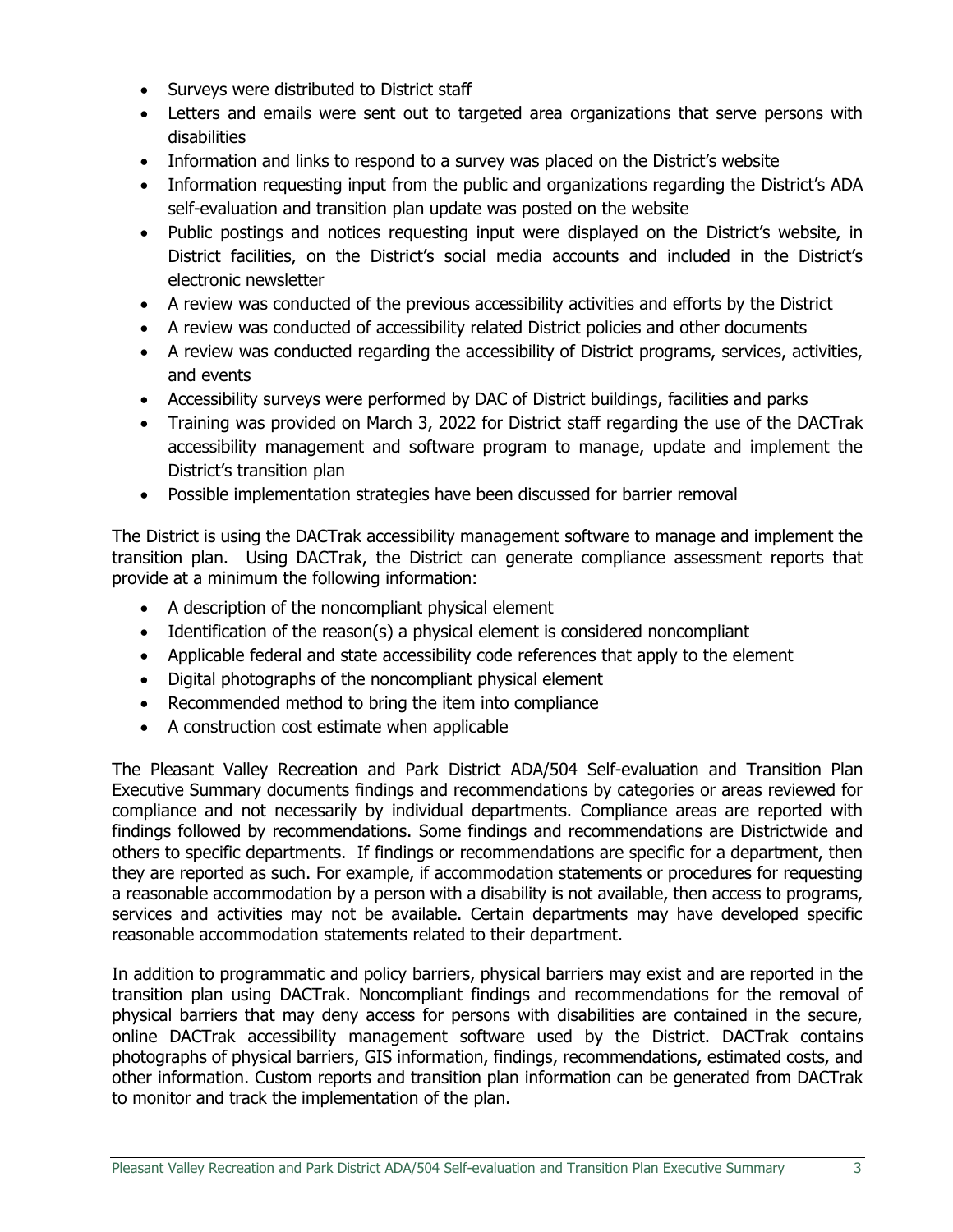The Pleasant Valley Recreation and Park District ADA/504 Self-evaluation and Transition Plan Executive Summary serves as a roadmap to assist the District with ongoing compliance. The results from the ADA/504 self-evaluation demonstrate not only the commitment by the District to provide access to District programs, services, and activities, but documentation of the overall compliance by the Pleasant Valley Recreation and Park District and outlines a framework for enhancing compliance. Access to information contained in the DACTrak program is available from the Pleasant Valley Recreation and Park District ADA/504 Coordinator.

#### <span id="page-6-0"></span>**Requirements to Conduct an ADA Self-evaluation and Transition Plan**

Part 35.102 of Title II of the ADA describes the application of the ADA and Section 504 of the Rehabilitation Act which requires state and local governments, such as town, city and county governments (referred to as public entities in this document) to ensure that their facilities, public rights-of-ways, policies, procedures and practices are accessible and do not discriminate against persons with disabilities. The ADA and Section 504 require the District to provide access to District programs, services, and activities. Buildings and public rights-of-way are assessed for compliance with accessibility standards and regulations as a noncompliant building may, for example, deny access to a program, service, or activity of the District. The transition plan is to identify the physical barrier in detail, the proposed method to remove the barrier, the designated responsible person to oversee the plan and the projected (estimated) dates of barrier removal.

The ADA has five (5) separate titles:

| Title I:   | Employment                                                      |
|------------|-----------------------------------------------------------------|
| Title II:  | Public Services: State and Local Government                     |
| Title III: | Public Accommodations and Services Operated by Private Entities |
| Title IV:  | <b>Telecommunications</b>                                       |
| Title V:   | <b>Miscellaneous Provisions</b>                                 |

The focus of the Pleasant Valley Recreation and Park District ADA/504 Self-evaluation and Transition Plan is Title II (owned by the public and open to the public) of the ADA to provide access to public areas of facilities and access to all District programs, services and activities. Title III (privately owned and open to the public) requirements are reviewed in selected cases due to the District's use of outside vendors, private groups and agencies during the provision of District programs, services, and activities. Thus, requirements of Title III do overlap and integrate into the current study in cases where the District contracts with outside vendors. Title I of the ADA provides requirements for employees and is not the focus of this study. Individual employee access accommodations are handled on a case-by-case basis.

Section 504 requires public entities that receive federal or state funding to ensure that they do not have any discriminatory practices. As such the requirements of Section 504 are very similar to those of the ADA that was passed by congress in 1990. Section 504 of the Rehabilitation Act of 1973 (Public Law 93-112) prohibits discrimination based on disability in federally assisted programs and the flow through sub-recipients, including contractors. The Americans with Disabilities Act passed in 1990 (Public Law 101-336) is a broader civil rights statute that prohibits discrimination against people with disabilities. In addition to the Department of Justice (DOJ), the Federal Highway Administration's (FHWA) and the United States Department of Transportation (USDOT) have requirements for accessibility in accordance with the Americans with Disabilities Act (ADA) and Section 504. Pedestrians with disabilities should have an equal opportunity to use the pedestrian access routes in an accessible and safe manner.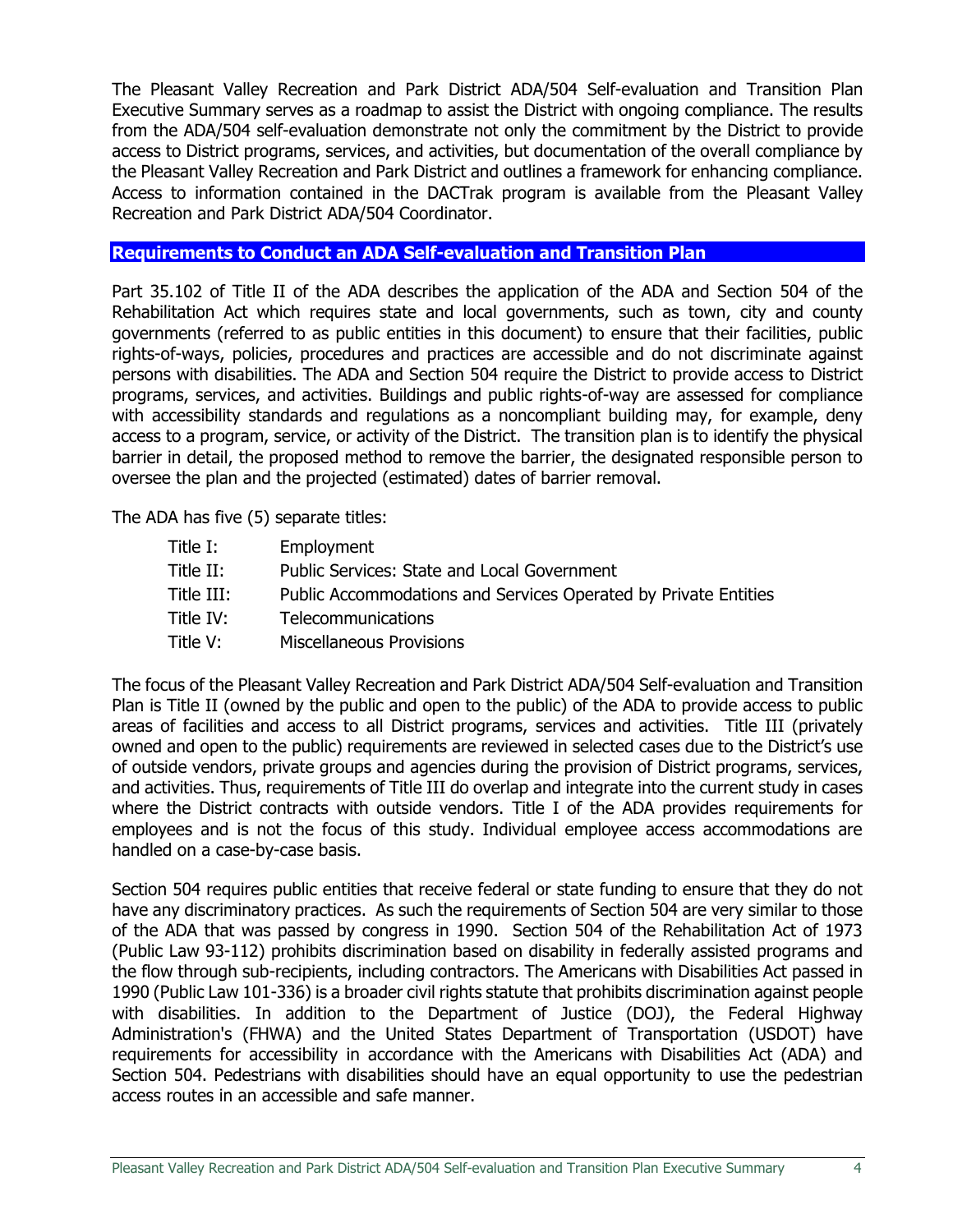As part of FHWA's regulatory responsibility under Title II of the ADA and Section 504 of the Rehabilitation Act of 1973 (504), the FHWA is required to ensure that recipients of federal aid and state and local entities that are responsible for roadways and pedestrian facilities do not discriminate on the basis of disability in any highway transportation program, activity, service or benefit they provide to the general public; and to ensure that persons with disabilities have equitable opportunities to use the public rights-of-way system. Furthermore, laws and regulations require accessible planning, design, and construction to integrate persons with disabilities and that the public entity does not discriminate.

As the California Department of Transportation (Caltrans) is a recipient of federal funds and cities, counties and other public entities are subrecipients of the flow through funding, public entities are required to demonstrate their compliance with the ADA and Section 504 of the Rehabilitation Act. A component of the DOT requests is the development of a comprehensive ADA/504 self-evaluation and transition plan. As such, completion of a comprehensive ADA/504 self-evaluation and transition plan is an accepted practice to take the place of an updated Section 504 plan. As such, the District's ADA/504 Self-evaluation and Transition Plan meets the requirements of not only the ADA plan, but the Section 504 plan as well. By completing this comprehensive plan, the District will not only meet its ADA and Section 504 compliance requirements but will have a sustainable plan that can be updated, monitored, managed and will document progress for ongoing accessibility compliance.

Several regulatory agencies require the development and implementation of an Americans with Disabilities (ADA) plan and a Section 504 Rehabilitation Act plan. The United States Department of Housing and Urban Development requires an ADA/504 self-evaluation and transition plan that includes the oversight of the use of Community Development Block Grant (CDBG) program funds in a nondiscriminatory manner. The CDBG program provides annual grants on a formula basis to states, cities, and counties to develop viable urban communities by providing decent housing and a suitable living environment, and by expanding economic opportunities, principally for low- and moderate-income persons. The CDBG program requires public agencies to develop, maintain and implement an Americans with Disabilities Act (ADA) and Section 504 of the Rehabilitation Act ADA/504 self-evaluation and transition plan to ensure that programs, services, activities and facilities are accessible for persons with disabilities.

The Department of Justice (DOJ) has rulemaking authority and enforcement responsibility for Title II, while USDOT is legally obligated to implement compliance procedures relating to transportation, including those for highways, streets, and traffic management. The Federal Highway Administration (FHWA) Office of Civil Rights oversees the DOT requirements in these areas. To ensure compliance, the California Department of Transportation conducts reviews to ensure that:

- FHWA recipients and subrecipients are informed of their responsibilities to provide accessibility in their programs, activities, facilities and public rights-of-way;
- Recipients and subrecipients comply with the ADA and Section 504;
- Recipients and subrecipients are applying appropriate accessibility standards to all public rights-of-way and transportation facilities;
- All complaints filed under Section 504, or the ADA are processed in accordance with established complaint procedures.

California law provides similar protections to Title II and Section 504. Government Code Section 11135 prohibits discrimination by state and local governments. The Unruh Civil Rights Act (Civil Code Section 51) and the Disabled Persons Act (Civil Code Sections 54-55.32) prohibit disabilitybased discrimination by business establishments also applies to government entities in some circumstances. State law or other federal laws such as Section 504 may provide a higher level of protection than Title II of the ADA. The higher standard should be applied, whether state or federal.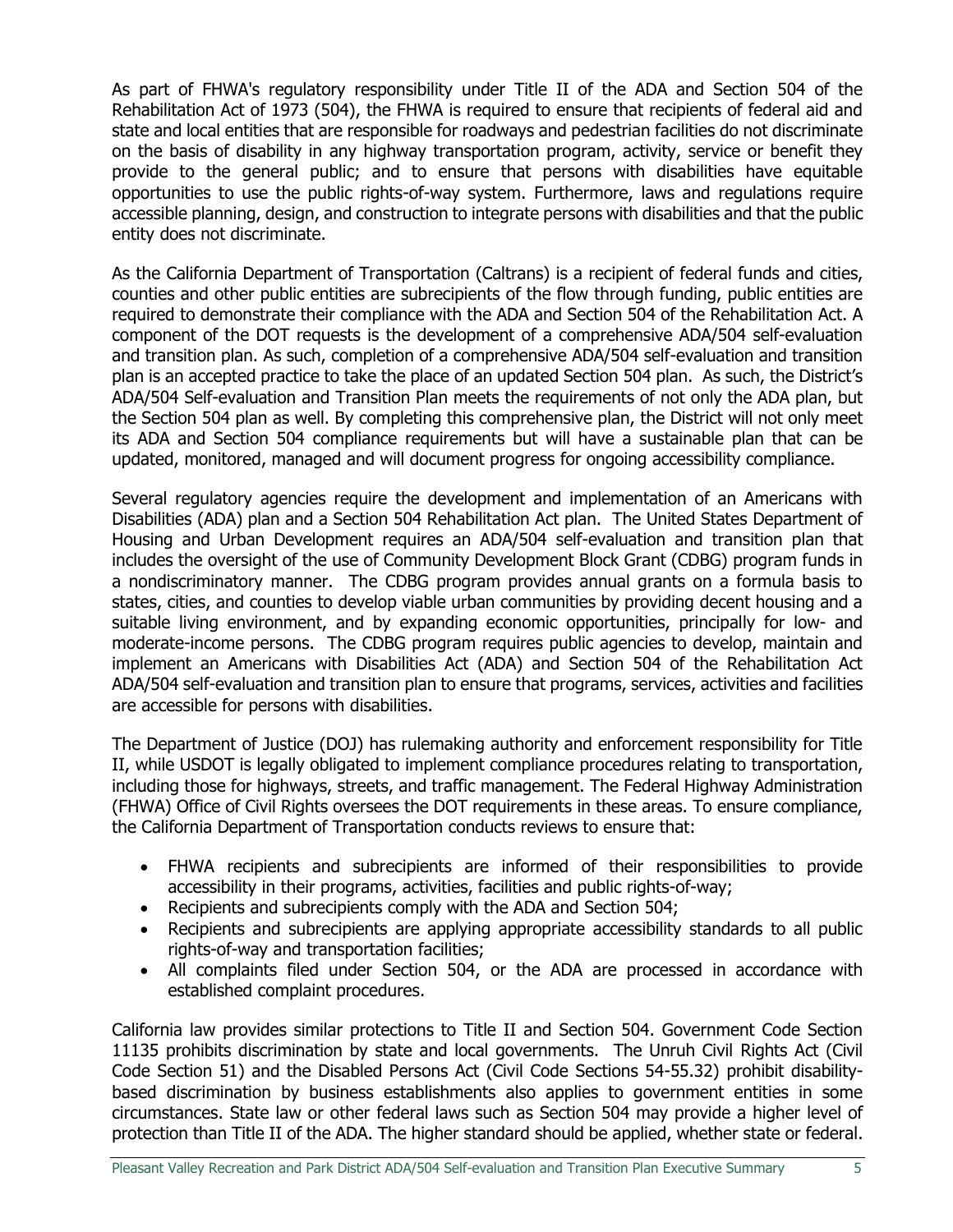## <span id="page-8-0"></span>**Differences Between a Self-evaluation and a Transition Plan**

The self-evaluation component of the ADA/504 plan identifies any barriers or potential barriers for persons with disabilities and includes a review of policies, programs, activities, services, and facilities. Barriers identified may include policies or procedures that could inadvertently discriminate against persons with disabilities. An example of a self-evaluation component that was reviewed is the District's website. The accessibility review of the website was conducted to determine if changes are needed to make the website more accessible. Many persons with disabilities use the information on the website to view activities, enroll in courses or to provide input. Another example may be the use of inappropriate terminology such as the word "handicapped" instead of the term person with a disability. A key and required component of the self-evaluation is the opportunity for input by the public, organizations that represent persons with disabilities, staff, and other interested persons. The District conducted activities to solicit comments and input by the public using a variety of methodologies to incorporate comments into the overall content and prioritization of the plan. Public outreach activities are discussed in the public outreach portion of this report.

The transition plan on the other hand, assigns estimated (projected) dates for the removal of physical barriers identified in the plan as required by the ADA for public entities with more than fifty (50) employees and for (fifteen) 15 or more employees in accordance with Section 504 of the Rehabilitation Act. The District, using DAC's recommended priority worksheet as one method for prioritization, is assigning dates for barrier removal in the District's transition plan and is developing an implementation plan over time that will incorporate priorities identified by the public and staff, concerns or complaints, prevalence of use by persons with disabilities, current remodeling and construction projects, funding sources, resources and other variables related to the removal of physical barriers.

The term "transition plan" comes from the terminology in the 1990 Americans with Disabilities Act (ADA) that describes how public entities would be "transitioning" into compliance during the timelines of 1992 to 1995. The term "barrier removal" plan is used in addition to the term transition plan, as public entities are no longer transitioning into compliance during the three years set aside in the law. The transition/barrier removal plan identifies the noncompliant barrier that may deny access to goods and services, the proposed method to remove the barrier, the identity of the responsible person to oversee the implementation of the plan and the projected schedule for barrier removal of "structural" barriers. The transition plan provides a schedule for the removal of barriers with estimated projected timelines. The self-evaluation, on the other hand focuses on the identification of physical and programmatic barriers that may deny access to programs services and activities. The two plans work congruently to remove the structural and programmatic barriers.

To effectuate Title II of the ADA, Department of Justice regulation 28 CFR 35.150(d) Transition Plan, requires public entities to review and identify physical barriers and steps needed to enable accessible programs when viewed in their entirety. Public entities must ensure that people with disabilities are not excluded from programs, activities, and services because of inaccessible facilities. Each facility is not necessarily required to be accessible. A public entity's services, programs, or activities, when "viewed in their entirety," must be accessible. This standard is known as "program accessibility" and is a key requirement under Title II of the ADA.

A comprehensive transition plan should contain the following:

- 1. A list of the physical barriers in a public entity's facilities that limit the accessibility of its programs, activities, or services to persons with disabilities
- 2. A detailed outline of the methods to be utilized to remove these barriers and make the facilities accessible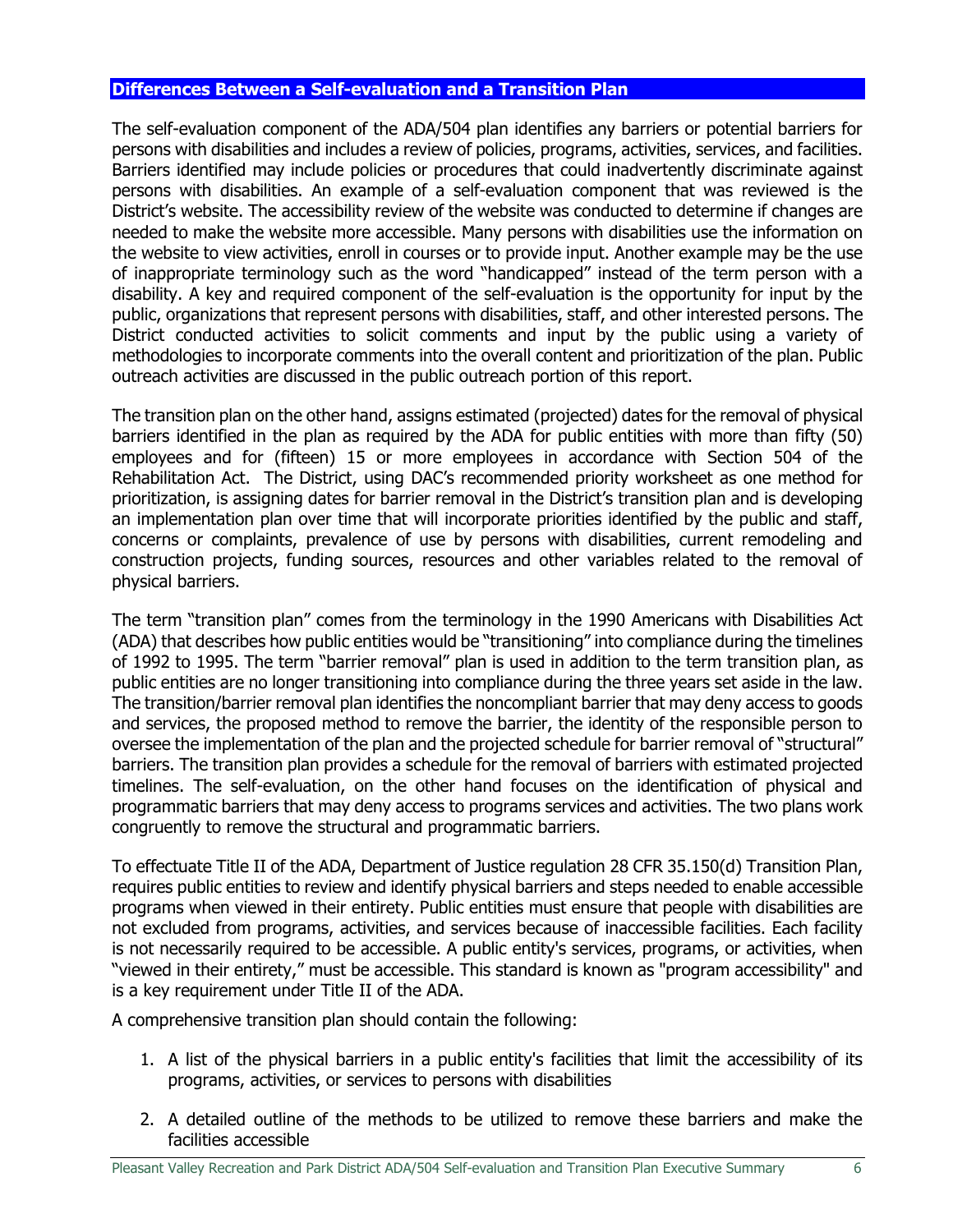- 3. The schedule for taking the necessary steps to achieve compliance with Title II of the ADA and the plan should identify the interim steps that will be taken during each year of the transition period
- 4. The name of the designated person responsible for the plan's implementation (usually referred to as the ADA Coordinator or ADA/504 Coordinator)

Structural changes are not always required where there are other feasible solutions such as moving a service from a nonaccessible location to an accessible location. However, structural changes leading to increased integration should be considered where feasible. Where structural modifications are required to achieve program accessibility, a town government with fifty (50) or more employees must complete a transition plan that provides for the removal of these barriers. Any structural modifications must be completed as expeditiously as possible and are required to be in the District's transition plan.

#### <span id="page-9-0"></span>**Duties and Fundamental Alteration**

ADA Part 35.164 does not require a public entity to take any action that it can demonstrate would result in a fundamental alteration in the nature of a service, program, or activity or in undue financial and administrative burdens. If the public entity believes that the proposed action would fundamentally alter the service, program, or activity or would result in undue financial and administrative burdens, a public entity has the burden of proving that compliance would result in such alteration or burdens. The decision that compliance would result in such alteration or burdens must be made by the head of the public entity or his or her designee after considering all resources available for use in the funding and operation of the service, program, or activity and must be accompanied by a written statement of the reasons for reaching that conclusion.

## <span id="page-9-1"></span>**Classification of the Pleasant Valley Recreation and Park District**

The Pleasant Valley Recreation and Park District is classified as a "public entity" pursuant to Title II of the Americans with Disabilities Act which applies to state and local governments. A public entity covered by Title II is defined as a state or local government. As defined, the term "public entity" does not include the federal government. Title II, therefore, does not apply to the federal government, which is covered by Sections 501 and 504 of the Rehabilitation Act of 1973. Title II is intended to apply to all programs, activities, and services provided or operated by state and local governments. It also applies to contractors and vendors of the public entity. As Section 504 of the Rehabilitation Act applies to programs or activities receiving federal financial assistance, the District understands that compliance with Section 504 is required.

Title II of the ADA covers programs, activities, and services of public entities. Title II is divided into two subtitles. This study focuses on subtitle A of Title II, which is implemented by the Department of Justice's Title II regulation. Subtitle B, covering public transportation is implemented by the Department of Transportation's regulation implementing Subtitle B, are not addressed in this study.

Subtitle A, the focus of the Pleasant Valley Recreation and Park District Self-evaluation and Transition Plan, is intended to protect qualified persons with disabilities from discrimination on the basis of disability in the services, programs, or activities of all state and local governments. It additionally extends the prohibition of discrimination on the basis of disability established by Section 504 of the Rehabilitation Act of 1973, as amended, to all activities of state and local governments, including those that do not receive federal financial assistance. By law, the Department of Justice's Title II regulation adopts the general prohibitions of discrimination established under Section 504 and incorporates specific prohibitions of discrimination from the ADA.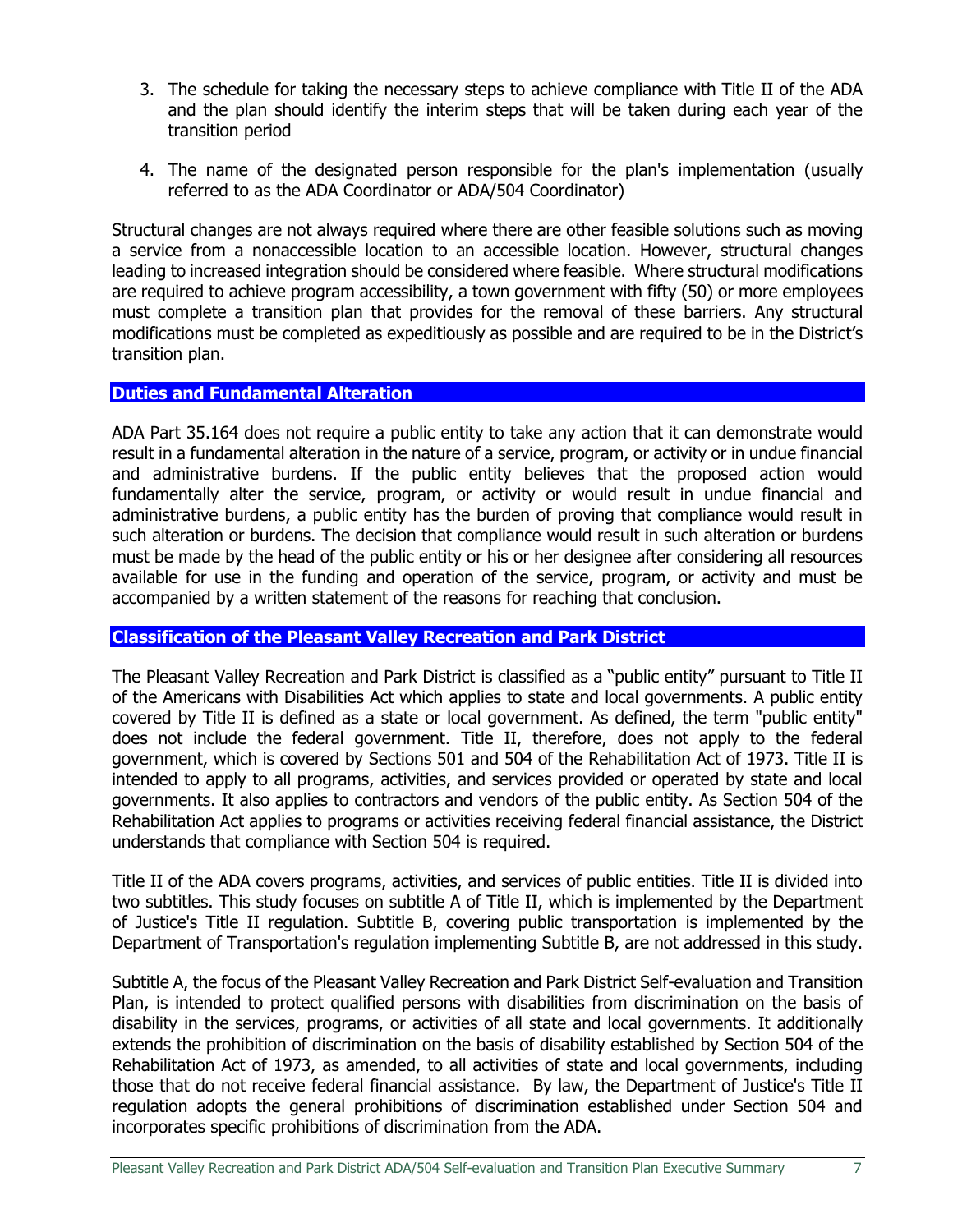### <span id="page-10-0"></span>**General Information About the Pleasant Valley Recreation and Park District**

The following information about the District is found on the "About Us" page of the District's website:

Pleasant Valley Recreation & Park District, an independent special district, was formed in January 1962 under the State Public Resource Code of California. The birth of the District was approved by voters in the Camarillo community to provide quality programs, parks and facilities that can be enjoyed by everyone.

The District is located in and around the City of Camarillo, serves a population of over 70,000 and covers an area approximately 45 square miles. It has grown from one park and 30 acres to 28 parks and over 300 acres since its inception over 50 years ago.

The District is a separate government agency from the City of Camarillo. The boundaries of the District also vary from the City of Camarillo.



#### <span id="page-10-1"></span>**District Government**

The Pleasant Valley Recreation and Park District is governed by a publicly elected Board of Directors and is managed by the District's General Manager. Pleasant Valley Recreation & Park District elections are in November of even number years and are consolidated with the General Election. Board Members are elected by district to staggered four-year terms.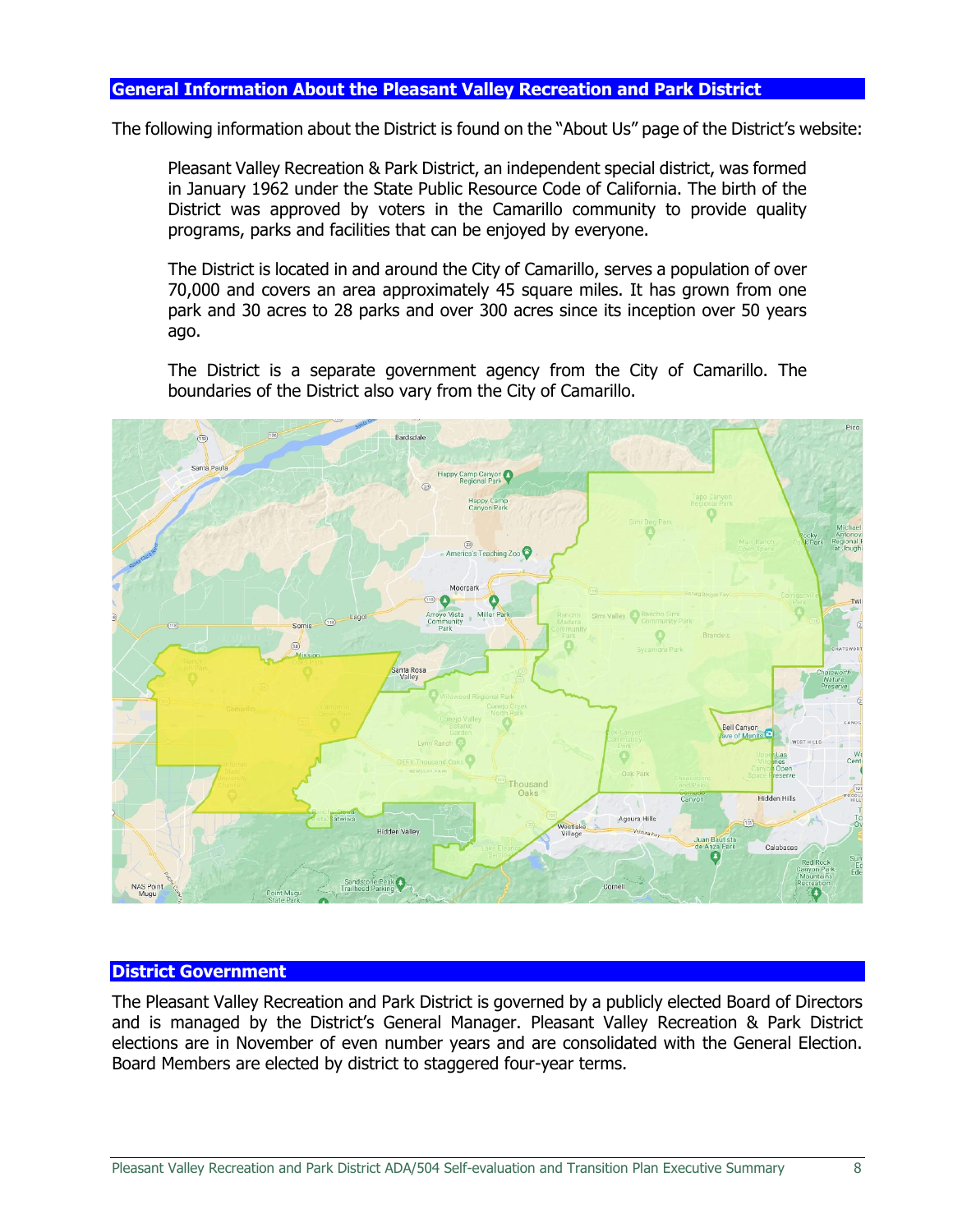## **District Departments and Divisions**

Per the District's 2021-2026 Strategic Plan document, the District has three main departments.

- Administrative Services
- Park Services
- Recreation Services

#### <span id="page-11-0"></span>**Prior ADA Self-evaluation and Transition Plan**

The 2022 Pleasant Valley Recreation and Park District ADA/504 Self-evaluation and Transition Plan update was conducted by DAC and updates accessibility surveys and studies that were conducted previously.

#### <span id="page-11-1"></span>**Location of Self-evaluation and Transition Plan**

The Pleasant Valley Recreation and Park District ADA/504 Self-evaluation and Transition Plan will be maintained and made available for public review by the District's ADA/504 Coordinator. The Pleasant Valley Recreation and Park District ADA/504 Self-evaluation and Transition Plan is available in alternate formats as requested.

#### <span id="page-11-2"></span>**Regular Self-evaluation and Transition Plan Updates**

The ADA/504 plan is a living, ongoing document and requires regular updates to keep it current. As barriers are removed it is important to update the plan to reflect the current barrier removal progress. If for some reason existing sites are acquired by the District, new facilities are built or acquired or no longer used by the District, the District will need to update the ADA/504 plan. Many town, city and county governments have a practice of updating their plan on an ongoing basis to prepare a progress update.

In its continuing efforts to maintain compliance, the District has several mechanisms in place to provide for an ongoing update of the self-evaluation and transition plan to provide a realistic and manageable plan to remove barriers. The District has the use of a secure online accessibility management software called DACTrak, to update, document and track the findings and the implementation of the plan, including progress reports. The District understands that the ADA/504 self-evaluation and transition plan is a living, ongoing document and requires regular updates to keep it current.

In accordance with Part 35.150 of Title II of the ADA, the District's designated ADA Coordinator is empowered with oversight responsibility for implementation of the requirements of the ADA and related accessibility standards and regulation.

Accessibility standards and regulations may change and will be incorporated into the plan as appropriate. Updates may also be necessitated by changes in the ADA, the California Building Code, Proposed Right-of-Way Accessibility Guidelines (PROWAG), Caltrans Standards and the Manual of Uniform Traffic Control Devices (MUTCD). An example requiring updates that was facilitated by litigation is on-street parking. Another example is the FHWA and DOT memorandum clarifying what is maintenance and what is an alteration and when alterations trigger curb ramp installations. Due to the intake methodology for the site inspections that captured actual and detailed field measurements, DACTrak can be updated as codes change, which allows the ADA/504 plan to stay current without the need to do any re-inspections.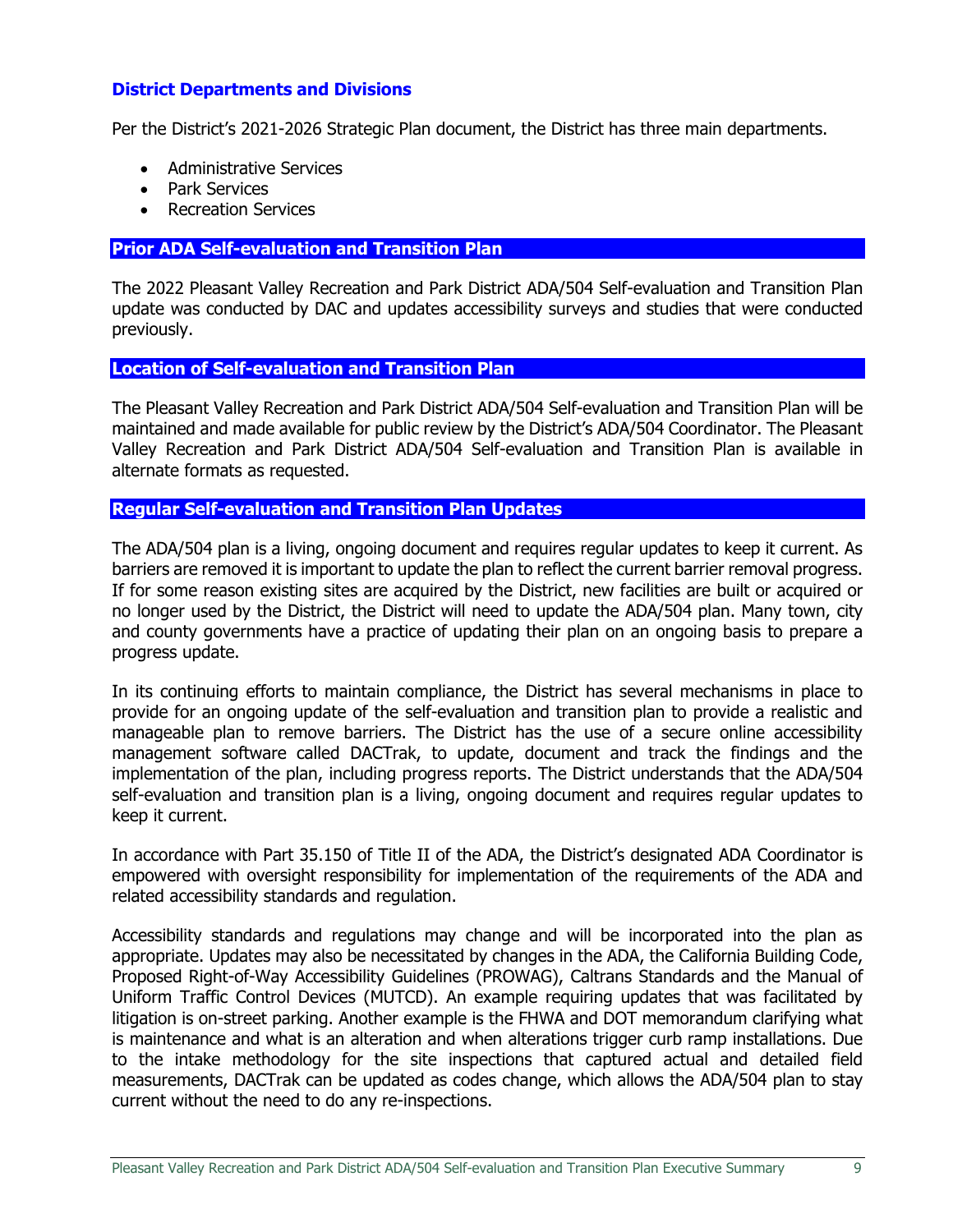Although the District actively solicited comments and surveys of programs, services and activities from District staff, community organizations and members of the public, it is anticipated that additional comments and input may be received and incorporated into the plan as appropriate. As public input is important to develop and prioritize the plan, the District solicited input from the public and staff as described in the public input portion of this document. It is recognized that input from stakeholders is a valuable component of an updated, usable, and realistic plan.

#### <span id="page-12-0"></span>**Designated ADA and 504 Coordinator**

The regulations implementing the ADA require any public entity with fifty (50) or more employees to designate at least one employee to coordinate ADA compliance (28 CFR § 35.107(a)). In addition, federal regulations require public entities to make available to interested persons the name, office address and telephone number of the ADA Coordinator. Furthermore, in providing for notice, a public entity must comply with the requirements for effective communication in Section 35.160.

Although the law does not refer to this person as an "ADA Coordinator," this term is commonly used in state and local governments across the country and will be used in this chapter. Part 35.107 states that "a responsible person should be designated" to oversee and implement the plan. The ADA Coordinator is responsible for coordinating the efforts of the government entity to comply with Title II and the investigation of complaints. A government entity may elect to have more than one ADA Coordinator; however, this may be confusing for the public. Another option is to designate "ADA Liaisons" for departments or key areas of government in addition to the District's ADA Coordinator.

The requirement for designation of a particular employee and dissemination of information about how to locate that employee helps to ensure that members of the public, organizations and staff can easily access the ADA Coordinator who is familiar with the requirements of the ADA.

The information below in the indented paragraph is extracted from the Department of Justice (DOJ) publication entitled "ADA Best Practices Tool Kit for State and Local Governments" regarding the requirements to designate a responsible person to oversee the ADA plan and initiatives, known as the ADA Coordinator.

If a public entity has 50 or more employees, it is required to designate at least one responsible employee to coordinate ADA compliance in accordance with 28 C.F.R. part 35.107. A government entity may elect to have more than one ADA Coordinator. Although the law does not refer to this person as an "ADA Coordinator," this term is commonly used in state and local governments across the country and will be used in this chapter. The ADA Coordinator is responsible for coordinating the efforts of the government entity to comply with Title II and investigating any complaints that the entity has violated Title II. The name, office address, and telephone number of the ADA Coordinator must be provided to interested persons.

According to the DOJ Publication, an effective ADA Coordinator has, but is not limited to, the following skills:

- Familiarity with the state or local government's structure, activities, services
- Knowledge of the ADA and other laws addressing the rights of people with disabilities, such as Section 504 of the Rehabilitation Act 29 U.S.C. § 794
- Experience and understanding of a broad range of disabilities and acceptable terminology regarding disabilities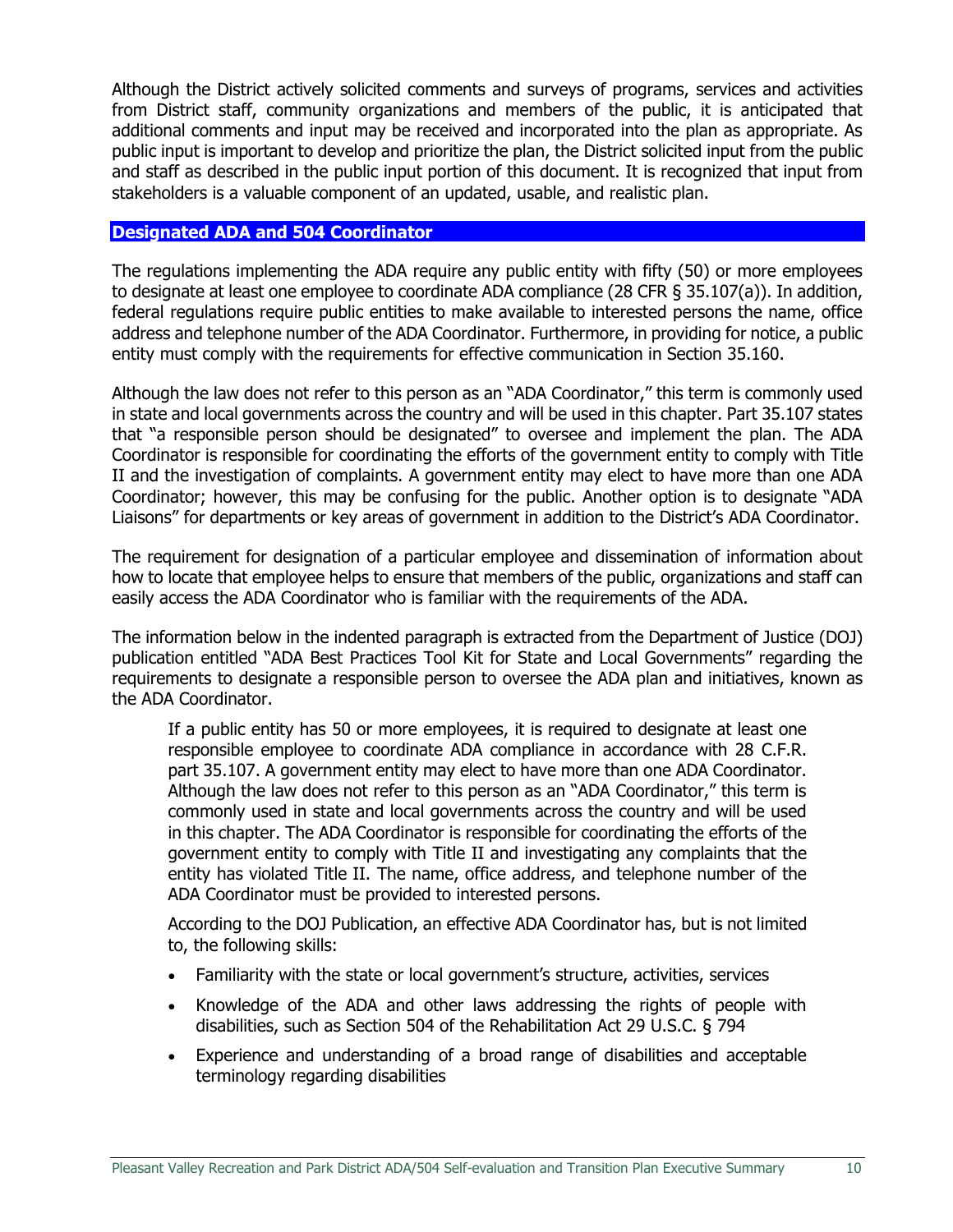- Knowledge of effective communication for persons with disabilities, accessible alternative formats, technologies that enable people with disabilities to communicate, participate, and perform tasks
- Ability to work cooperatively with the local government and people with disabilities
- Familiarity with any local disability advocacy groups or other disability groups
- Skills and training in negotiation and mediation
- Organizational and analytical skills

Since the responsibilities are very similar, public entities may choose to designate a single staff member as both the ADA Coordinator and the 504 Coordinator and refer to the position as the ADA/504 Coordinator. Public entities may also choose to appoint the positions of ADA Coordinator and 504 Coordinator to separate staff members. Recommendations to enhance compliance with the Americans with Disabilities Act throughout this document will refer to the "ADA Coordinator", although an entity may have an ADA/504 Coordinator designated. The 504 Coordinator is required to sign the project assurances for projects that receive federal and state funding, such as Housing and Urban Development (HUD) grants.

## **FINDINGS**

The findings are primarily compliant with a few recommendations to enhance accessibility.

- $\checkmark$  The identity of the ADA/504 Coordinator is posted on the District's Americans with Disabilities Act (ADA) webpage.
- $\checkmark$  Requests for information from the ADA/504 Coordinator can be sent by multiple methods and include telephone, TTY through California Relay, email and postal mail.
- $\checkmark$  The District's ADA page states that information is available and can be provided in alternate formats upon request.
- $\checkmark$  Information taken from the District's ADA page states that the ADA Coordinator is also the designated Section 504 Coordinator.

Jessica A Puckett, CPRP ADA/Section 504 Coordinator Pleasant Valley Recreation and Park District 1605 Burnley Street Camarillo, CA 93010 Phone: (805) 482-1996 x303 TTY through California Relay at: 7-1-1 [Jpuckett@pvrpd.org](mailto:Jpuckett@pvrpd.org)

#### **RECOMMENDATIONS**

Additional recommendations listed will maintain and enhance the requirements and do not reflect corrective action.

• The identity of the ADA Coordinator should be maintained and updated to correctly identify the current identity of the ADA Coordinator if the District staff member holding that position changes.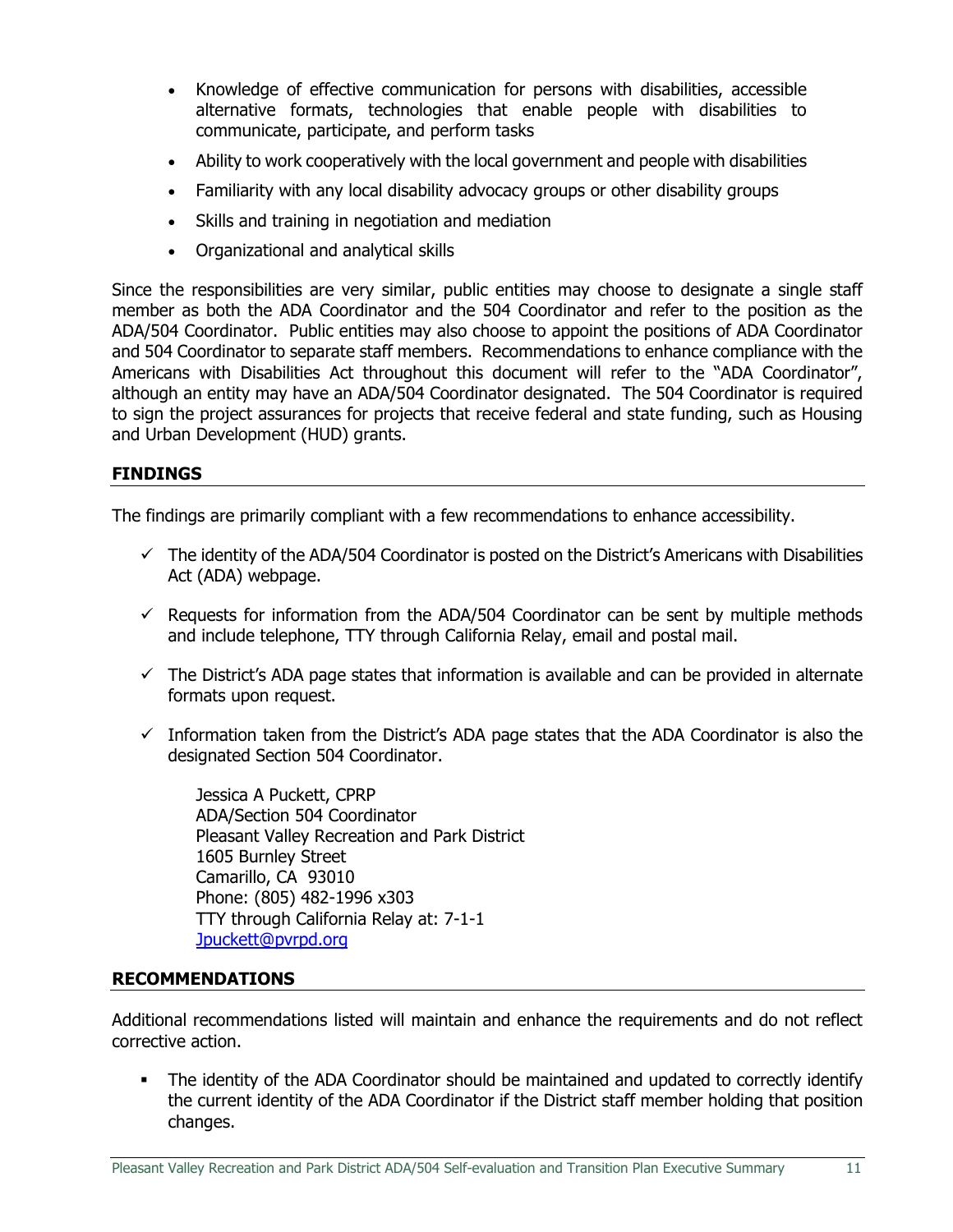- Information regarding the identity of the District's ADA Coordinator should continue to be provided to staff, posted at all District locations, incorporated into new employee orientation and volunteer packets, and placed in frequently used publications, on the website and in staff and public directories.
- It is recommended that the District publish the name, address, email address and phone number of the District's ADA Coordinator using multiple methods in appropriate public notices, brochures, pamphlets, press releases, the website and other documents frequently distributed to the general public. Publications should also include a TDD/TYY and/or the California relay phone number.
- Publications should be updated if the identity of the ADA Coordinator changes or if more than one ADA Coordinator is designated.
- If additional District staff are assigned ADA duties specific to each department, the District could consider designating "ADA Liaisons" for certain areas in addition to the overall ADA Coordinator. This method will avoid confusion by the public regarding who to contact and may increase the communication between departments.
- **•** District staff should receive information or training regarding the requirements and role of the ADA Coordinator and the 504 Coordinator.

## <span id="page-14-0"></span>**Grievance and Complaint Procedures**

A public entity that employs fifty (50) or more people must adopt and publish grievance procedures and forms which provide for the prompt and equitable resolution of complaints alleging any action that would be prohibited by the ADA (28 CFR § 35.107(b)). Seasonal, part-time and contracted employees are included in the total count. If the District is a recipient of federal or state funds, Grievance procedures are required if the District employs fifteen (15) or more people. As such and in accordance with the ADA and Section 504, the District is required to have grievance procedures available to the public. The term "grievance procedure" is used by the Department of Justice. District governments may use the term "complaint" or "uniform complaint procedures" which may be identical or very similar.

A public entity that employs fifty (50) or more people shall designate at least one employee to coordinate its efforts to comply with and fulfill its responsibilities under Title II of the ADA, including the investigation of complaints. This person is frequently named the ADA Coordinator. A public entity shall make available the name, office address, and telephone number of any designated employee. In addition, the public entity must adopt and publish grievance procedures providing for prompt and equitable resolution of complaints alleging any action that would be prohibited by Title II of the ADA.

#### **FINDINGS**

- $\checkmark$  A statement on the District's Americans with Disabilities Act (ADA) webpage states that the District is in the process of adopting a formal grievance procedure. The identity and contact information for the District's ADA/504 Coordinator is included on the page if there are questions, complaints or requests for reasonable accommodations.
- $\checkmark$  The statement on the ADA webpage also notes that the District will be providing a grievance form that will assist in prompt and equitable resolution of complaints.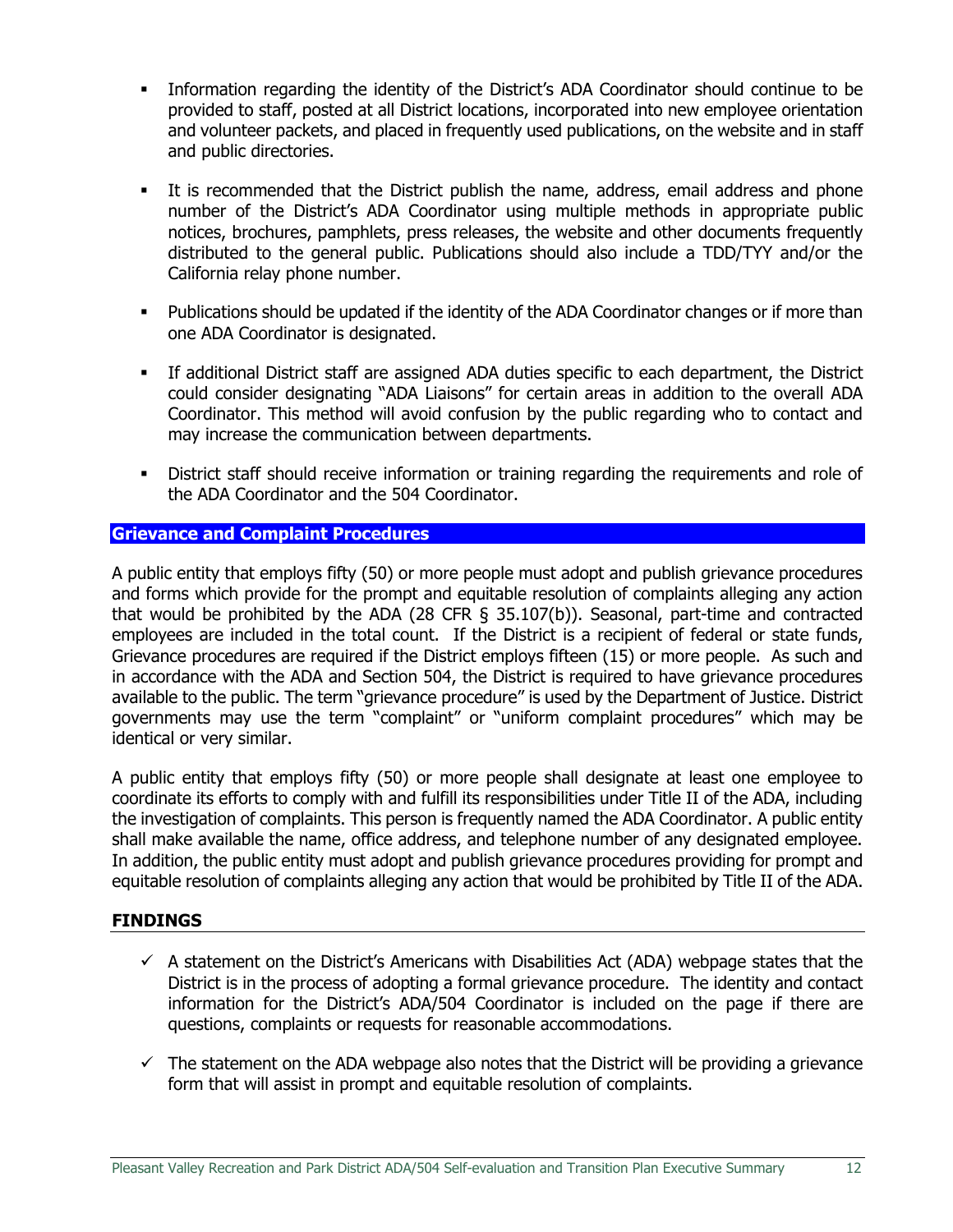### **RECOMMENDATIONS**

- The District's grievance procedure should include contact information such as mailing address, phone number, TDD number and an email address.
- **•** The District's grievance procedure should include a reasonable timeframe for responses from the District to help ensure grievances can be resolved promptly. A period of not more than fifteen (15) days for response from the District following receipt of the grievance is recommended.
- **•** The District's grievance procedure should include the contact information for a District staff member who should be contacted for appeal if the grievant is not satisfied with the resolution provided by the ADA Coordinator.
- The District should provide a grievance form to accompany the grievance procedure.
- The District should continue to make efforts to inform staff and the public of the existence of the District's ADA Coordinator, grievance procedures, the steps for handling grievances and the District policies for remediation of grievances.
- **•** Information regarding complaint procedures should be readily available to members of the public, as well as to employees and applicants. Procedures should outline the steps needed to resolve a complaint.
- **•** The District can provide the grievance procedure and form in accessible alternate formats on the District's website.
- **.** The District should implement tracking procedures to document grievances and their resolution specifically for ADA related grievances. Correspondence and documentation related to resolution of grievances should be retained by the Pleasant Valley Recreation and Park District for at least three years.
- A method to collect data and collect a profile of complaints and grievances should be developed. The status of the complaint and the time from complaint to resolution should be documented to assist with interventions and staff development to reduce or eliminate repeated complaints.
- Complaint procedures and forms should be available at all District buildings and in all departments in addition to the website.
- Training should be provided to staff regarding the requirement and purpose of the grievance procedure.
- **•** The District might consider the centralization of complaint handling to assist with the tracking of complaint resolution. A centralized database and analysis of types and locations of complaints may also assist with developing profiles to assist with targeting quality control and training measures. Centralized record keeping of such information will help the District to regularly update its compliance efforts, and plan for additional compliance implementation for training and budget considerations.
- **•** The ADA Coordinator or designated staff can develop updated reports based on a profile of concerns or complaints to determine the needs for proposed training materials, agenda items, and proposed budget expenditures.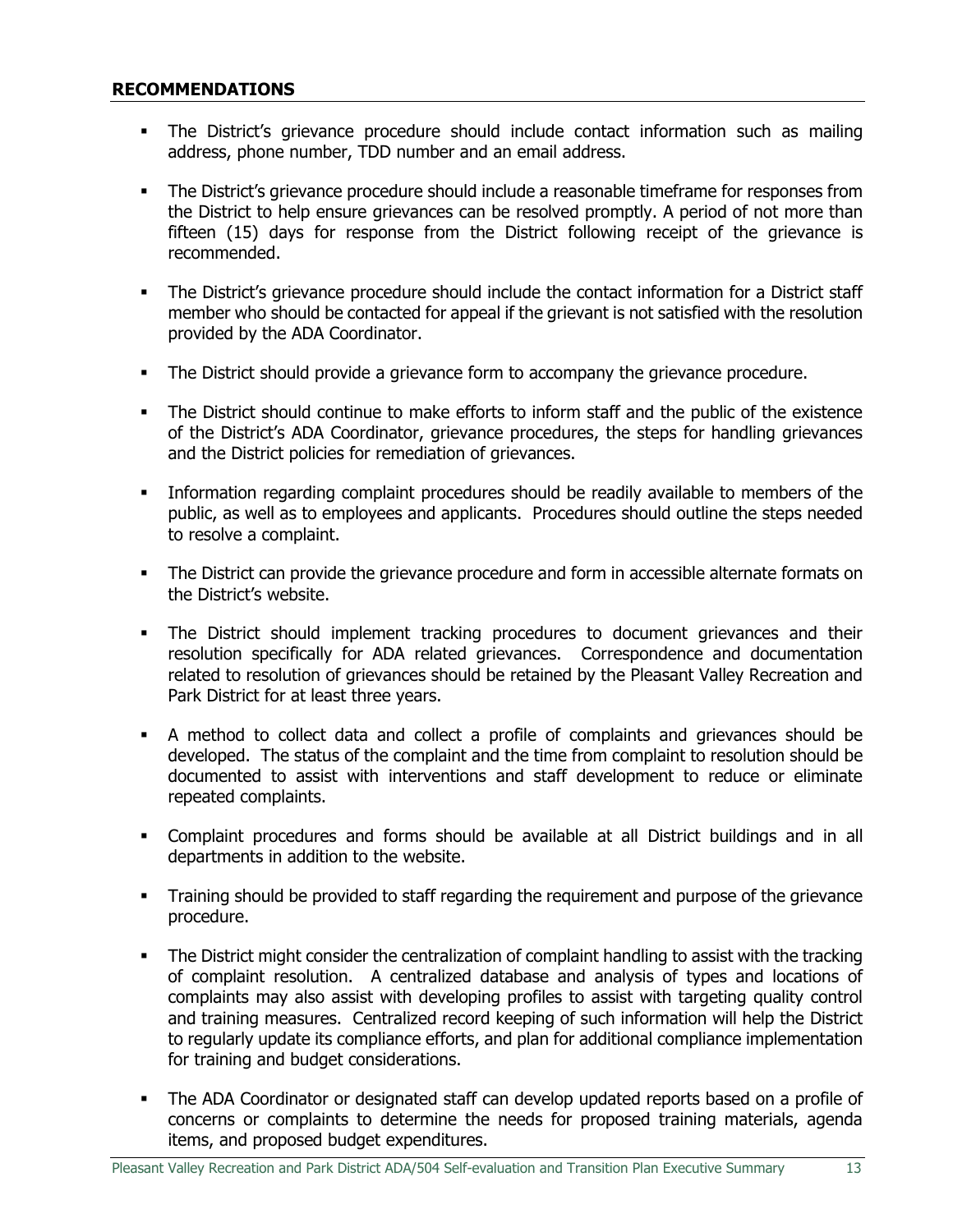▪ Procedures should continue to be developed, implemented, and institutionalized to provide consistency for complaint resolution and record keeping.

## <span id="page-16-0"></span>**ADA Notice of Rights Afforded to Persons with Disabilities**

In accordance with Title II of the ADA, the ADA notice is required to be posted and disseminated and should include the rights afforded to persons with disabilities. Public entities, such as the Pleasant Valley Recreation and Park District, are required to provide information to applicants, participants, beneficiaries, employees and other interested persons of the rights and protections afforded by Title II of the ADA (26 CFR §35.106). In providing for notice, the District must comply with the requirements for effective communication in Section 35.160. The notice of rights afforded to persons with disabilities includes a nondiscrimination statement and the method to request a reasonable accommodation.

The notice is required to include relevant information regarding Title II of the ADA and how it applies to the programs, services, and activities of the public entity to provide access for persons with disabilities in a nondiscriminatory manner. The notice should include the contact information for the ADA Coordinator.

#### **FINDINGS**

The findings are primarily compliant with a few recommendations to enhance compliance and accessibility.

- ✓ The District's "Notice Under the Americans Disabilities Act and Section 504 of the Rehabilitation Act of 1973" also known as the "Notice Under the Americans with Disabilities Act" states:
	- $\circ$  The District "will neither discriminate against qualified individuals with disabilities on the basis of disability in its services, programs or activities, nor exclude or deny individuals with disabilities an equal opportunity to receive program benefits or services".
	- $\circ$  "If you need accommodations to access information or participate in Pleasant Valley Recreation & Park District public meetings, programs or services, please contact the ADA/Section 504 Coordinator at the contact information listed below."
- $\checkmark$  The Americans with Disabilities Act (ADA) page where the notice is found includes the identity and contact information for the District's ADA/504 Coordinator.
- $\checkmark$  Contact information for the ADA/504 Coordinator to request an accommodation and/or to file a complaint is available and is posted on the District's website, in addition to posting in frequently visited locations throughout the District.
- $\checkmark$  The notice is located on the District's website on the ADA page found under the "About Us" menu that is available at the top of each page reviewed.

#### **RECOMMENDATIONS**

Additional recommendations listed will maintain and enhance the requirements and do not reflect corrective action.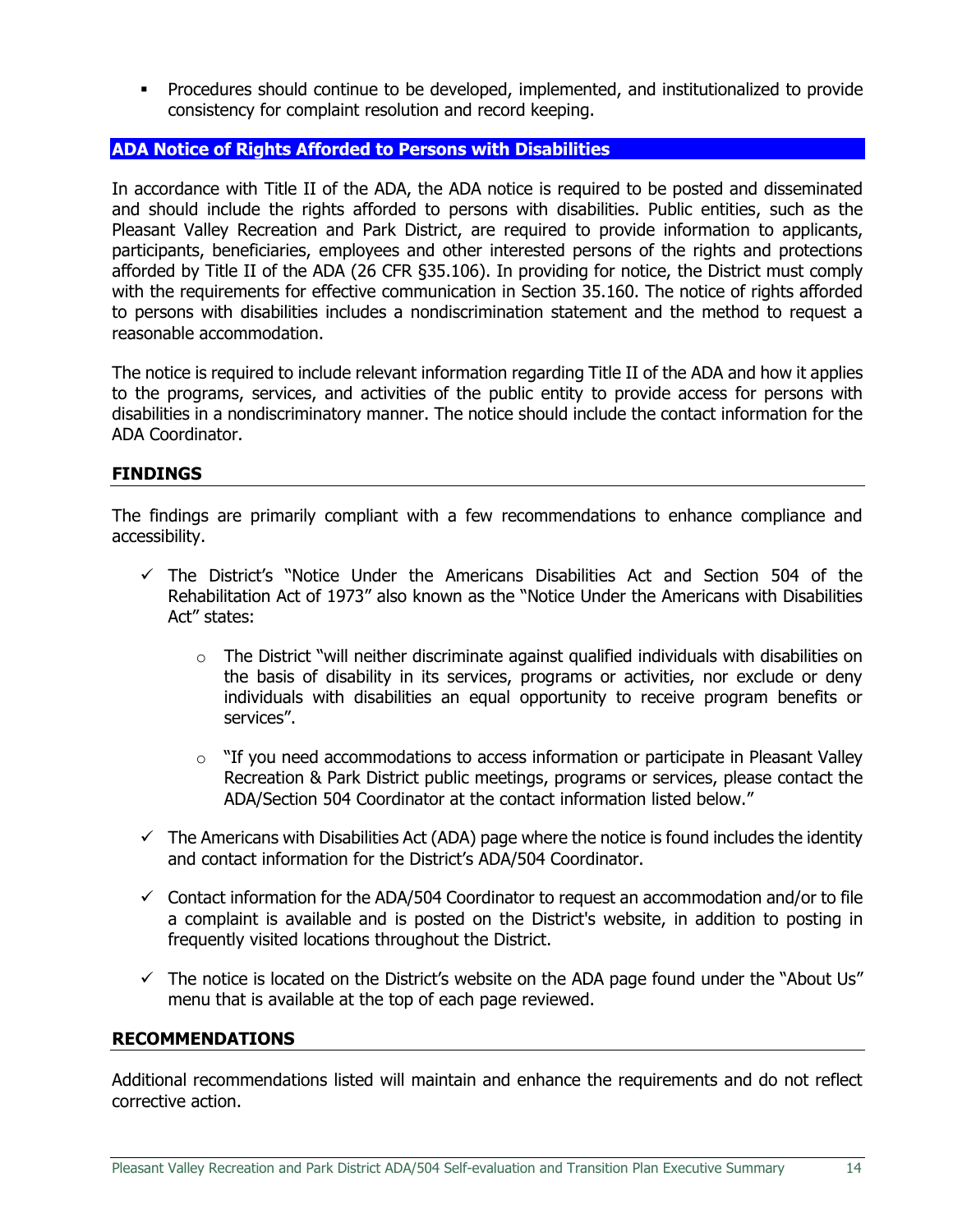- A statement should be added to the notice that the District will provide auxiliary aids or services for effective communication, or a modification of policies or procedures to participate in a program, service or activity of the District. The statement should also include a timeframe for making a request to ensure the District has an opportunity to provide the reasonable modification, such as "as soon as possible but no later than 48 hours before the scheduled event".
- A statement should be added to the notice that the District will not place a surcharge on a particular individual with a disability or any group of persons with disabilities to cover the cost of providing auxiliary aids/services or reasonable modifications of policy.
- **•** Information regarding the identity and contact information of the District's ADA Coordinator should continue to be provided to staff, posted at all District locations, incorporated into new employee orientation and volunteer packets, and placed in frequently used publications, on the website and in staff and public directories.
- The notice should also be provided using multiple methodologies, such as in applicable newspaper advertisements, on applications, at program sites, in program handbooks, in regular mailings, on legal notices, in requests for proposals/qualifications, on facility use agreements, and in contracts.
- The notice should continue to include the name, title, address, and phone numbers of the ADA Coordinator. The notice should include a TDD/TTY number and/or California Relay number to ensure equally effective communication. Although not required, it is recommended that the notice include the email address for the ADA Coordinator.
- Notices should be posted in conspicuous, high use locations on a regular basis in addition to the District's website.
- **•** Information regarding the requirement to post the identity of the ADA Coordinator, notice of rights in accordance with the ADA/504 and related information should be sent to each department by the ADA Coordinator or other appropriate official. A standard notice should be given as an example. Each department could add specific information applicable to the provision of programs, services, and activities.
- Posting and notice requirements should be updated if the identity of the ADA Coordinator changes or if more than one ADA Coordinator is designated.
- Nondiscrimination statements should be posted on frequently used publications for the public.
- Policies, practices, and procedures for nondiscrimination should refer to members of the public, in addition to employees, and address nondiscrimination regarding access to all programs, services and activities for persons with disabilities and not be limited to employment. The District should consider adopting a general nondiscrimination policy for access to programs, services, activities, applicants, and employees.
- Statements of nondiscrimination should be included on selected publications, brochures describing programs, services and activities offered by the District, new employee materials, recruitment materials, publications and frequently used forms and documents.
- Contracts and vendors that provide printing and publication services should be notified of required statements, required font, and required contrast for accessible publications.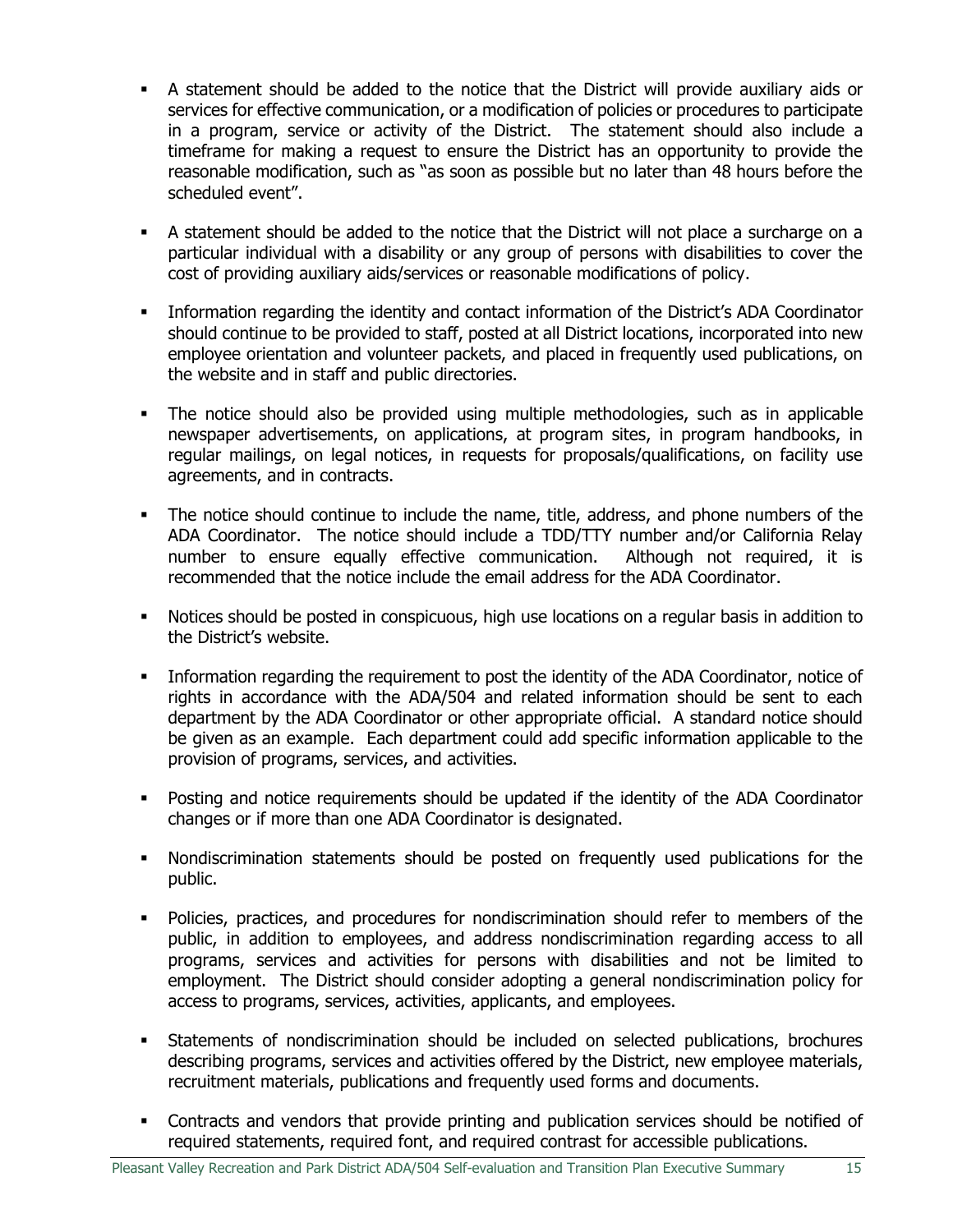- The District should consider adding contacting the ADA Coordinator to the "How do I" section to the website to assist with finding items such as the identity of the ADA Coordinator, how to request a reasonable accommodation and other items such as providing accessibility input regarding a concern or compliment.
- Training should be provided to not only the ADA Coordinator, but to ADA departmental liaisons.
- **•** District staff should receive information or training regarding the requirements and role of the ADA Coordinator and the 504 Coordinator.
- The new employee orientation packet and volunteer information should include a statement of nondiscrimination by the District regarding the public's access to programs, services, activities, recruitment, and employment.
- **•** In addition to the designated ADA Coordinator, the District might consider the designation of "ADA liaisons" for District Departments that would be designated for the majority of the departments as the District grows in size. The designation of ADA liaisons may increase the communication between departments and the ADA Coordinator. The designation of one ADA Coordinator with ADA Liaisons will assist with the requirement to track complaints and their resolution (ADA and 504 requirement) and facilitate timely communication.

## <span id="page-18-0"></span>**Opportunities for Input**

The regulations which implement the ADA require public entities to provide an opportunity to interested persons and organizations to participate in the self-evaluation process. For three years after completion of the self-evaluation, the public entity must keep records of any problems identified (28 CFR §35.105 (a)(b)).

#### **Findings**

The District provided multiple and comprehensive opportunities for the public and staff using multiple methodologies. As such, there are no additional recommendations for opportunities for input.

- $\checkmark$  For the purpose of developing an updated ADA/504 self-evaluation and transition plan and to provide opportunities for input, public notices regarding the Pleasant Valley Recreation and Park District's ADA/504 Self-evaluation and Transition Plan were developed and disseminated for public and staff soliciting input into the development of the District's Plan.
- $\checkmark$  The District provided a comprehensive process for input by the public, organizations and staff using multiple methodologies to reach a large group of diverse stakeholders.
- $\checkmark$  Multiple types of surveys were developed and disseminated to solicit input into the Pleasant Valley Recreation and Park District ADA/504 Self-evaluation and Transition Plan. Surveys were developed to encourage input from the public, organizations and District staff.
- $\checkmark$  Surveys and postings were used to solicit input from the public, organizations, and District staff. Select responses are included throughout this report. The complete surveys and responses are available as supplementary records. Survey comments are the actual comments submitted and have not been redacted for spelling or grammar. The summary of the number of responses that the District received to each survey is as follows: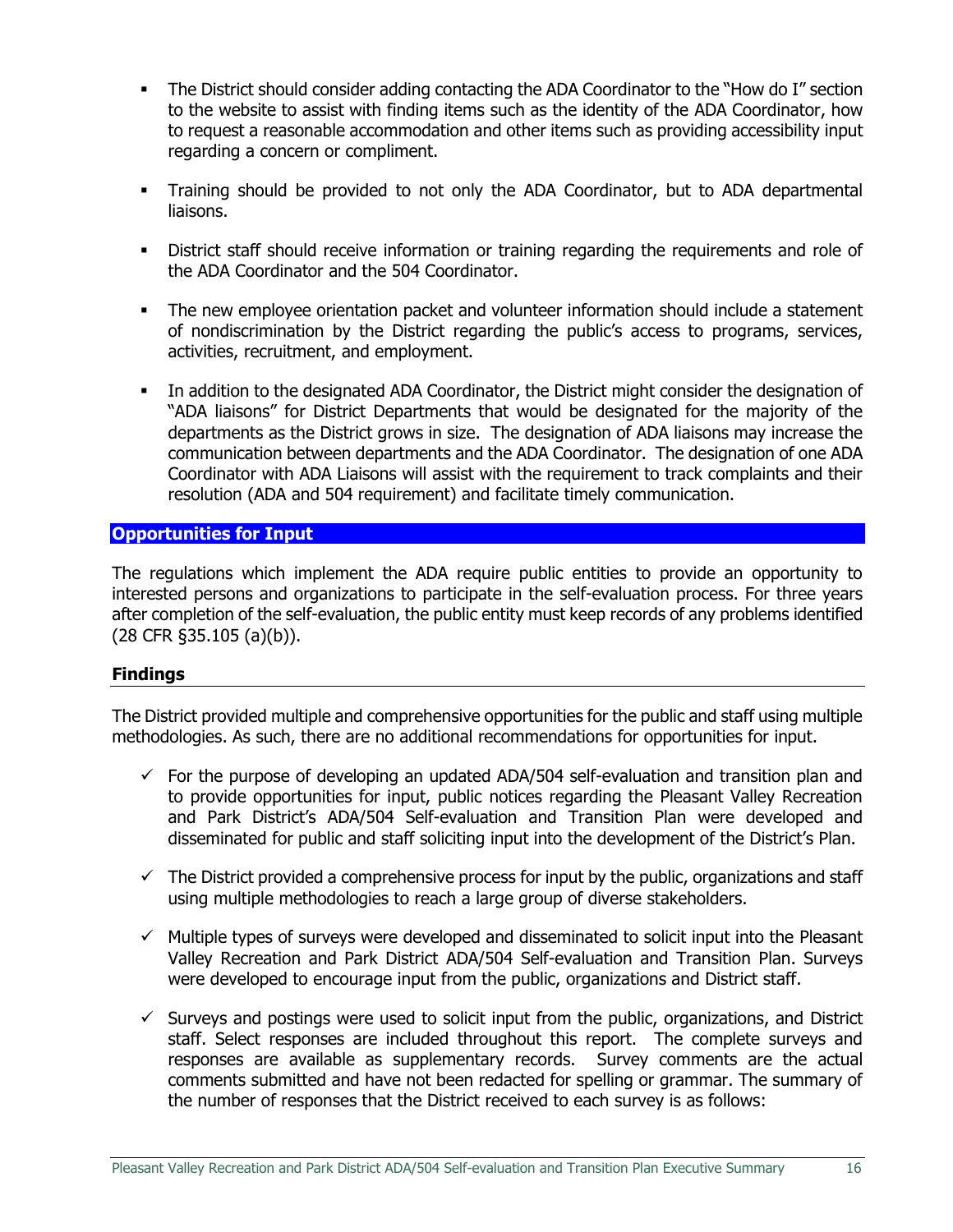| $\bullet$ | Survey for Staff and Administrators: | 29 online survey responses |
|-----------|--------------------------------------|----------------------------|
|           | • Survey for Public Input:           | 68 online survey responses |

- 6 hard copy responses • Survey for Area Organization Input: 1 online survey response 3 hard copy responses
- $\checkmark$  The District's public input timeframe for the public and organizations took place from January 5, 2022 to February 28, 2022. The District's public input timeframe for staff took place from February 2, 2022 to February 18, 2022.
- $\checkmark$  The District provided public notice through a variety of methods that included:
	- $\circ$  Public input information placed on the District's website.
	- o Notices were also made through social media accounts.
	- $\circ$  Multiple announcements were made in the District's electronic newsletter and email notifications that are sent to approximately ten thousand subscribers.
	- $\circ$  Area organizations who provide services for persons with disabilities were directly contacted by mail or email to provide comments.
	- o The District provided online and hard copy survey options for the public and organizations.
	- $\circ$  Emails regarding the staff survey were sent to District employees.
	- $\circ$  Hard copies of notices were placed in high traffic areas throughout the District.
- $\checkmark$  Survey questions and responses collected during the public input process have been compiled and will be maintained by the ADA Coordinator in a supplementary documentation file. Selected survey responses are included in this summary.

## **Input from the Public**

Selected survey responses that have a higher prevalence and relevance are reported in this summary. Most comments are verbatim. A few comments have been edited for clarity and spelling. It is important to note that some of the comments may not directly relate to programs, services and activities of the District, but may be located within the Pleasant Valley Recreation and Park District service area or adjacent to a District park or facility. Respondents were asked what they considered to be the highest priorities for accessibility and to provide comments and suggestions. A summary of the responses from the public include:

- Make things accessible for all
- Not sure. Entrance into buildings?
- Public input
- Restrooms
- Restroom and building access
- Kindness!!!
- teams that give kids as much access as possible
- Ensuring playgrounds and facilities are safe and inclusive with ramps and bathrooms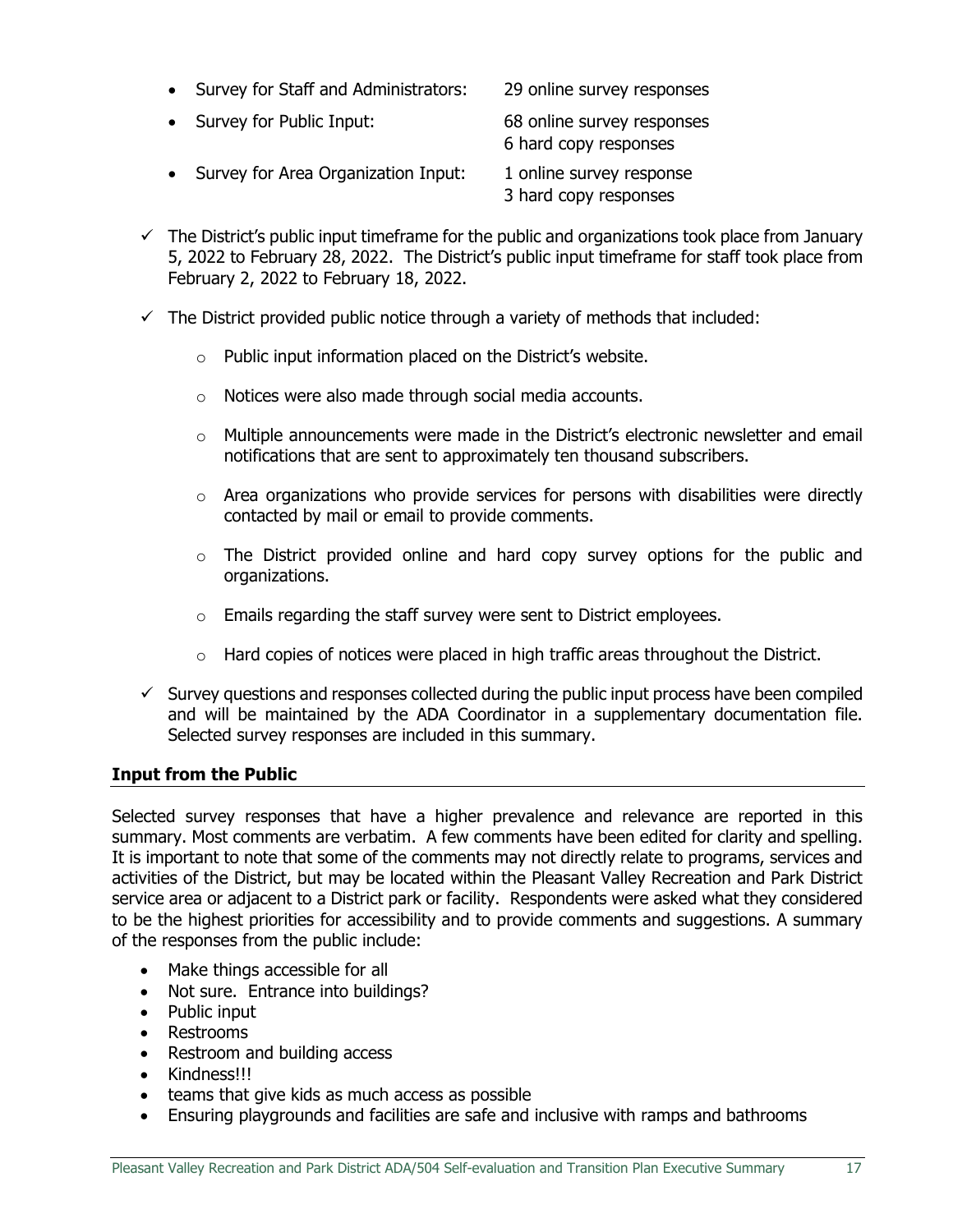- As parks are being updated, I would like to see play equipment add that is accessible for all such as swings designed for wheelchairs, etc.
- Offering classes for intellectually disabled adults/adolescents. Having a special park/playground equipment and area specific for older teens and adults with disabilities. Sensory area in the park for all ages with disabilities. Having a special designated swimming time during the week for adolescents/adults with developmental/intellectual disabilities.
- Maybe just a restroom for both genders to use. But do not change your current restroom situation. If you could put an additional one for just ADA. I do not like men using the ladies restroom. They are not as respectful as women are in the restroom. (But that's just my option)
- communication
- Provide as much information as possible to everyone who might want to use the services. Perhaps on TV or radio or computer or phone. Sometimes mailers are just tossed away. The information might be pertinent to someone needing the services. I belong to a Bereavement Group at Padre Serra Church. Perhaps publishing in the Sunday Bulletin or on line to all religious organizations would help.
- Wheelchair automatic door openers
- Please look at Conejo Recreation and Park Districts program. It's fantastic! Camarillo is long overdue for a program like this.
- Update equipment for children is the one I see regularly but I am sure you will receive responses from other community members with their specific needs. I am happy you are asking the community about this.
- more handicapped parking close to classrooms
- Playground accessibility for toddlers up. Examples are Courtneys Sandcastle in San Clemente or the park in Durango CO. I have a child whom as a toddler didn't and couldn't walk. She could booty scoot. No play equipment in Camarillo was low enough or even inviting/stimulating.
- Awareness 1. That you offer accommodations, 2. What they are. 3. Who to contact. Like in the mailer, the emails etc. info should be there all the time. I scan that stuff every time and had no idea there is someone in charge or this and that it is available
- As a mother with a child who has special needs, I would like to see classes be more inclusive. I have enrolled my son in a number of activities (KinderMusik, Parent&Me Swimming), however, we usually are the only family with a child with special needs and my son often needs help to participate in activities. It would be wonderful if descriptions in the activity guide can state something along the lines of, "open to all abilities." As a mother and special education teacher, I know parents often feel more inclined to enroll children in activities that is open to everyone rather than just looking for the "adaptive" or "private" classes which currently is only swimming and basketball. Thank you.
- Disability accessible senior center with adequate parking and better and less expensive programs.
- New senior building is needed
- Have more programs for developmentally disabled individuals. Many years ago, they had monthly dances/ activities for this population. Arts/crafts, etc. And accessible for those with limited resources (since most are on SSI).
- Care and support
- Perhaps creating an email notification list specifically for sending out information on activities for individuals with disabilities.
- Listen to the community members and stop focusing on only sports and the needs of the physically active community members.
- There are no adaptive sports available right now. If there are offerings, the schedule is not friendly for working families. There are also no sensory friendly events offered.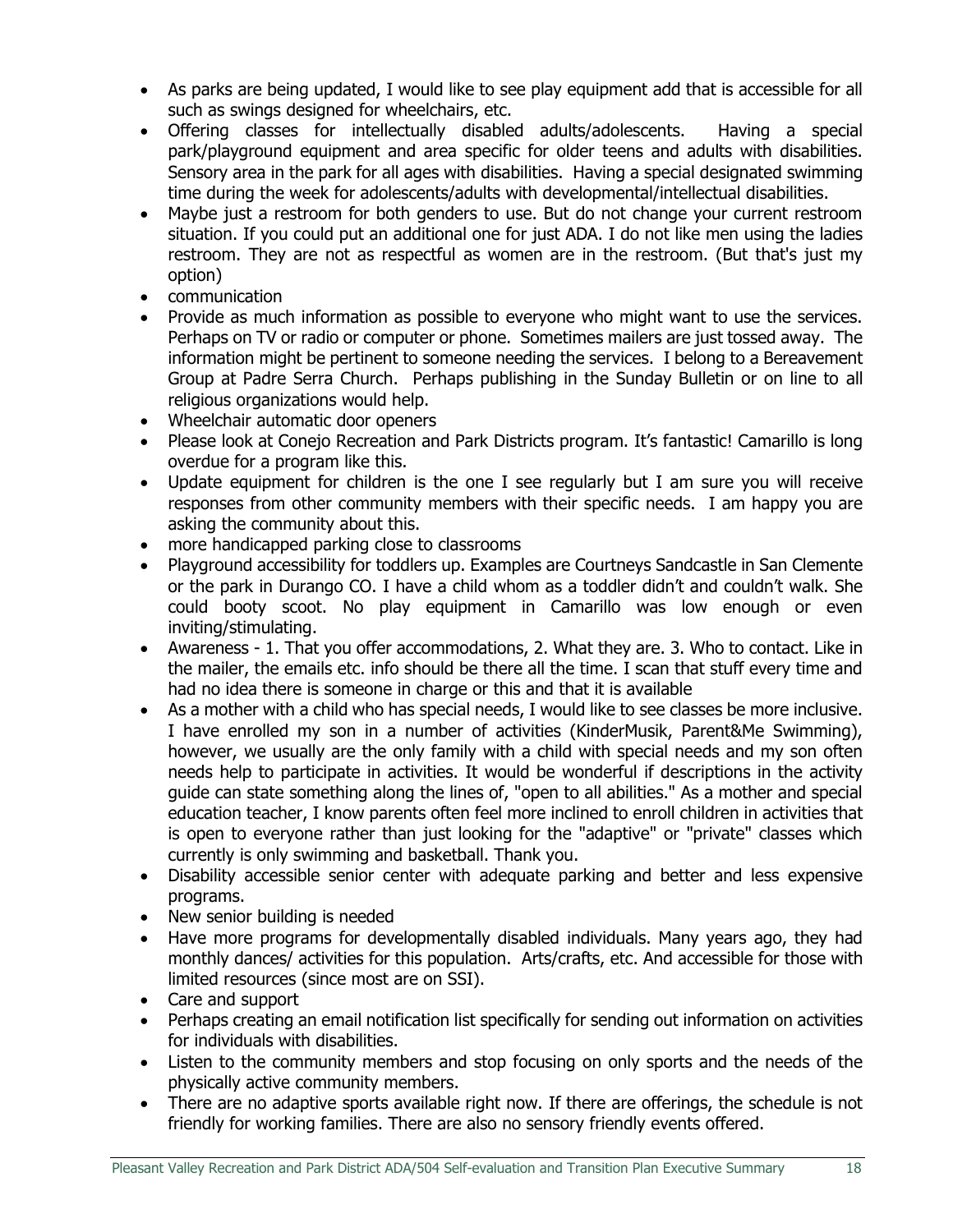- My husband is recently disabled. One of his joys in life is watching his grandkids play AYSO soccer. He cannot do this any longer because wheel chairs cannot maneuver on the turf. Plus, the distances between the fields for 3 children of different ages is really unimaginable. I often see golf carts easily driving over PV Fields. I'm suggesting that some type of busing service could be developed for the disabled. I believe many would benefit from this service. Free, if possible, or a seasonal fee might work. Thank you for your consideration. I hate leaving my husband at home while I enjoy watching our 3 grandkids play soccer.
- Appropriate services, programs and communication to promote these opportunities
- Wheelchair accessibility as I believe there were stairs to enter (it has been a few years since I have been there)
- more programs for disabled young adults
- Parking, pave parking area near Blue parking spaces- the cracked & broken blacktop is dangerous, ADA doors for office access
- More events for highly educated professional seniors who are also handicapped. Perhaps online zoom discussions of current events, literature, history, foreign language, etc.
- Communication to residents
- District should continue providing access and accommodation
- I have not heard issues of concern at all
- Wheelchair access & handrails
- Not necessary but maintain the therapeutic swim time access to exercising for my spouse with dementia is just as critical as access to a particular facility.

## **Input from Organizations**

Respondents were asked what they considered to be the highest priorities for accessibility and to provide comments and suggestions. A summary of the responses from organizations include:

- To find reliable medical transportation who are caring and are on time.
- Intentional inclusivity in all activities, options for participants
- Wheelchair access and handrails
- Transportation within the community CAT bus cost increase

## **Input from Staff**

Respondents were asked what they considered to be the highest priorities for accessibility and to provide comments and suggestions. A summary of the responses from the staff include:

- Awareness; making it a priority for all staff
- unknown
- Communication and staff training
- Adequate access to parks and restrooms and addressing the condition of aging facilities or parking lots with cracks
- I have no opinion on this matter. I do not have enough information.
- Making sure all of the sites are ADA accessible
- Finalize the ADA plan and work to incorporate into a CIP budget.
- Accessibility should be higher priority than expanding parks and facilities.
- Safety.
- making sure facilities are up to code 2. more accessible programs, but administered by a certified Recreation Therapist
- more playgrounds that are fully for the disabled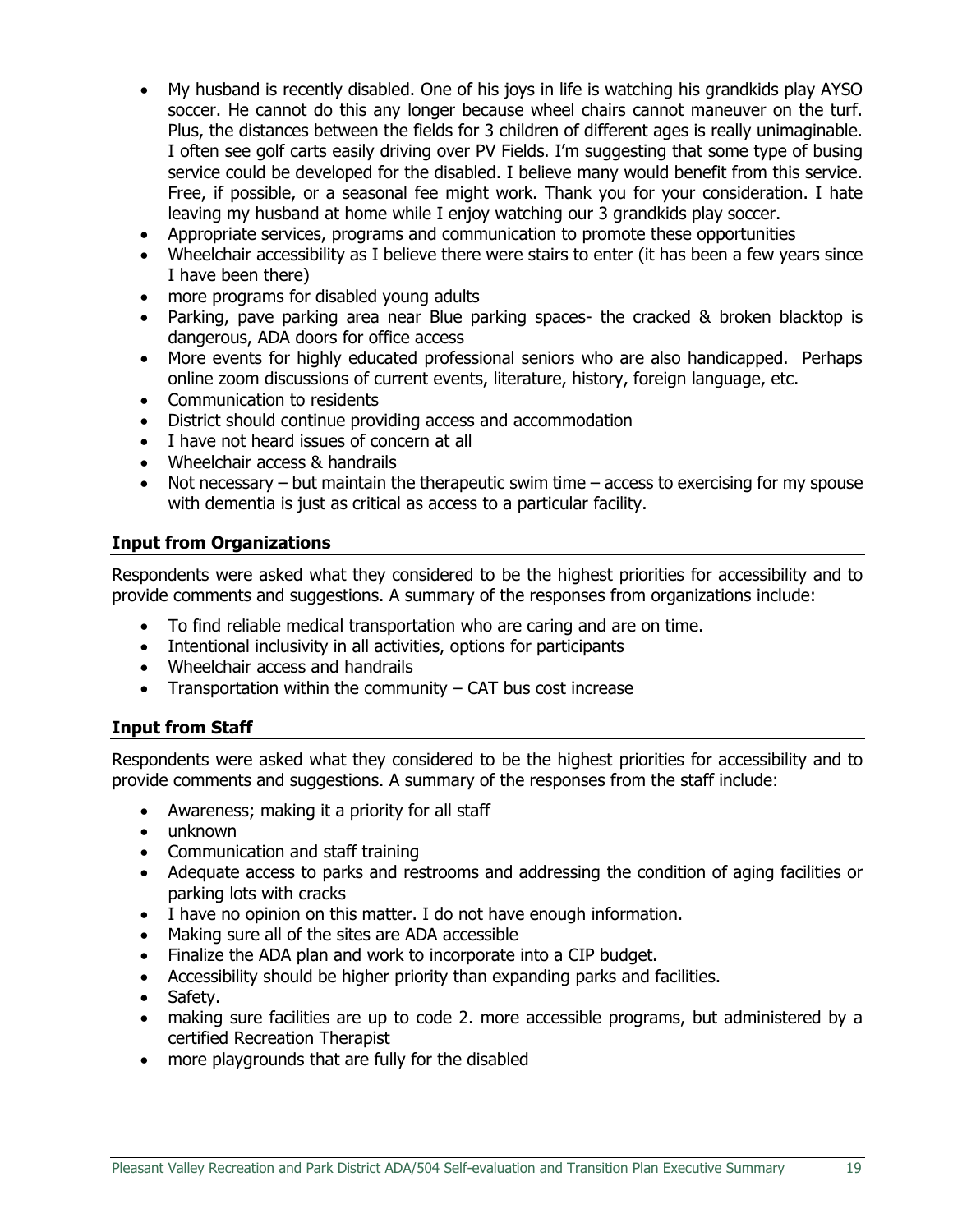## **RECOMMENDATIONS**

As the District met and exceeded the requirements for soliciting input into the development of the plan, no additional activities are required. However, the District may wish to conduct periodic customer satisfaction surveys targeted for persons with disabilities or gather input from recipient of services as an ongoing activity. An additional emphasis may include outreach activities to collect and integrate input from persons with disabilities and organizations representing persons with disabilities on an ongoing basis.

#### <span id="page-22-0"></span>**Accommodations for Persons with Disabilities**

A public entity must administer services, programs, and activities in the most integrated setting appropriate to the needs of qualified persons with disabilities, i.e., in a setting that enables persons with disabilities to interact with nondisabled persons to the fullest extent possible, and that persons with disabilities must be provided the option of declining to accept a particular accommodation (§ 35.130(d)(e)).

Statements of accommodations should be available on public notices, agendas, and other documents. A statement regarding reasonable accommodations or modifications that can be provided by the District generally affords persons with disabilities an opportunity to participate in meetings, events, and programs of the District. For example, a sign language interpreter or assistive listening device may be needed in order to participate.

#### **FINDINGS**

The majority of the findings for accommodation statements are compliant, but a few recommendations are made to enhance compliance.

- $\checkmark$  The District's Notice Under the Americans with Disabilities Act contains an accommodation statement and states that The "Pleasant Valley Recreation & Park District will neither discriminate against qualified individuals with disabilities on the basis of disability in its services, programs or activities, nor exclude or deny individuals with disabilities an equal opportunity to receive program benefits or services."
- $\checkmark$  The District's notice states, "If you need accommodations to access information or participate in Pleasant Valley Recreation & Park District public meetings, programs or services, please contact the ADA/Section 504 Coordinator at the contact information listed below."
- $\checkmark$  Statements of accommodation were found on the sample of public meeting agendas that were reviewed. Of the agendas reviewed, the statement was consistent as shown in the following examples from Board meeting and Policy Committee meeting agendas:

Should you need special assistance (i.e. a disability-related modification or accommodations) to participate in the Board meeting or other District activities (including receipt of an agenda in an appropriate alternative format), as outlined in the Americans With Disabilities Act, or require further information, please contact the General Manager, at (805) 482-1996, extension 114. Please notify the General Manager 48 hours in advance to provide sufficient time to make a disability-related modification or reasonable accommodation.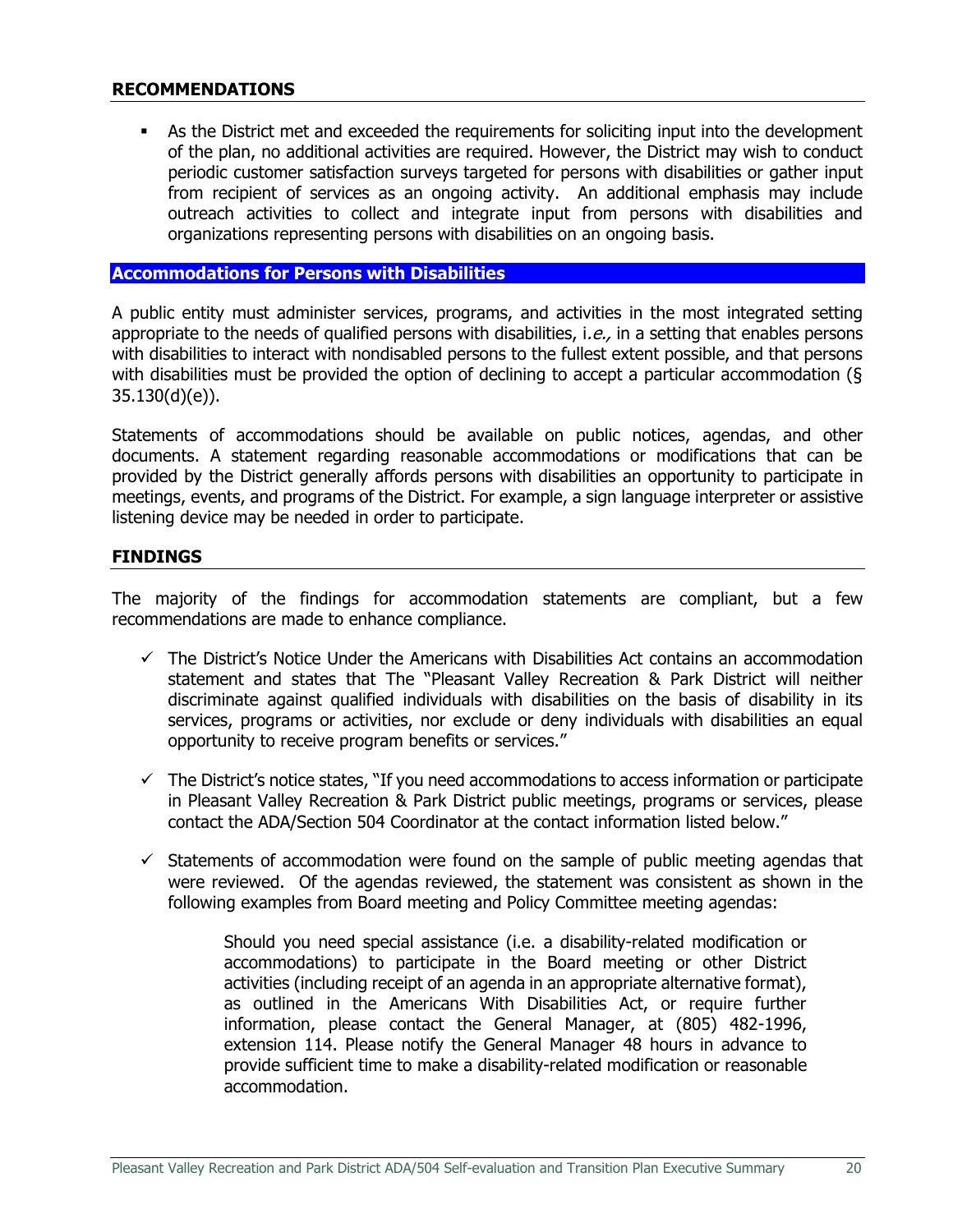Should you need special assistance (i.e. a disability-related modification or accommodations) to participate in the Committee meeting or other District activities (including receipt of an agenda in an appropriate alternative format), as outlined in the Americans With Disabilities Act, or require further information, please contact the General Manager at 482-1996, extension 114. Please notify us 48 hours in advance to provide sufficient time to make a disability-related modification or reasonable accommodation.

 $\checkmark$  The District offers a program for children ages five (5) to eleven (11) years of age called Camp Funtastic. The enrollment packet for the program states that children with special needs are welcome and that any accommodation requests can be noted on the registration form.

## **RECOMMENDATIONS**

- To provide consistent and accurate statements of accommodation, it is recommended that a standardized "statement of accommodation" be included on postings (hard copy and on the website) of agendas, meetings, events, programs, and activities for public facing documents. The standardized accommodation statement should include language regarding a minimum timeframe to request an accommodation and includes the contact person, address or location, phone number and email address.
- **•** Information regarding the purpose and requirement for an accommodations statement and training should be developed and disseminated to all District departments.
- **■** Accommodation statements and procedures should be added for public records requests.
- **EXECT** Alternate methods for requesting an accommodation should be added to all statements of accommodation and should include phoning in the request, postal mail, email, or dropping off the request for accommodation at District sites.
- **•** Contact information including a TDD/TTY or California Relay number for requesting an accommodation should be included on all statements of accommodations.

## <span id="page-23-0"></span>**Access to Programs, Services, Activities and Events**

A public entity may not adopt official policies that are discriminatory or engage in practices that are discriminatory. This prohibition applies to policies that are explicitly exclusionary and to those which appear to be neutral but have a discriminatory effect (28 CFR §35.130(b)(3)). Title II of the ADA requires public entities to ensure that all public meetings and events sponsored are readily accessible to persons with disabilities and provide opportunities for participation. Policies and procedures need to ensure that persons with disabilities are provided equal opportunity to access programs, services, and activities of the District. Part 35.149 specifically requires nondiscriminatory practices in order to have program accessibility. The ADA/504 does not specifically state how a public entity provides for accessibility to programs, services, and activities.

Under the ADA, the District is required to "make reasonable modifications in policies, practices, or procedures when the modifications are necessary to avoid discrimination on the basis of disability." The District is required to do so unless it can demonstrate "that making the modifications would fundamentally alter the nature of the service, program, or activity" [28 CFR § 35.130 (7)]. Public entities are subject to all applicable state and federal laws that govern accessibility for persons with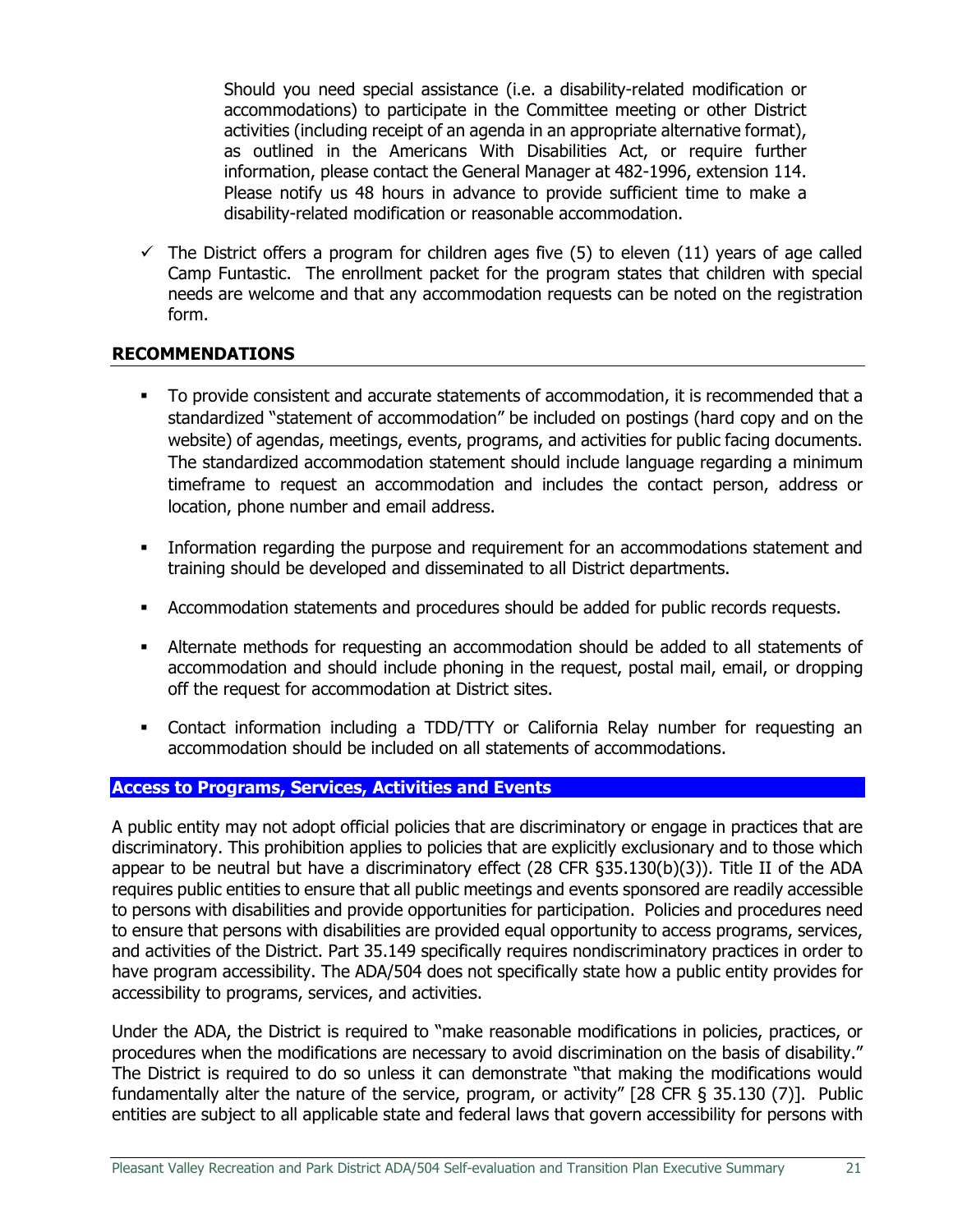disabilities. These laws include the Americans with Disabilities Act, the federal Section 504 of the Rehabilitation Act of 1973, and state constitutional provisions.

Except as otherwise provided in § 35.150, no qualified individual with a disability shall, because a public entity's facilities are inaccessible to or unusable by persons with disabilities, be excluded from participation in, or be denied the benefits of the services, programs, or activities of a public entity, or be subjected to discrimination by any public entity.

## **FINDINGS**

Overall access to programs, services, activities was found to be compliant.

- $\checkmark$  No intentional discriminatory practices were found regarding access to programs, services, and activities, however a recommendation to revise the wording of a District Ordinance is suggested to increase accessibility:
	- o Section 234 of District Ordinance No. 8 states in part that "skateboarding, in-line skating, roller skating, scooters, bicycles, wheelchairs or similar non-motorized devices are permitted only at designated District facilities." It is recommended that wheelchairs not be included in a policy designed to address or limit the use of recreational devices.
- $\checkmark$  Many examples and evidence were found of the District providing access to programs, services and activities for compliance with the ADA, Section 504, housing, facilities and public rights-of-way.
- $\checkmark$  The District's Notice Under the Americans with Disabilities Act states, "In accordance with the requirements of Title II of the Americans with Disabilities Act of 1990 ("ADA") and Section 504 of the Rehabilitation Act of 1973 ("Section 504"), Pleasant Valley Recreation & Park District will neither discriminate against qualified individuals with disabilities on the basis of disability in its services, programs or activities, nor exclude or deny individuals with disabilities an equal opportunity to receive program benefits or services."
- $\checkmark$  The District's Notice Under the Americans with Disabilities Act states, "If you need accommodations to access information or participate in Pleasant Valley Recreation & Park District public meetings, programs or services, please contact the ADA/Section 504 Coordinator at the contact information listed below." The contact information for the ADA/504 Coordinator is noted on the webpage where the notice is located.
- $\checkmark$  The District's Activity Guides states the Pleasant Valley Aquatic Center offers therapeutic swim time for individuals who cannot participate in lap swim or advanced classes for physical reasons. Therapeutic swim is offered as a drop-in program and no advanced registration is needed.
- $\checkmark$  Information on the District's website regarding the Pleasant Valley Aquatic Center includes a hydraulic lift in the list of facility features.
- $\checkmark$  At the time of the evaluation, the Community Center Park was being used as a food distribution site for eligible residents of the City of Camarillo who were financially impacted by the COVID-19 pandemic. Application forms were available online as fillable PDFs as well as in hard copy at the distribution site.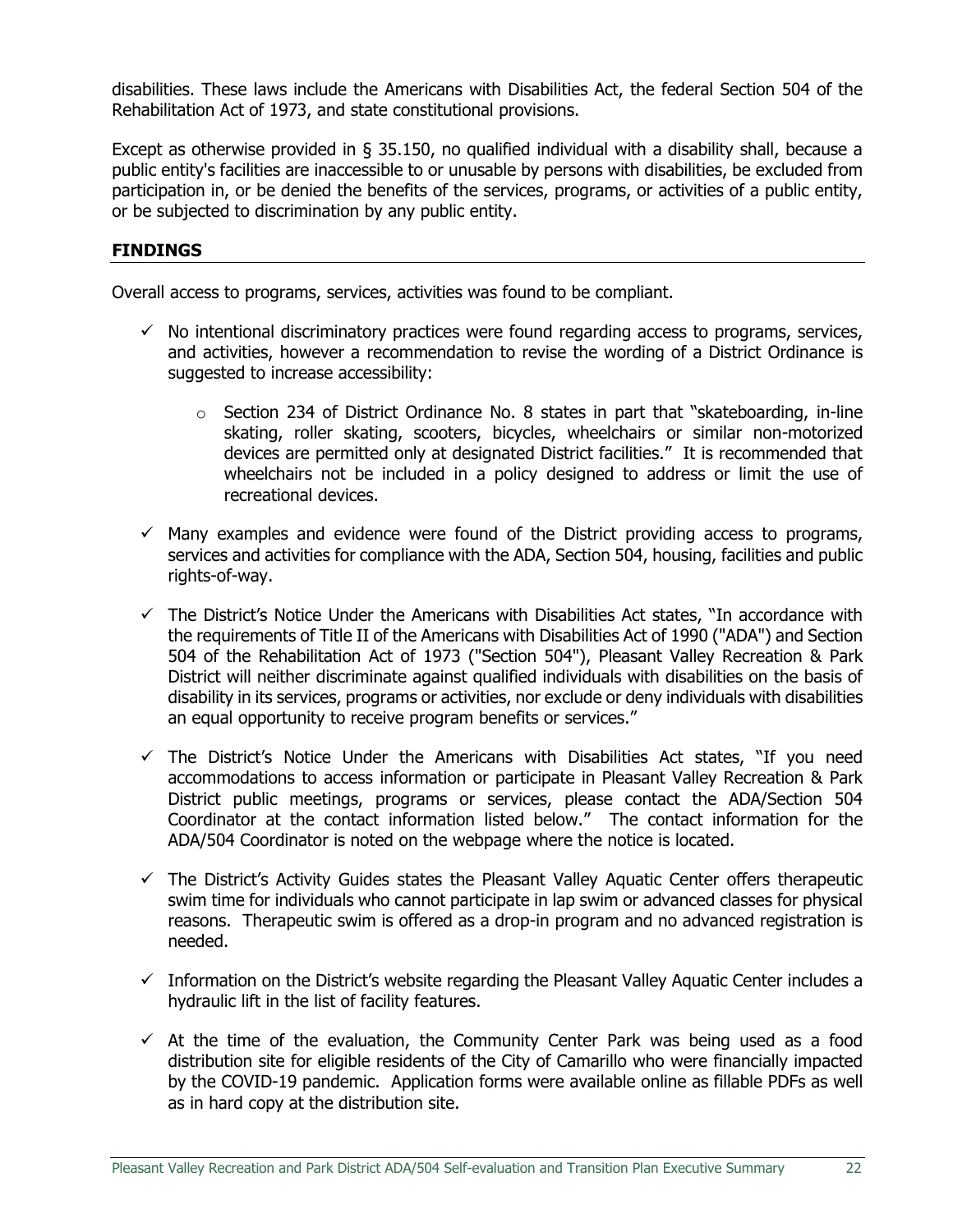- $\checkmark$  In addition to the hard copy of the seasonal Activity Guide that is mailed to residents, the District's website offers an online database to browse upcoming classes and events. Online registration is also available.
- $\checkmark$  The District's Activity Guides for Spring and Summer of 2022 both contain a notice that the District is making updates to increase accessibility of their services.



 $\checkmark$  District Board meetings are able to be viewed live via YouTube and on television. Past meetings are also able to be viewed from an archive of recorded meetings on the District's website. Meeting recordings offer closed captioning.

## **RECOMMENDATIONS**

- A few general examples to increase access to programs, services and activities include, but are not limited to:
	- $\circ$  Public entities that adopt website postings as an alternative method of notice must ensure that the website is readily accessible to people with disabilities, including persons who use screen readers.
	- $\circ$  Applications should be available in other methods and not only online.
	- $\circ$  All open meetings of public entities must be accessible to persons with disabilities. Meeting locations must be accessible without the need for special assistance.
	- $\circ$  Sign language interpreters for deaf or hearing-impaired persons must be provided, subject to reasonable advance notice.
- The District should continue to disseminate information in a variety of locations and methodologies with accessible formats to enhance the access to programs, services, and activities.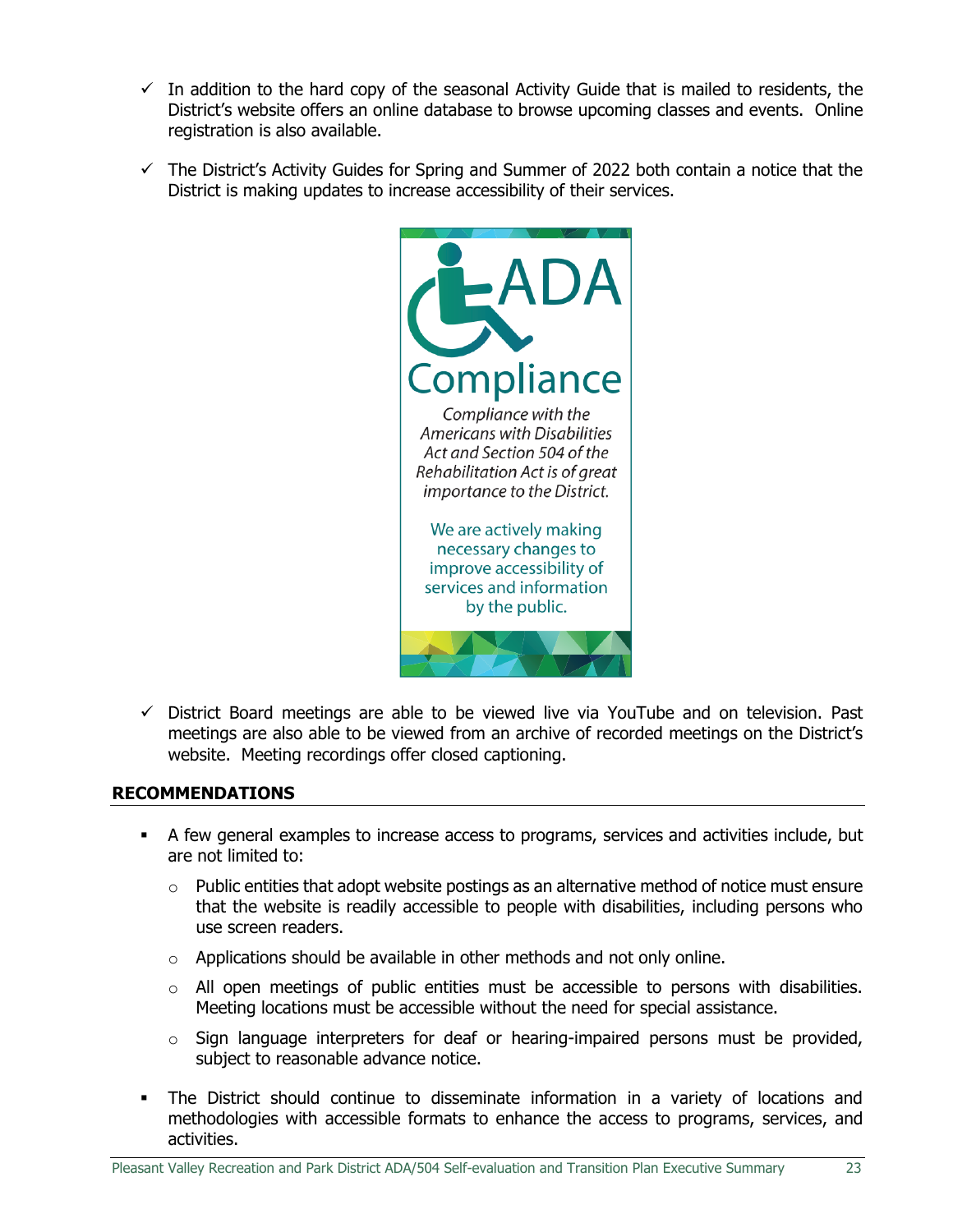- The ADA Coordinator should continue to monitor and receive information regarding concerns or issues about access to programs, services and activities and take the appropriate action regarding any potential discriminatory practices for persons with disabilities.
- Social media platforms should be reviewed on a regular basis to make sure that they are accessible for persons with disabilities.
- **•** The ADA Coordinator should continue to monitor programmatic access and the removal of structural barriers in the transition plan.
- Additional and ongoing training should be provided regarding the requirements of the Americans with Disabilities Act and accommodations that provide equal access to programs, services, and activities.
- Meetings and events open to the public should be held in buildings that meet accessibility requirements, or in the accessible portion of the building with accessible elements that serve the area where the meeting or event is held. For example, parking, restrooms and drinking fountains that serve the area where the meeting and event is held should also be accessible.
- Information regarding a facility should include information regarding accessible features and elements of the site. For example, accessible parking, accessible restrooms and other items and elements should be indicated on documents and on the website. Indicating accessible paths of travel and accessible entrances also provides valuable information for persons with disabilities. A contact number and email address should be provided for additional assistance.
- **•** Information about how to request accommodations should appear on public-facing notices, announcements, flyers, publications and agendas. Information should be disseminated to all departments and divisions regarding the statement for accommodations requirement.
- The District should provide training for staff and volunteers regarding accommodations for persons with disabilities. All staff, and in particular frontline staff such as receptionists and staff with high public contact, should receive training on interacting and accommodating persons with disabilities.
- **•** Additional training materials and videos should be purchased or developed to assist with training efforts and to allow for access by District staff as schedules permit.
- The District's ADA Coordinator should assist departments with planning and budgeting for selected accommodations, such as large print, Braille materials and other accessible formats.
- **EXEDER** A centralized method for producing alternate formats, such as Braille, may provide a cost savings and reduce the timelines to produce alternate formats.

## <span id="page-26-0"></span>**Outreach Materials and Activities**

The ADA does not specifically state how a public entity provides for accessibility to the District's programs, services and activities. One method is to disseminate information in a variety of locations and formats to enhance the access to programs, services, and activities of the District.

## **FINDINGS**

 $\checkmark$  Multiple methods of communicating with the public who take advantage of the District's programs, services and activities were found during the assessment.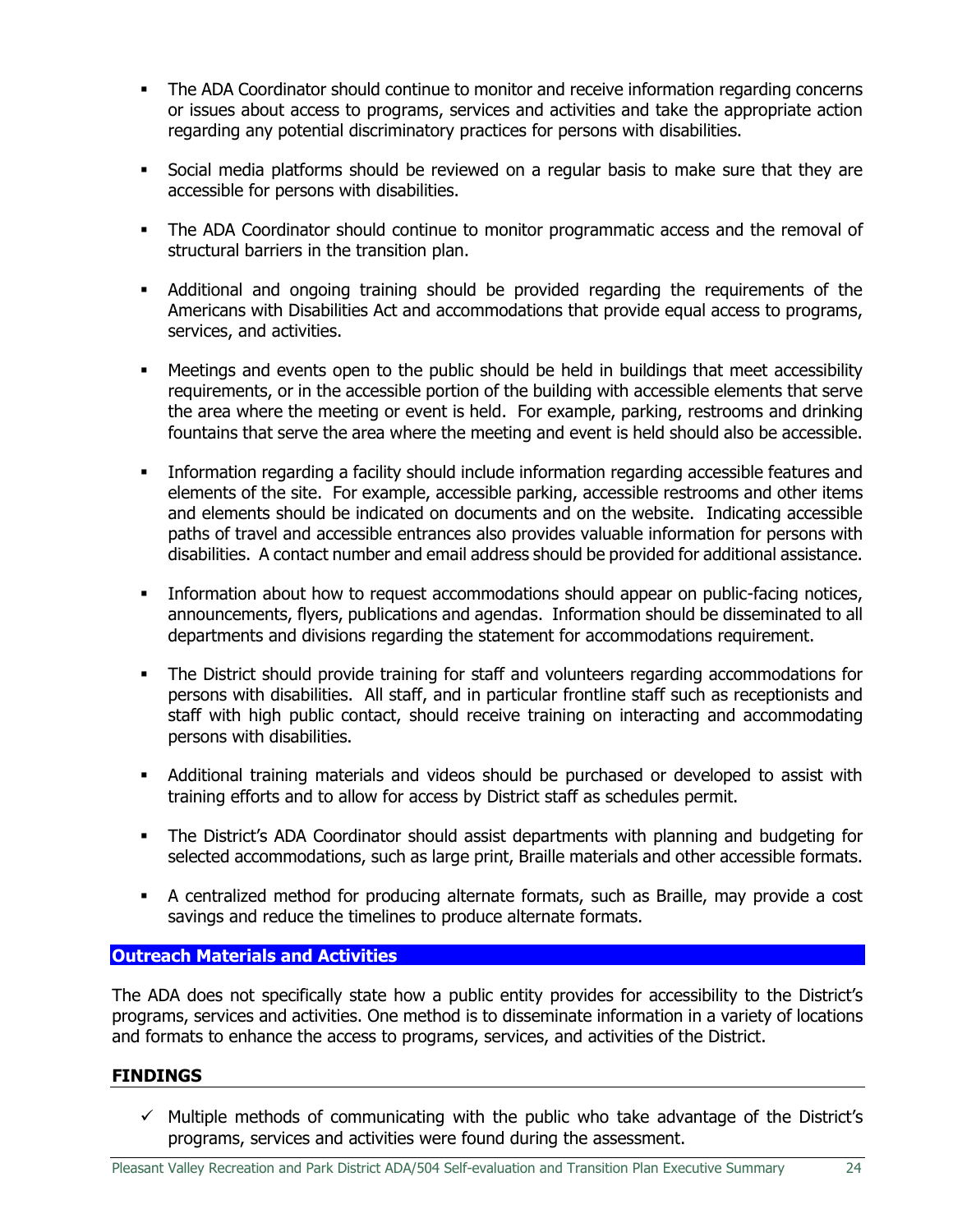- $\checkmark$  Numerous examples of outreach to the community to request comments and feedback on District projects were found. A recent example is a facility needs study for the Senior and Community Recreation Facility. The District communicated with the community and invited feedback for multiple phases of the project development and design. At the time of the evaluation, the District was in the process of selecting vendor services to conduct opinion polls from a wide and diverse audience so that collected feedback could be used to prepare a ballot measure.
- $\checkmark$  The job description for a District Marketing Specialist states that the staff member performs community outreach for District marketing efforts.
- $\checkmark$  The District's 2021-2026 Strategic Plan includes the following goals:
	- $\circ$  4.2 GOAL: Implement an updated Recreation Management System tailored for the District's size, facilities, and programming needs.
		- **EXECT:** Strategy: Develop and implement a communications and outreach plan to the public informing of the installation of a new system and educating on how to take advantage of it.
	- $\circ$  4.3 Goal: Provide easily accessible information and effective community outreach through a strategic marketing and community engagement program.
		- Strategy: Create and implement inclusive communication strategies to provide timely, accurate information to residents and park visitors.
- $\checkmark$  Community members can subscribe to the District's emailed newsletter to receive regular notices and information about District events, programs and projects.

## **RECOMMENDATIONS**

- **•** The District should consider including additional pictures and references to persons with disabilities in publications, brochures and materials.
- Organizations representing persons with disabilities and areas with an increased population of persons with disabilities could be targeted for input regarding additional methods to disseminate information regarding programs, services and activities of the District.
- **•** The District should consider targeted methods to increase the inclusion of persons with disabilities on commissions and committees.
- In District publications or on the website, areas or services that are accessible should be indicated with descriptive text and the International Symbol of Accessibility (ISA). For example, accessible restrooms and routes can be designated on the website, on maps and in publications.

## <span id="page-27-0"></span>**Service Animals**

Persons with disabilities shall be permitted to be accompanied by their service animals in all areas of a public entity's facilities where members of the public, participants in services, programs or activities, or invitees, as relevant, are allowed to go (28 CFR § 35.136(g)).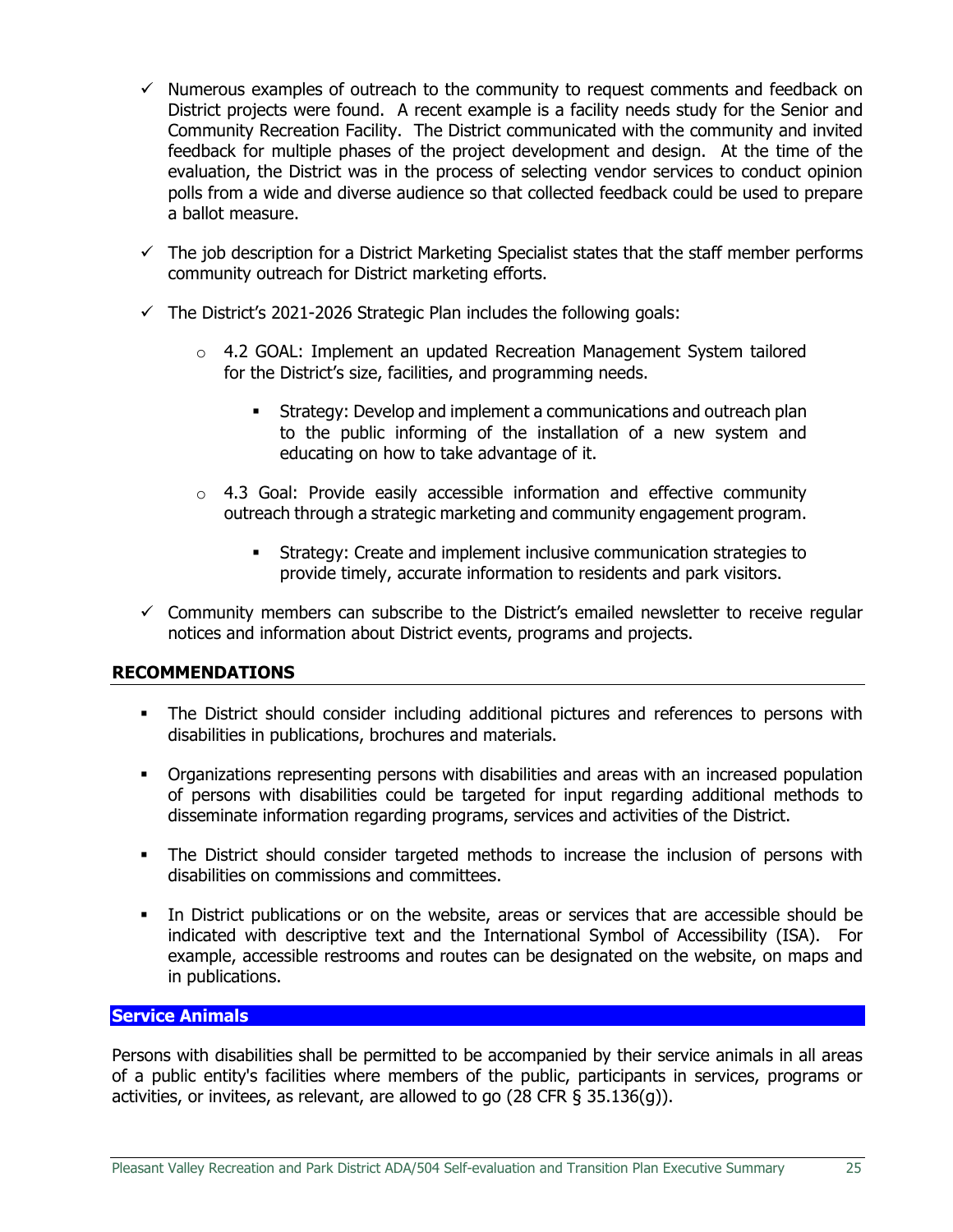The Department of Justice (DOJ) published revised final regulations implementing the Americans with Disabilities Act (ADA) for Title II (State and local government services) and Title III (public accommodations and commercial facilities) on September 15, 2010, in the Federal Register. These requirements, or rules, clarify and refine issues that have arisen over the past 20 years and contain new, and updated, requirements, including the 2010 Standards for Accessible Design (2010 Standards).

Beginning on March 15, 2011, only dogs and miniature horses are recognized as service animals under Titles II and III of the ADA. A service animal is a dog (in some cases a miniature horse) that is individually trained to do work or perform tasks for a person with a disability. Public entities, such as the District, must permit service animals to accompany people with disabilities in all areas where members of the public are allowed to go.

## **FINDINGS**

- $\checkmark$  While not specifically providing an exception for service animals, District Ordinance No. 8 Section 221 governing the use of parks, recreation areas and facilities states that "Pets not properly leashed may be impounded by Animal Control and the owner cited." Under the ADA, service animals are not considered pets.
- $\checkmark$  Information on the District's website regarding amenities and programs at Camarillo Grove Park states that dogs are not allowed in the Nature Center. The statement does not include an exception allowing service animals.
- $\checkmark$  No policy or procedure was found to be discriminatory to persons with disabilities who use service animals, however, no overall policy or statement confirming that service animals are permitted to accompany people with disabilities in all areas where the public are allowed to go was found.

#### **RECOMMENDATIONS**

- Staff should be provided information regarding service animals to understand the definition of a service animal and that service animals must be permitted to go to all public areas with a few exceptions such as spas. Information should be provided to staff to assist them to recognize a service animal and to understand the questions that they can ask. It should be clarified that it is never acceptable to ask about the person's disability.
- The District should develop policies regarding service animals for all applicable programs, services and activities of the District.
- **•** The District should not exclude certain breeds of dogs as restrictions for a particular breed may be discriminatory and may exclude a qualified, trained service animal.
- **•** Information about service animals should be provided to District staff in addition to training regarding service animals and in publications.
- **EX** Language in any pet ordinance should be modified or updated to ensure it is inclusive and not limited to only dogs or guide dogs or to a specific type of disability.

#### <span id="page-28-0"></span>**Other Power-Driven and Shared Mobility Devices**

According to the Department of Justice: "Other power-driven mobility device means any mobility device powered by batteries, fuel, or other engines whether or not designed primarily for use by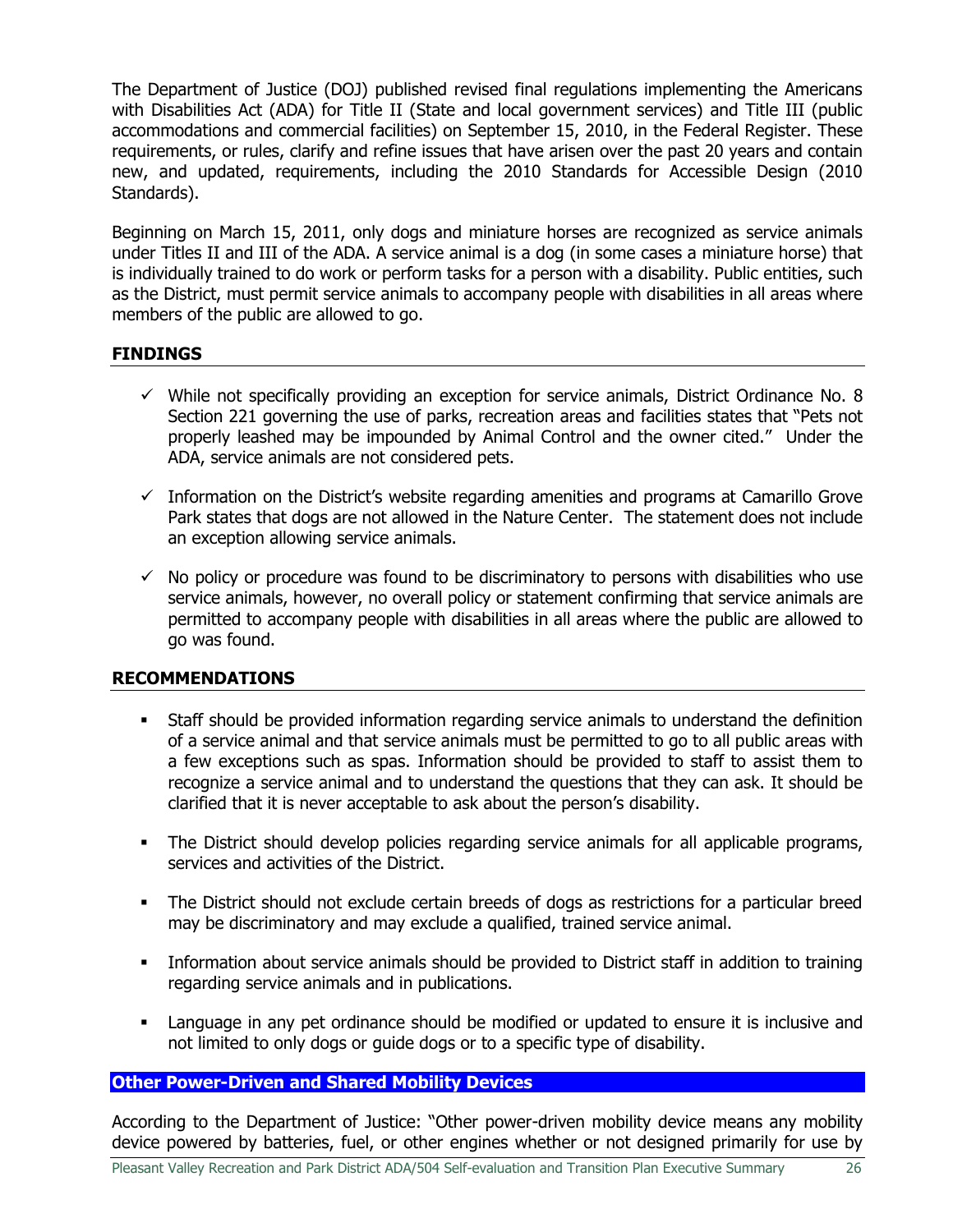persons with mobility disabilities that is used by persons with disabilities for the purpose of locomotion, including golf cars, electronic personal assistance mobility devices (EPAMDs), or any mobility device designed to operate in areas without defined pedestrian routes, but that is not a wheelchair within the meaning of this section."

A public entity is required to make reasonable modifications to their policies, practices, and procedures when necessary to enable an individual with a disability to use a power-driven mobility device to participate in its services, programs, or activities unless doing so would result in a fundamental alteration of their services, programs, or activities (28 CFR § 35.137(b)).

A public entity shall permit persons with mobility disabilities to use wheelchairs and manually powered mobility aids, such as walkers, crutches, canes, braces, or other similar devices designed for use by persons with mobility disabilities in any areas open to pedestrian use, unless the public entity can demonstrate that the class of other power-driven mobility devices cannot be operated in accordance with legitimate safety requirements that the public entity has adopted pursuant to 35.130.

In determining whether a particular other power-driven mobility device can be allowed in a specific facility as a reasonable modification, a public entity may consider:

- The type, size, weight, dimensions, and speed of the device;
- The facility's volume of pedestrian traffic;
- The facility's design and operational characteristics ( $e.g.,$  whether its service, program, or activity is conducted indoors, its square footage, the density and placement of stationary equipment, furniture or devices;
- If legitimate safety requirements can be determined to permit the safe operation of the other power-driven mobility device; and
- If the use of the other power-driven mobility device creates a substantial risk of serious harm to the environment.

## **FINDINGS**

 $\checkmark$  No Districtwide policies or procedures were found regarding other power-driven mobility devices (OPDMD).

#### **RECOMMENDATIONS**

- **•** It is recommended that the District develop a policy for other power-driven mobility devices (OPDMD) that are owned and operated by persons with disabilities and disseminate the information Districtwide.
- Contracts and agreements for shared mobility device programs should be monitored for accessibility. Vendors and operators should be notified that the programs are required to be accessible for persons with disabilities.

#### <span id="page-29-0"></span>**Ticketing and Seating**

The Department of Justice published revised final regulations implementing the Americans with Disabilities Act (ADA) for title II (State and local government services) and title III (public accommodations and commercial facilities) on September 15, 2010, in the Federal Register. These requirements, or rules, clarify and refine issues that have arisen over the past 20 years and contain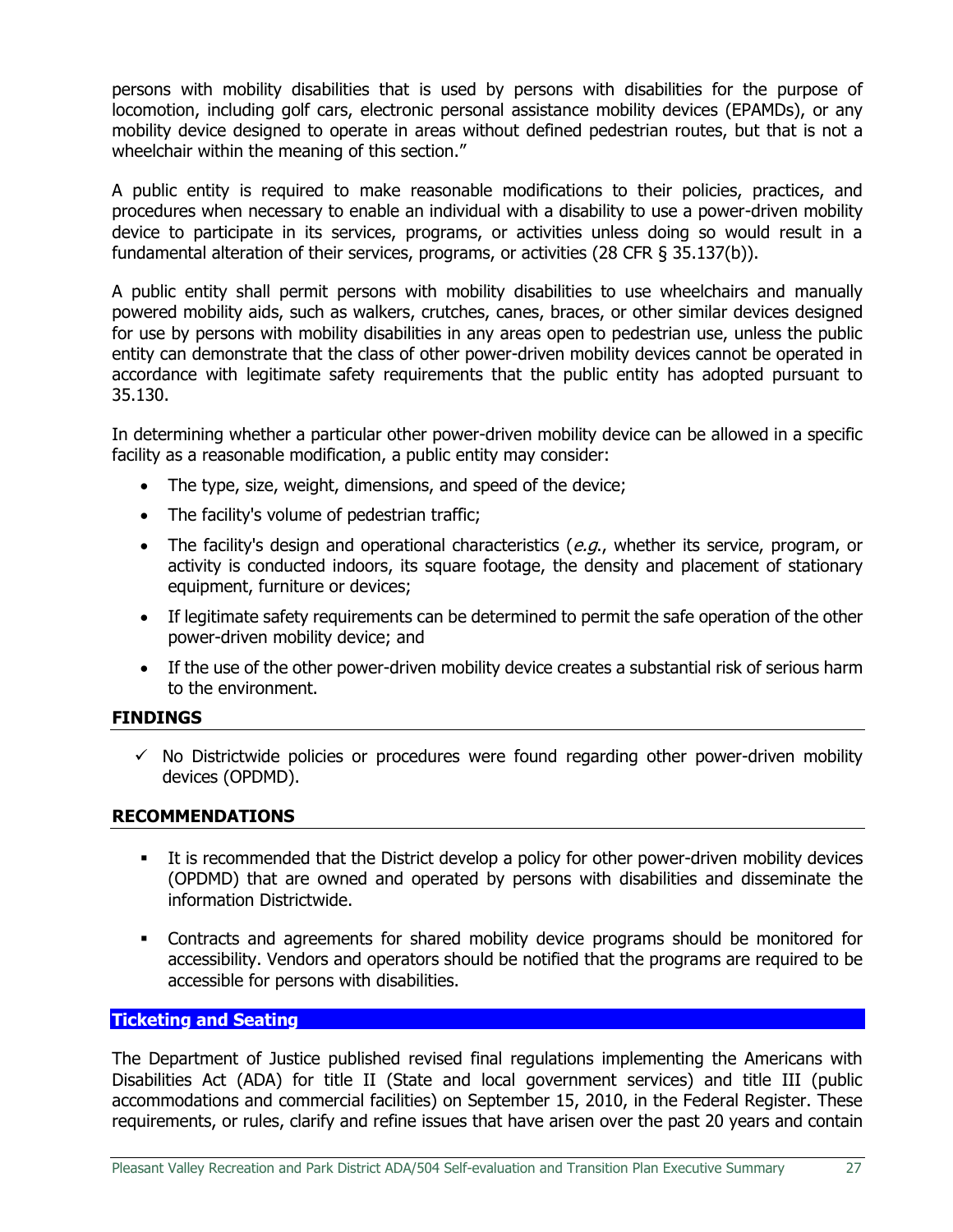new, and updated, requirements, including the 2010 Standards for Accessible Design (2010 Standards).

Providing equal opportunity to people with disabilities is the fundamental principle of the Americans with Disabilities Act (ADA). This publication provides guidance on the Department's new nondiscrimination requirements that apply to selling tickets for assigned seats at events such as concerts, plays, and sporting events. The requirements, which are identical for title II and title III entities, apply to tickets sold for single events and those sold for a series of events (e.g., subscriptions or season tickets).

A public entity that sells tickets for a single event or series of events shall modify its policies, practices, or procedures to ensure that persons with disabilities have an equal opportunity to purchase tickets for accessible seating (28 CFR § 35.138).

#### **FINDINGS**

- $\checkmark$  The District's Notice Under the Americans with Disabilities Act states that "Pleasant Valley Recreation & Park District will neither discriminate against qualified individuals with disabilities on the basis of disability in its services, programs or activities, nor exclude or deny individuals with disabilities an equal opportunity to receive program benefits or services."
- $\checkmark$  Information regarding accessible seating and companion seating was limited. There were no overall policies found for ticketing or accessible and companion seating.

#### **RECOMMENDATIONS**

- The District should develop policies regarding ticketing and seating for persons with disabilities.
- **•** The District should continue to provide ADA accommodation notices and other documents that it will make all reasonable accommodations and modifications to policies and programs to ensure that people with disabilities have an equal opportunity to enjoy all of its programs, services, and activities.
- **•** The District should describe the features of available accessible seating to permit a person with a disability to assess independently whether or not a given accessible seating location meets their accessibility needs.
- The District should provide materials, such as seating maps, plans, brochures, pricing charts, or other information to identify the location and type of accessible seating.

## <span id="page-30-0"></span>**Eligibility Criteria**

Public entities cannot use eligibility criteria that tend to exclude or screen out persons with disabilities (28 CFR §35.130(b)(8)).

#### **FINDINGS**

 $\checkmark$  There was no evidence of discriminatory practices regarding eligibility criteria for access to programs and services.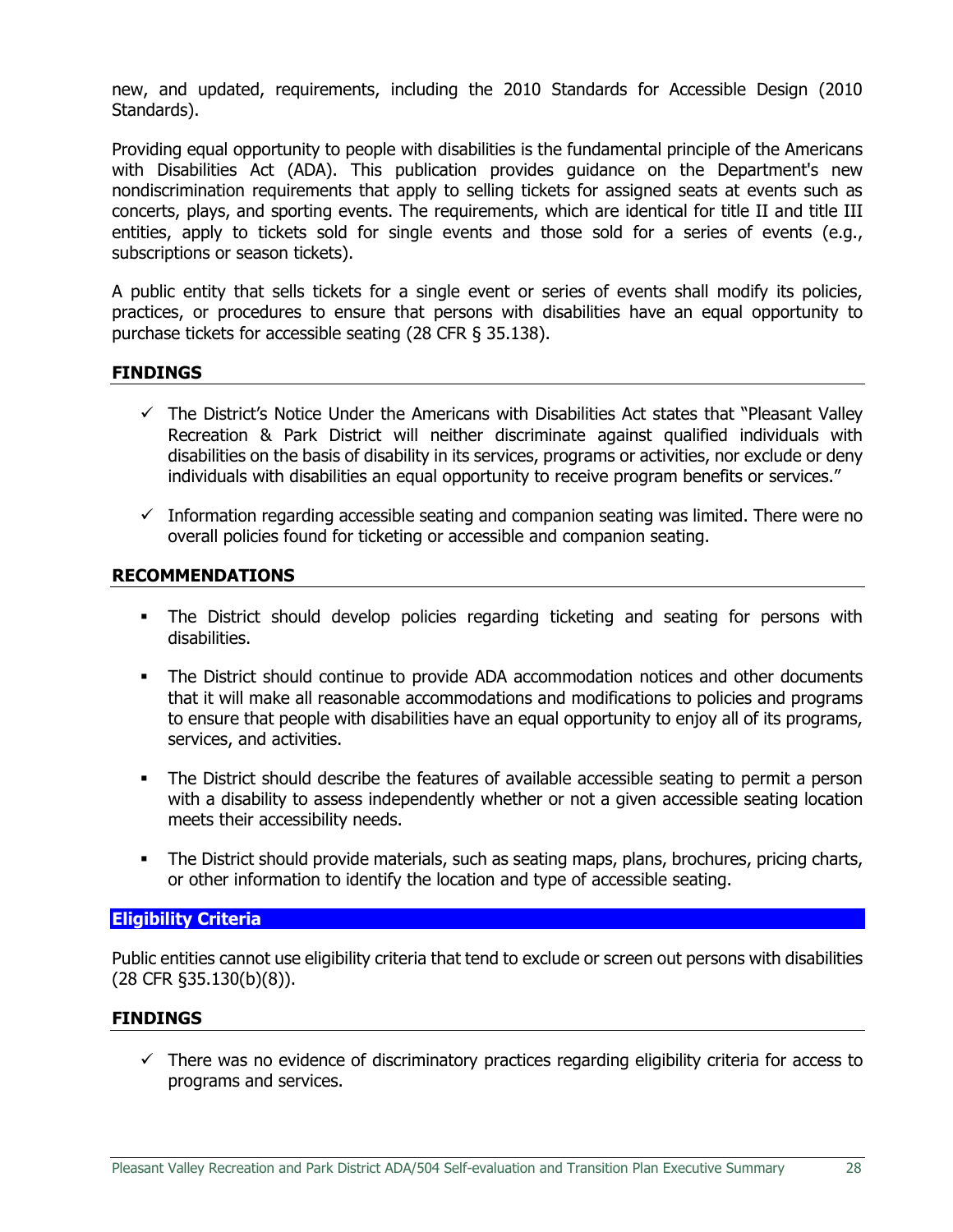## **RECOMMENDATIONS**

- Program eligibility criteria should be reviewed on an ongoing basis as policies are drafted or modified to ensure that eligibility criteria do not put additional burdens or requirements on persons with disabilities.
- **•** The District should continue to ensure that all eligibility criteria allow for accommodations for persons with disabilities.

#### <span id="page-31-0"></span>**Fees and Surcharges**

Public entities may not charge a fee or add a surcharge to a fee to cover the cost of making its facilities, programs, services, or activities accessible to persons with disabilities (28 CFR § 35.130(f)).

#### **FINDINGS**

- $\checkmark$  There was no evidence of additional surcharges or fees charged to persons with disabilities that were not charged to individuals without disabilities to access programs, services and activities.
- $\checkmark$  The District's 2022 ADA Plan webpage includes the statement that the District "will not place a surcharge on a particular individual with a disability or any group of individuals with disabilities to cover the cost of providing auxiliary aids/services or reasonable modifications of policy."
- $\checkmark$  The District's public notice stating that the District is updating its ADA self-evaluation and transition plan and inviting input from the public includes the statement that "The Pleasant Valley Recreation and Park District will not place a surcharge on a particular individual with a disability or any group of individuals with disabilities to cover the cost of providing auxiliary aids/services or reasonable modifications of policy."

#### **RECOMMENDATIONS**

- The District's ADA Coordinator should continually review fee policies and practices for consistency and to ensure that fees and surcharges are not charged to persons with disabilities that are not charged to persons without disabilities.
- **•** The statement that the District does not place a surcharge on a particular individual with a disability or any group of individuals with disabilities to cover the cost of providing auxiliary aids and services or reasonable modifications of policy should also be added to the District's Notice Under the Americans with Disabilities Act.

#### <span id="page-31-1"></span>**Emergency Procedures**

Under Title II of the ADA, emergency programs, services, activities, and facilities must be accessible to people with disabilities and generally may not use eligibility criteria that screen out or tend to screen out people with disabilities. The ADA also requires making reasonable modifications to policies, practices, and procedures when necessary to avoid discrimination against a person with a disability and taking the steps necessary to ensure effective communication with people with disabilities. The ADA generally does not require state or local emergency management programs to take actions that would fundamentally alter the nature of a program, service, or activity or impose undue financial and administrative burdens (28 CFR  $\S$  35.130(b)(1)) (28 CFR  $\S$  35.149).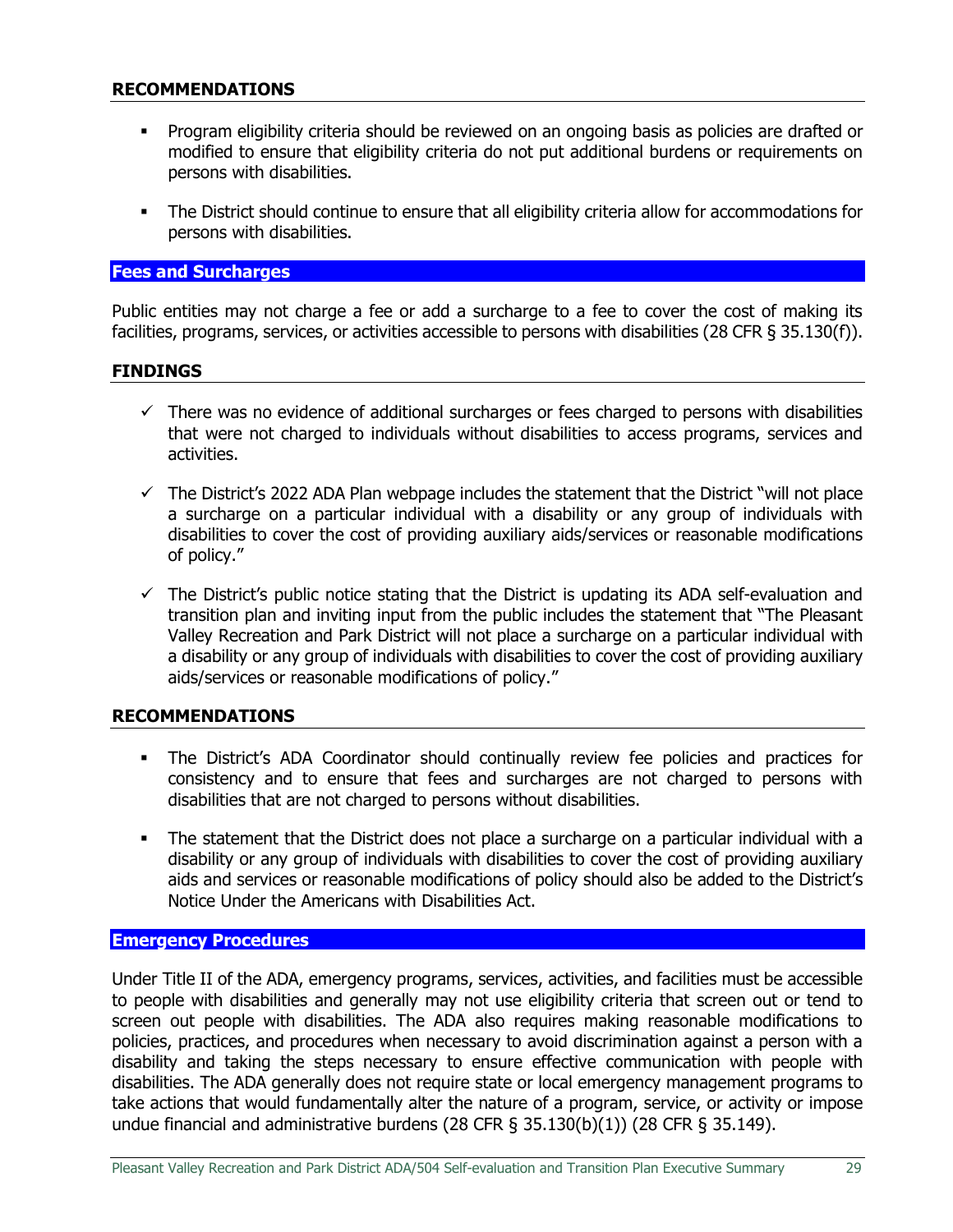The District is required to plan to meet the needs of persons with disabilities in an emergency and provide access to emergency shelter services.

### **FINDINGS**

- $\checkmark$  District wide policies describing the procedures for emergency evacuation were not found, however the District has two resolutions related to emergency response:
	- $\circ$  Resolution No. 603 which authorizes the Board of Directors to declare a state of local emergency.
	- $\circ$  Resolution No. 635 which designates the Administrative Services Manager, General Manager and Park Services Manager to act as agents to engage with the Federal Emergency Management Agency and the Governor's Office of Emergency Services.
- $\checkmark$  While not a policy regarding emergency procedures or evacuation, the District offers public classes online and at the Pleasant Valley Aquatic Center that instruct participants in emergency response. Classes are offered for CPR and first aid, lifeguard training and water safety instructor training.
- $\checkmark$  The District's Park Ranger Procedures and Operations Manual includes a statement under General Conduct that "A Park Ranger will know the means and procedures for seeking the services of other agencies such as fire, police, sheriff, health, civil defense, ambulance, hospital, and other services which may be needed in emergencies."
- $\checkmark$  The District's Draft Special Event Policy states that an Emergency Action Plan and site maps are required to be submitted to the District at the time of the special event application.
- $\checkmark$  Emergency evacuation maps were found in surveyed District facilities.

#### **RECOMMENDATIONS**

- The District should provide additional training and information regarding emergency evacuation procedures, particularly regarding the evacuation of persons with disabilities.
- **•** The District should post evacuation routes and procedures at all District sites and on the website.
- The District should develop procedures and a mechanism to monitor the posting of emergency evacuation routes and procedures.
- **•** District facilities that are used as emergency shelters should be surveyed to determine that they are accessible for persons with disabilities prior to be designated as an evacuation shelter. A provision should be noted to allow service animals and training should be provided to shelter staff to understand the difference between pets and service animals.
- **•** Designated evacuation shelter sites should also be inspected on a regular basis to determine that the shelter continues to be accessible for persons with disabilities.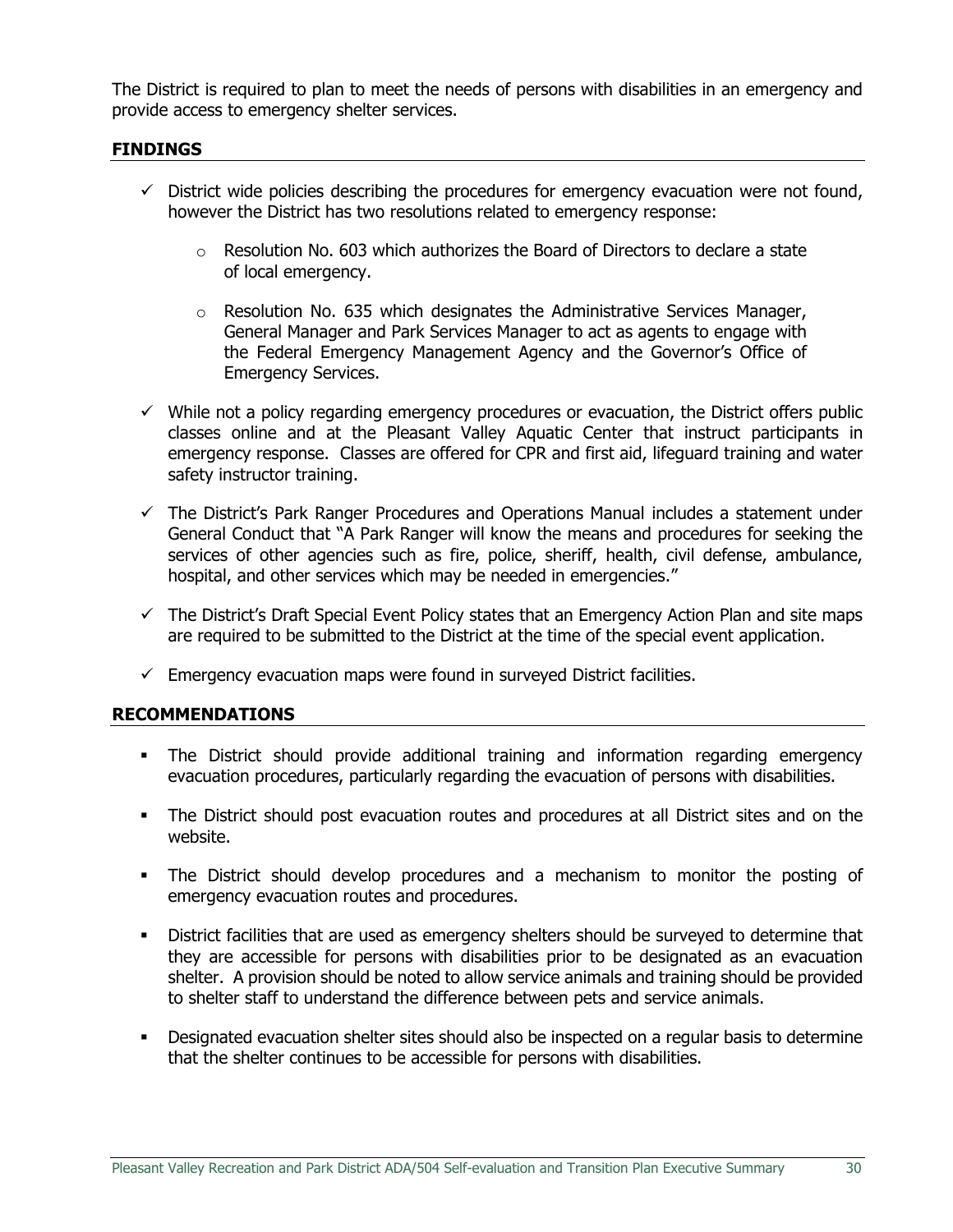## <span id="page-33-0"></span>**Policies for the Use of District Facilities**

The use of District facilities cannot discriminate against persons with disabilities and applications for the use of District facilities should include nondiscrimination statements. District facilities that are leased should be accessible for persons with disabilities.

#### **FINDINGS**

 $\checkmark$  The District provides opportunities for the public, organizations and businesses to lease recreational facilities for private events. The District's General Use Policy for facilities and parks includes the following statement of nondiscrimination:

#### VII. NON-DISCRIMINATION

No organization or person will be discriminated against based on belief or affiliation, religion, age, ethnicity, native origin, medical condition, physical or mental disability, gender, gender orientation or marital status. Any person or organization entering into a rental agreement with the District is required to comply with this non-discrimination policy. Any person or organization entering into a rental agreement with the District will be required to execute a statement agreeing to indemnify and hold harmless the Pleasant Valley Recreation & Park District, its Board of Directors, and the officers, agents and employees of these agencies for any failure to comply with this nondiscrimination policy.

- $\checkmark$  District Ordinance No. 8 "Governing Use of Parks, Recreation Areas and Facilities" includes the following statements:
	- $\circ$  The General Manager may enter any reserved park area or recreation facility to inspect the premises for safety and compliance of use.
	- $\circ$  It shall be unlawful for the operator of any vehicle other than a vehicle bearing a distinguishing license place defined by the California State Vehicle Code to stop or park a vehicle in a parking zone identified as reserved for disabled or handicapped persons. The fine for this violation shall be as prescribed by the California Vehicle Code.
	- o When an athletic team that is a member of a community service organization and admits all members of the general public to the extent of capacity without discrimination and without charge to any game played, such athletic team may solicit voluntary contributions from the spectators attending such game.
	- $\circ$  No person shall engage in boisterous, threatening, intimidating, abusive, insulting, discriminatory, profane or indecent language; threaten or engage in fighting or physical altercation or engage in any disorderly conduct or behavior tending to a breach of the peace and interfering with the enjoyment of other persons on the premises. Person(s) exhibiting these behaviors will be required to leave the premises immediately. The District reserves the right to refuse services and prohibit entry on District property.

 $\checkmark$  The District offers hard copy and fillable PDF options of rental application to reserve a facility.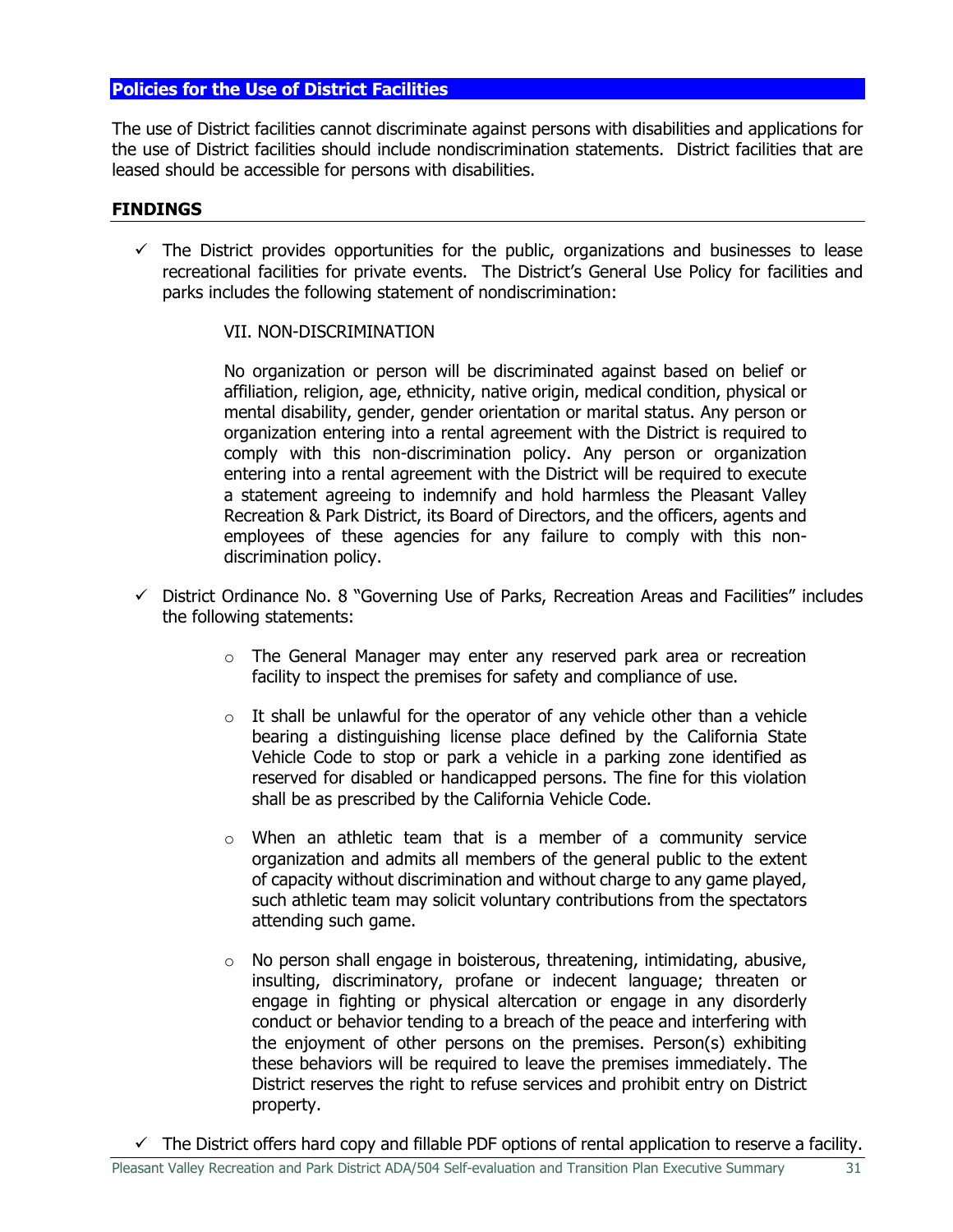- $\checkmark$  The District offers the Pleasant Valley Aquatic Center for reservation to hold parties and events. A list of features for the pool includes a hydraulic lift for entry and exit of the pool.
- $\checkmark$  The District's website provides brochures noting amenities at park picnic sites and indoor facilities, however limited information was available regarding accessibility of facilities eligible for rental.

#### **RECOMMENDATIONS**

- **•** The District should continue to include a nondiscrimination clause in their facility rental policy. The inclusion of nondiscrimination language in the policy and on forms helps ensure that outside groups and organizations agree to abide by all applicable local, state, and federal laws and District policy regarding nondiscriminatory practices during the utilization of District facilities.
- It would be beneficial to persons with disabilities if information on accessible routes and maps, accessible parking locations, restrooms, and wayfinding was available for all facilities on the District's website.
- The District should continue to provide the application form and facility use agreement in multiple formats, ensuring at least one is accessible, and offer multiple methods to submit the application. Use policies should be reviewed to ensure they are not discriminatory, such as a policy that would prohibit pets in a facility but does not include a statement allowing service dogs, when appropriate.

## <span id="page-34-0"></span>**Lease and Joint Use Agreements**

Under Title II of the ADA, the District is responsible for providing access to its programs, services, and activities in both owned and leased facilities. Leased sites should be accessible and have provisions in the lease to ensure accessibility.

#### **FINDINGS**

- $\checkmark$  Selected joint use and lease agreements were reviewed. Most agreements contained accessibility provisions.
- $\checkmark$  Several of the joint-use agreements provided by the District for review between the District and Oxford Union High School District and the Pleasant Valley School District have been in effect since 1973 and 1985 and do not reference ADA accessibility or nondiscrimination on the basis of a disability. No renewed or more recent joint-use agreements with updated language or compliance requirements between the District and the school districts were found.
- $\checkmark$  A lease agreement between the District (lessor) and Miracle League 805 (permittee) includes the following statement of nondiscrimination:

Non-Discrimination: Permittee shall not discriminate against any employee or customer for employment or access to District Properties because of race, religion, color, handicap, sex, or national origin.

 $\checkmark$  Policies and practices to ensure that the District leases accessible space from others were not found.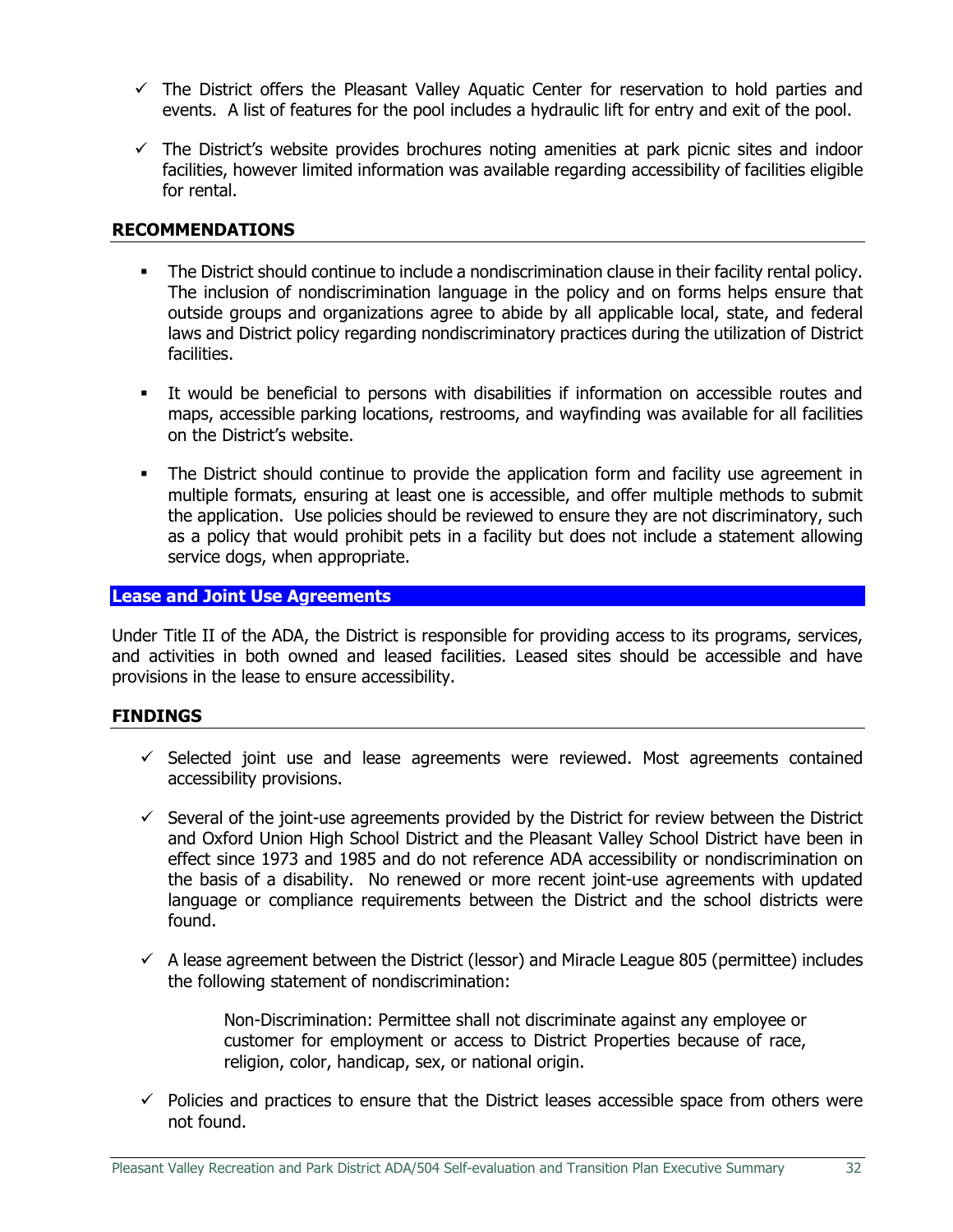#### **RECOMMENDATIONS**

- The District should review the accessibility of sites that are and may be leased in the future prior to engaging in a lease or renewal and establish a procedure for a pre-lease inspection.
- When considering a leased space, the ADA Coordinator, or designated staff member, should be trained to conduct or have a designee or consultant conduct a field inspection of the prospective building to assess the building for a general, functional level of accessibility. The ADA Coordinator could utilize an abbreviated checklist to determine general accessibility of facilities that the District is considering a lease. A more comprehensive inspection could be conducted if the initial review appears to be favorable.
- **EXED** Language in lease agreements should be reviewed to clearly delineate the responsibility for accessibility and if it lies with the lessee or lessor or both.
- A pre-lease inspection process should be implemented for buildings that are not District owned but may be leased by the District.
- **EXECT** Language in lease agreements should be reviewed for ongoing compliance standards.
- Joint use agreements should outline accessibility provisions.

#### <span id="page-35-0"></span>**Special Events and Activities**

Special events sponsored by the District are considered a program, service or activity of the District and are required to be accessible in accordance with ADA requirements.

#### **FINDINGS**

- $\checkmark$  Information pertaining to accessibility of special events was limited.
- $\checkmark$  The District's Special Event Permit application does not specify requirements for accessibility but does state that a site map and event plan are required for review by the District's General Manager prior to approval of an application.

#### **RECOMMENDATIONS**

- ADA accessibility information should be added to the Special Events section of the District's website.
- Accessible features and elements for special events and activities should be indicated in publications, brochures and on the website. Accessible features may include accessible parking and restrooms, for example.
- The District's special events policies, procedures and applications should be updated and maintained to include ADA accessibility information and provisions that the event will comply with federal, state and local accessibility requirements for persons with disabilities. ADA accessibility requirements should be included in event applications and procedures clarified for event organizers. For example, information regarding accessible parking, accessible restrooms and accessible emergency communications should be included in the special event application.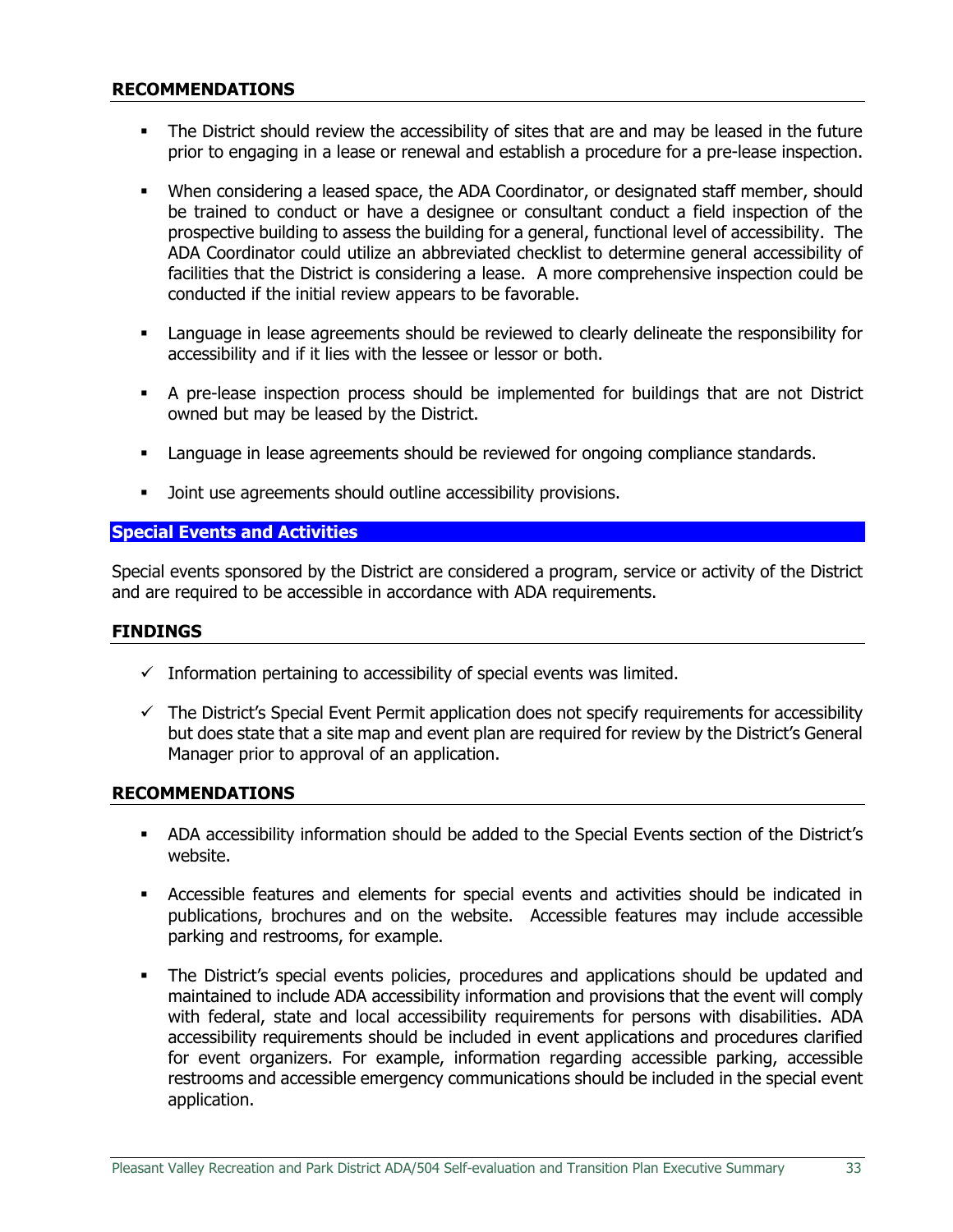- **•** Planning for accessible provisions should include a checklist and training for District staff regarding the ADA requirements for special events.
- A statement of accommodation should be included on the website and on flyers and publications regarding the special event or activity.

#### <span id="page-36-0"></span>**Contracted Services**

Public entities cannot use contract procurement criteria that discriminate against persons with disabilities (28 CFR § 35.130(b) (5)). Contractors should be held to the same nondiscrimination rules that apply to District employees.

#### **FINDINGS**

 $\checkmark$  Sample contract agreements reviewed included requirements for nondiscrimination for consultants, vendors and contractors, however nondiscrimination on the basis of a disability is not included in the text:

> Covenant Against Discrimination. Consultant covenants that, by and for itself, its executors, assigns, and all persons claiming under or through them, that there shall be no discrimination against or segregation of, any person or group of persons on account of race, color, creed, religion, sex, marital status, national origin, or ancestry in the performance of this Agreement. Consultant shall take affirmative action to ensure that applicants are employed and that employees are treated during employment without regard to their race, color, creed, religion, sex, marital status, national origin or ancestry.

 $\checkmark$  The General Provisions of a contractor agreement for the Valle Lindo Restroom Remodel project states:

> PENALTIES FOR DISCRIMINATION IN EMPLOYMENT: Any Contractor who shall be found in violation of the nondiscrimination provisions of the State of California Fair Employment Practices Act or similar provisions of federal law or executive order in the performance of any contract with the District shall be found in material breach of such contract and the District shall have power to cancel or suspend the Contractor, in whole or in part, or to deduct from the amount payable to such Contractor the sum of twenty-five dollars (\$25.00) for each person for each calendar day during which such person was discriminated against, as damages for said breach of contract; or both.

 $\checkmark$  Sample standard service agreements provided as part of requests for proposals were reviewed and included the following statement of compliance:

> Compliance with Laws: Consultant will be solely responsible for giving all notices and complying with any and all applicable laws, ordinances, rules, regulations and lawful orders of any public authority relating to Consultant's work, including but not limited to those relating to copyright, trademark or other intellectual property matters.

#### **RECOMMENDATIONS**

**•** The District should review nondiscrimination statements in terms and conditions of agreements to ensure nondiscrimination on the basis of a disability is included.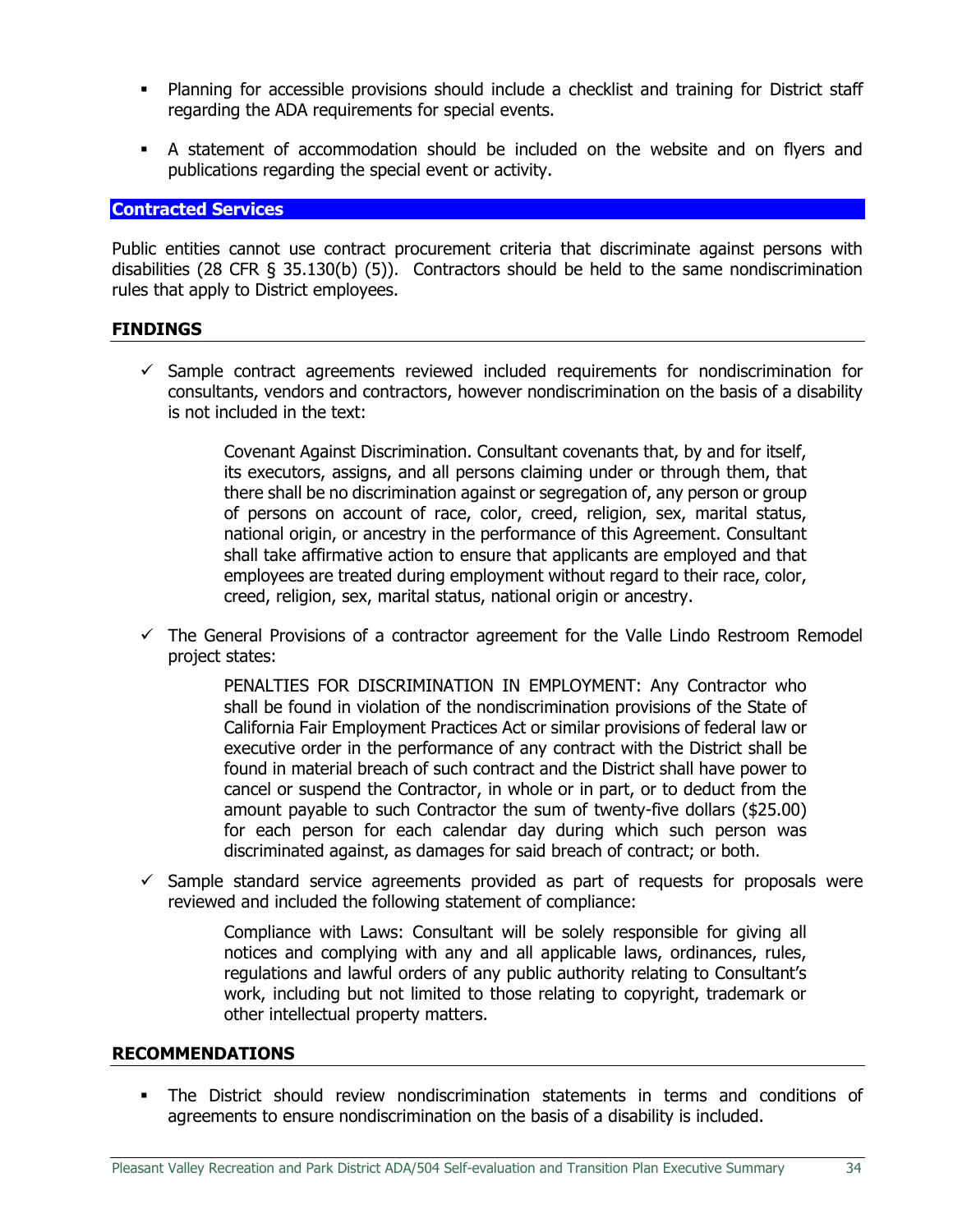- The District should review terms and conditions of agreements to find references to physical handicap and consider revising the wording to "disability" to be more inclusive and to not use outdated language such as "handicap".
- **.** The District should continue to monitor use of standard agreements and contracts by all District departments, as well as monitor agreements that are not standardized.
- **•** It is recommended that the District consider one or more of these avenues to maintain compliance when contracting for services or when leasing facilities:
	- $\circ$  Include ADA/504 compliance requirements in new requests for proposals.
	- $\circ$  Review ADA/504 requirements when contracts or leases are negotiated, revised, or renewed.
- The District should consider including requirements for the purchasing or licensing of accessible information technology hardware and software when the program or devices will be available for use by the public.

#### <span id="page-37-0"></span>**Building and Construction**

Each facility or part of a facility constructed by, on behalf of, or for the use of a public entity shall be designed and constructed in such manner that the facility or part of the facility is readily accessible to and usable by persons with disabilities, if the construction was commenced after January 26, 1992 (35.151). Building and construction policies require that the construction of each new facility or part of a facility, or the alteration of existing facilities after January 26, 1992, conforms to the standards designated under the Title II of the ADA regulation. Buildings constructed after January 26, 1992 are considered new buildings and should be compliant with the current accessibility standards and state accessibility standards and requirements at the time of construction.

Existing buildings are defined as those buildings or sites that were constructed prior to 1992 and that have not had any major remodeling or renovation. If an existing building has had major remodeling or renovation, portions of the building would need to be brought up to the new standards. In addition, the path of travel to the building may be "triggered" and require renovation or remodeling to meet the current accessibility standards. A public entity may comply with the requirements for "existing buildings" by making programmatic changes. Full compliance of existing buildings may not be required where a public entity can demonstrate that it is structurally impracticable to meet the requirements.

## **FINDINGS**

- $\checkmark$  The District applies accessible standards in accordance with state and federal requirements.
- $\checkmark$  The District has adopted applicable state accessibility policies, standards and regulations.
- $\checkmark$  District Ordinance No. 8 governing the use of parks, recreation areas and facilities states that vehicles are subject to removal from District property if a vehicle not bearing a distinguishing accessible placard or license plate is parked in a reserved accessible parking space, per the California State Vehicle Code.
- $\checkmark$  The District's 2021-2026 Strategic Plan states that a goal is to develop a Community Center Plan that lays the foundation for both operational and facility programming. Strategies to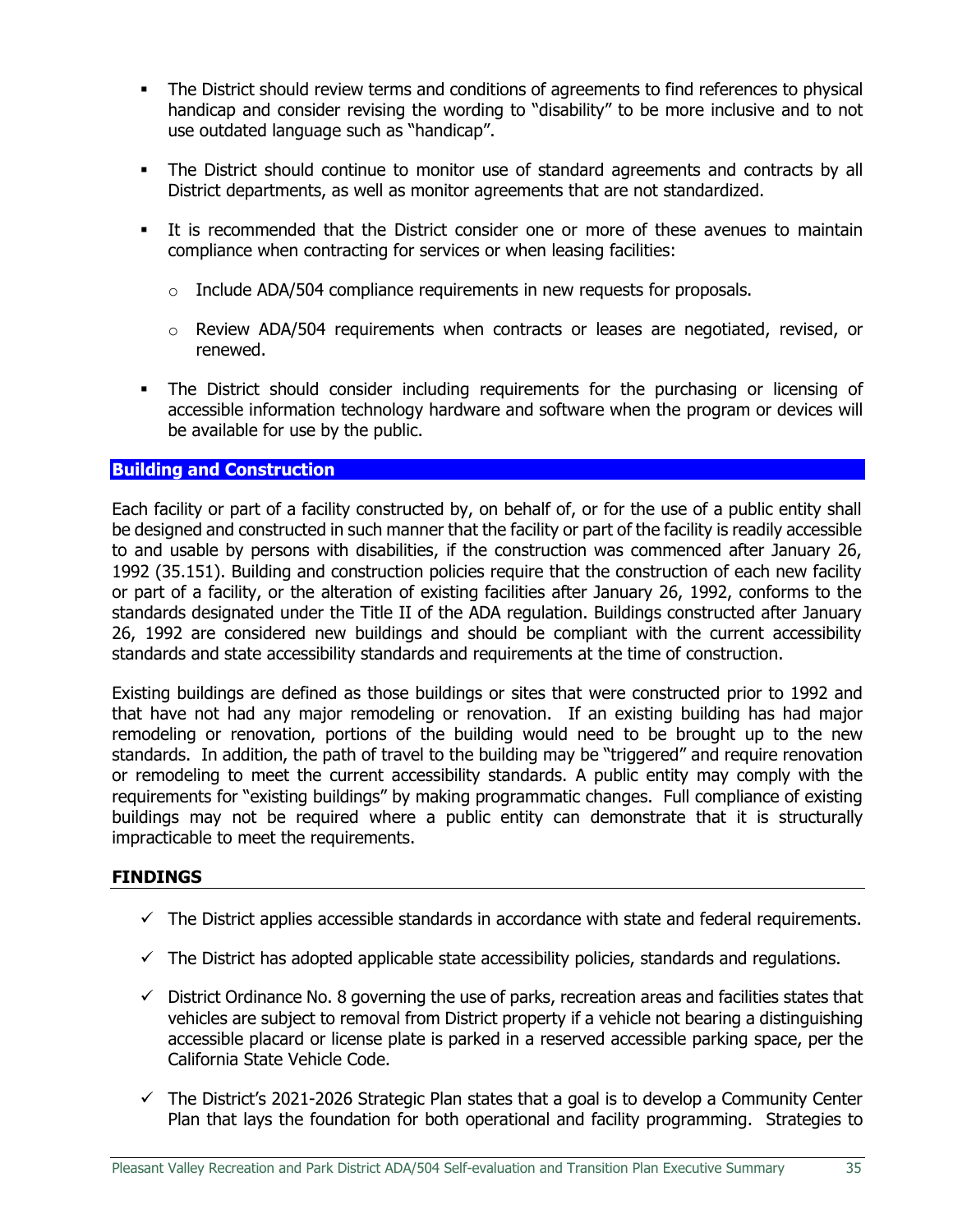achieve this include "Identify features and amenities within the existing Community Center facility to be updated or improved (Fire Codes/ADA/etc.) as part of the larger project.

- $\checkmark$  A June 5, 2019 Board of Directors meeting agenda included specifications and approved plans for the installation of ADA compliant restrooms at Valle Lindo Park.
- $\checkmark$  Although not uncommon with public entities, noncompliant findings in accordance with Title II of the ADA, the California Building Code (CBC) and other accessibility standards and provisions were found during the on-site accessibility review of buildings, parks and other District facilities. Detailed findings and photographs are included in the online DACTrak software program that contains the findings from the on-site field surveys conducted by DAC. A summary of noncompliant findings based on recent on-site field assessments is indicated in the following bar chart graph:

|                                       | Pleasant Valley Recreation and Park District Findings by Element Category |     |     |     |     |            |     |            |  |
|---------------------------------------|---------------------------------------------------------------------------|-----|-----|-----|-----|------------|-----|------------|--|
| Curb Ramps                            |                                                                           | 121 |     |     |     |            |     |            |  |
| Restrooms                             |                                                                           |     |     | 352 |     |            |     |            |  |
| Pools $\blacksquare$ 5                |                                                                           |     |     |     |     |            |     |            |  |
| Picnic Tables                         | 60                                                                        |     |     |     |     |            |     |            |  |
| Viewing Areas $-$ 7                   |                                                                           |     |     |     |     |            |     |            |  |
| Play Areas<br>Passenger Loading Zones |                                                                           | 101 |     |     |     |            |     |            |  |
|                                       | 17                                                                        |     |     |     |     |            |     |            |  |
| Outdoor Sports Areas - 17<br>Doors    |                                                                           |     |     |     |     |            |     | <b>775</b> |  |
| Sinks                                 | $-59$                                                                     |     |     |     |     |            |     |            |  |
| Stairways                             |                                                                           |     | 197 |     |     |            |     |            |  |
| Locker Rooms - 6                      |                                                                           |     |     |     |     |            |     |            |  |
| Parking Lots                          |                                                                           |     | 269 |     |     |            |     |            |  |
| Lockers $\frac{1}{2}$                 |                                                                           |     |     |     |     |            |     |            |  |
| Trails                                | 40                                                                        |     |     |     |     |            |     |            |  |
| Ramps                                 | 169                                                                       |     |     |     |     |            |     |            |  |
| Accessible Showers                    | $-27$                                                                     |     |     |     |     |            |     |            |  |
| Benches                               | $-37$                                                                     |     |     |     |     |            |     |            |  |
| Dressing/Fitting Rooms - 10           |                                                                           |     |     |     |     |            |     |            |  |
|                                       | Counters - 25                                                             |     |     |     |     |            |     |            |  |
| <b>Drinking Fountains</b>             | 84                                                                        |     |     |     |     |            |     |            |  |
| Signage                               |                                                                           | 161 |     |     |     |            |     |            |  |
| <b>Toilet Compartments</b>            |                                                                           |     |     |     | 404 |            |     |            |  |
| Reach Ranges                          |                                                                           | 92  |     |     |     |            |     |            |  |
| Exhibits                              | $\overline{53}$                                                           |     |     |     |     |            |     |            |  |
| <b>Break Rooms</b>                    | $\blacksquare$ 70                                                         |     |     |     |     |            |     |            |  |
| Assembly Areas<br>Paths of Travel     | $+2$                                                                      |     |     |     |     |            |     |            |  |
|                                       |                                                                           |     |     |     |     |            |     |            |  |
|                                       | $\boldsymbol{0}$                                                          | 100 | 200 | 300 | 400 | 500<br>600 | 700 |            |  |

## **RECOMMENDATIONS**

- Due to the number of noncompliant findings of new construction and remodeling, the District should enhance their oversight of projects to ensure that remodeling and new construction meet applicable accessibility standards.
- The District should consider contracting for an independent review of plans, remodeling efforts and new construction for accessibility requirements for the Americans with Disabilities Act Standards (ADA), the California Building Code and other applicable building standards and regulations to provide additional oversight. It is important and required that the accessibility barrier removal efforts for new and remodeled buildings, parks and other facilities meet federal and state accessibility codes.
- As privately developed commercial publications are placed on the District's website the District may want to consider placing disclaimers on their website that the publications were developed by private sources and not governing authorities. In addition, the site should be monitored to remove any outdated publications that do not reflect current standards.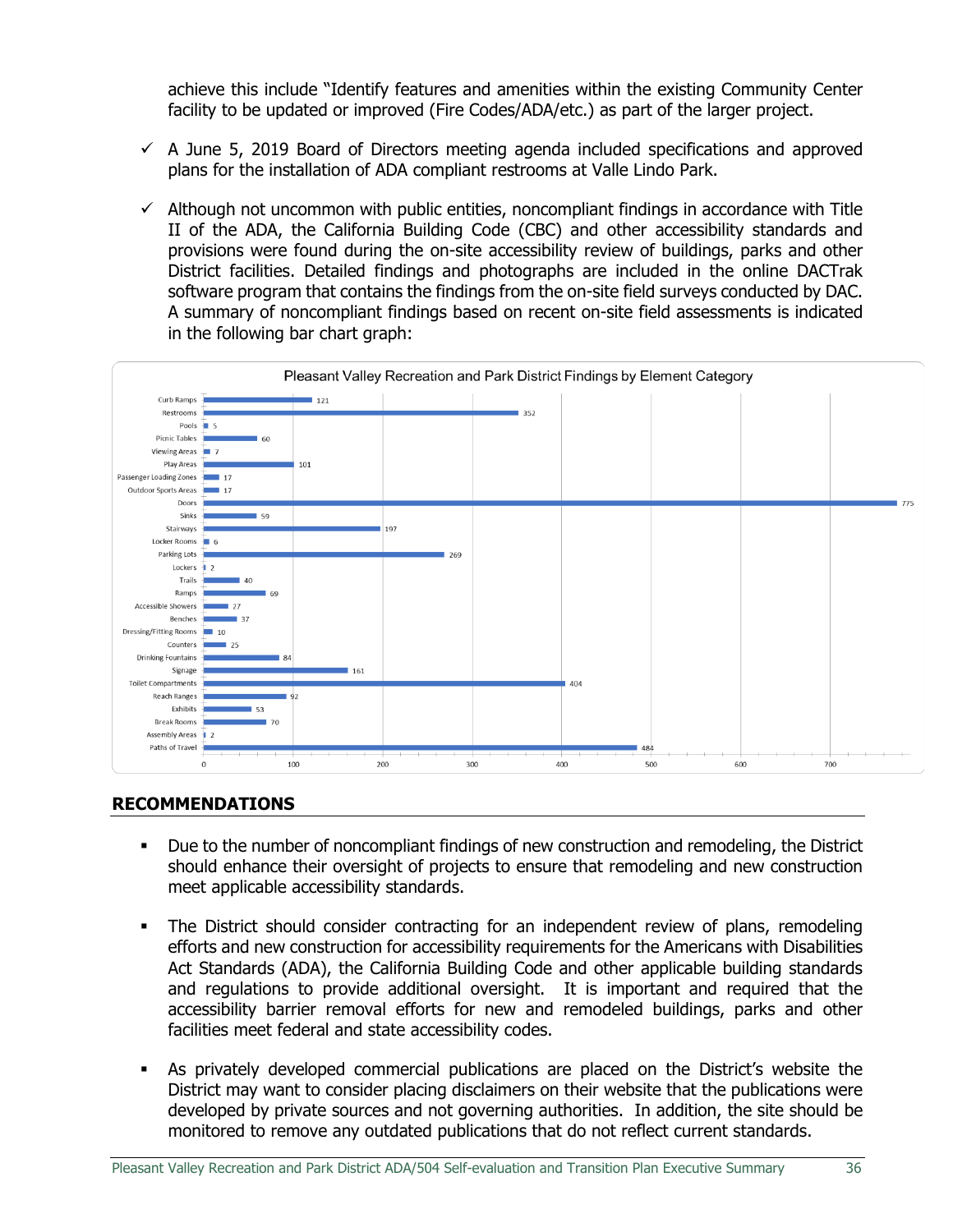- **•** The District should review policies, practices, and procedures to review remodeling and construction activities to ensure that they meet the applicable accessibility standards.
- **•** Internal policies and procedures focusing on the review of design and construction activities specific to ADA compliance and accessibility compliance should be added.
- **•** The District should ensure that accessibility inspections are conducted as work progresses and is completed.
- Language in contracts with outside vendors should state that work will be performed with all applicable state and federal accessibility standards and regulations.
- **•** The District should ensure that contractors are informed when performing construction activities adjacent to or within the public right-of-way that accessible and safe pedestrian routes must be maintained throughout the project. Information on alternate accessible pedestrian routes and detours should be posted on the District's website, as well as at the site during construction.
- Procedures should be established to ensure alteration projects which affect usability of facilities containing a primary function, that the path of travel to the altered area including restrooms, telephones, and drinking fountains serving the altered area be brought into compliance with ADA standards to the extent of 20% of the cost of the alteration.
- The District should continue to remove barriers identified in the District's ADA/504 selfevaluation and transition plan.
- As barriers are removed, they should be documented in the District's transition plan.
- **•** The District should keep the transition plan current and produce progress reports on a regular basis.

## <span id="page-39-0"></span>**Maintenance of Accessible Features**

The ADA requires that accessible features be maintained (35.133). Accessible features and elements may include examples such as maintaining door pressures, elevators, trimming vegetation so that it does not encroach on accessible paths of travel, maintaining clear areas to access display areas, access to brochures, access to posted agendas and replacing damaged or missing signage.

The ADA requires that, to the maximum extent feasible, facilities must be accessible to, and usable by, persons with disabilities. This section recognizes that it is not sufficient to provide features such as accessible routes, elevators, or ramps, if those features are not maintained in a manner that enables persons with disabilities to use them. Inoperable elevators locked accessible doors, or "accessible" routes that are obstructed by furniture, filing cabinets, plants or displays, for example, are neither "accessible to" nor "usable by" persons with disabilities.

#### **FINDINGS**

 $\checkmark$  District Resolution No. 353 formally initiated proceedings for the formation of a "Park Maintenance and Recreation Improvement District" for the Pleasant Valley Recreation and Park District. While not specifically stating maintenance of accessible features, the duties of the staff members are broad and extensive: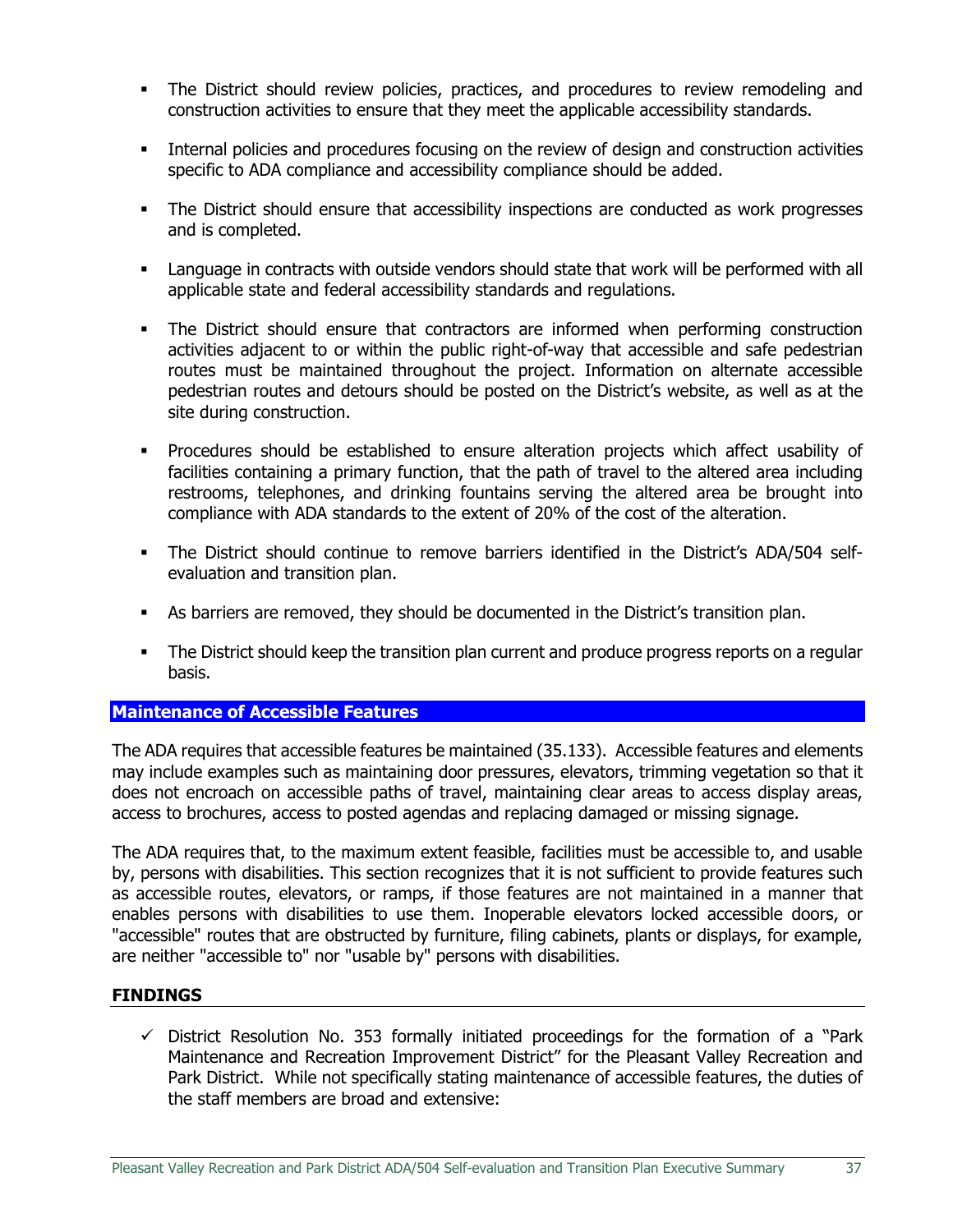The existing and proposed improvements to be undertaken by the Recreation Improvement and Maintenance District are described as installation, maintenance and servicing of public facilities, including but not limited to, playing fields, playground equipment, hard court surfaces, irrigation and sprinkler systems, landscaping, turf and track facilities, gymnasiums, swimming pools, landscaping, sprinkler systems, park grounds, park facilities, landscape corridors, and trails, as applicable, for property owned or maintained by the Pleasant Valley Recreation and Park District. Maintenance means the furnishing of services and materials for the ordinary and usual maintenance, operation and servicing of said improvements, including repair, removal, or replacement of all or part of any improvement; providing for the life, growth, health and beauty of landscaping; and cleaning, sandblasting and painting of walls and other improvements to remove or cover graffiti. Servicing means the furnishing of electric current or energy for the operation or lighting of any improvements, and water for irrigation of any landscaping or the maintenance of any other improvements.

 $\checkmark$  The District also demonstrated a practice of maintaining accessible features in accordance with a work order process.

## **RECOMMENDATIONS**

- The District should continue to monitor accessible items and elements that are required to be accessible and therefore need to be maintained in an accessible manner.
- The District should continue to interface with other local jurisdictions to coordinate ADA efforts and staff training.
- The District may consider developing internal procedures or policies to maintain and track accessible features which require general maintenance. A few examples include re-striping of parking, trimming vegetation or items that interfere with sidewalks and paths of travel, and adjusting the push/pull force and closing speeds of door closers.

## <span id="page-40-0"></span>**Equally Effective Communication**

Public entities, such as the Pleasant Valley Recreation and Park District, must ensure that applicants, participants, and members of the public with disabilities have communication that is equally effective as that provided to persons without disabilities in accordance with 35.160. The ADA requires that a public entity shall take appropriate steps to ensure that communications with applicants, participants, members of the public, and companions with disabilities are as effective as communications with others.

A public entity is required to furnish appropriate auxiliary aids and services where necessary to afford qualified persons with disabilities, including applicants, participants, companions, and members of the public, an equal opportunity to participate in, and enjoy the benefits of, a service, program, or activity of a public entity. When determining what types of auxiliary aids and services are necessary, a public entity is required to give primary consideration to the requests of persons with disabilities. Auxiliary aids and services should be provided in accessible formats, in a timely manner, and in such a way as to protect the privacy and independence of the individual with a disability.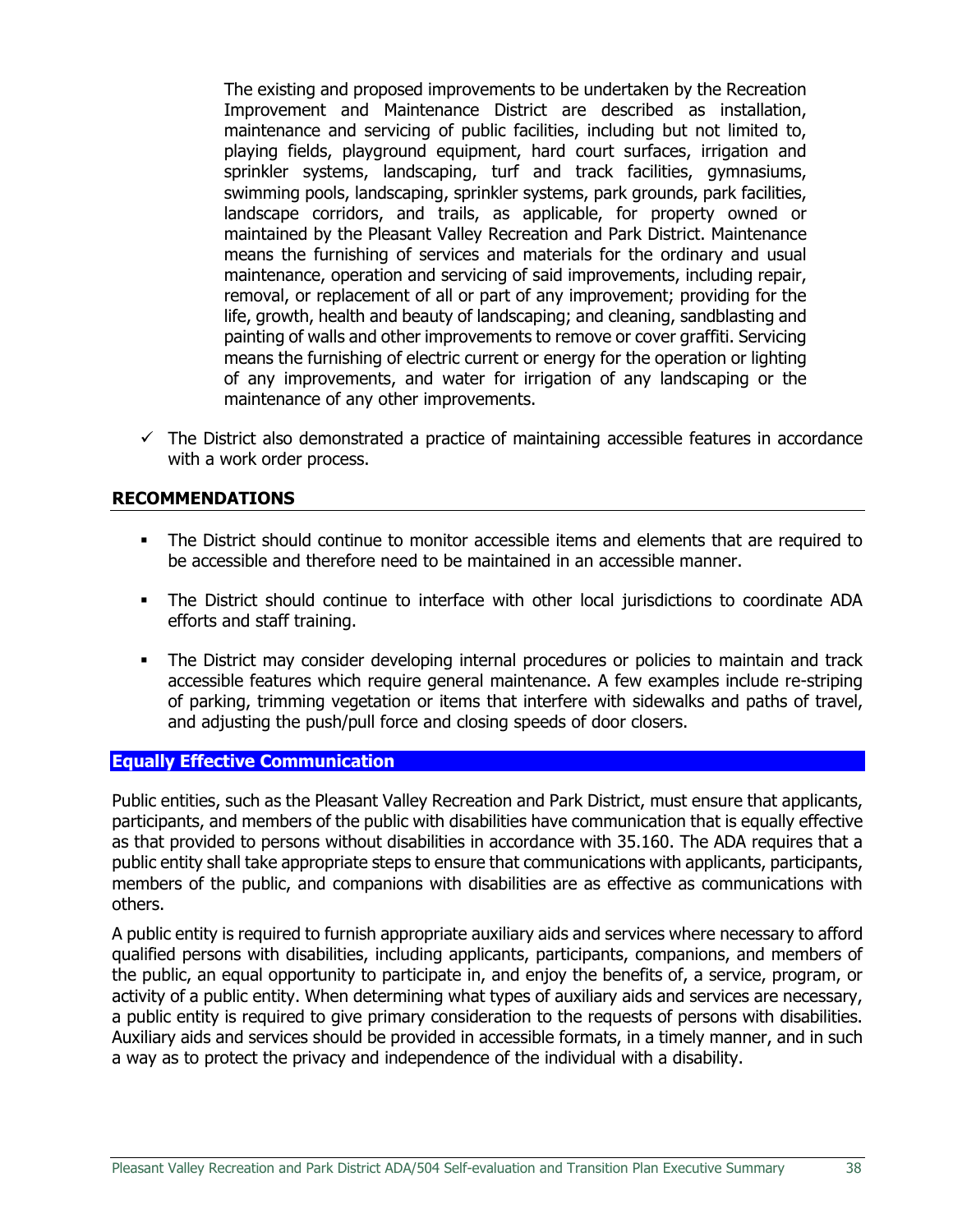Effective communication methods may include:

- Auxiliary aids and services
- Qualified sign language interpreter services
- Video remote interpreting (VRI)
- Communication Access Real Time (CART)
- Telecommunications services for the deaf and hard of hearing (TTY/TDD)
- Assistive listening systems
- Alternative formats
	- o Recordings
	- o Videos
- Accessible fonts and documents
	- o Braille
	- o Large print

## **FINDINGS**

- $\checkmark$  While not specifically addressing effective communication, the District's Notice Under Americans Disabilities Act and Section 504 of the Rehabilitation Act of 1973 states that the District will neither discriminate against qualified individuals with disabilities on the basis of disability in its services, programs or activities, nor exclude or deny individuals with disabilities an equal opportunity to receive program benefits or services. The notice also states, "if you need accommodations to access information or participate in Pleasant Valley Recreation & Park District public meetings, programs or services, please contact the ADA/Section 504 Coordinator."
- $\checkmark$  The notice is posted on the District's website.
- $\checkmark$  A sampling of archived videos of public meetings were reviewed and were found to have closed captioning options for the viewer, such as in the following screen shot of a March 2, 2022 Board meeting.

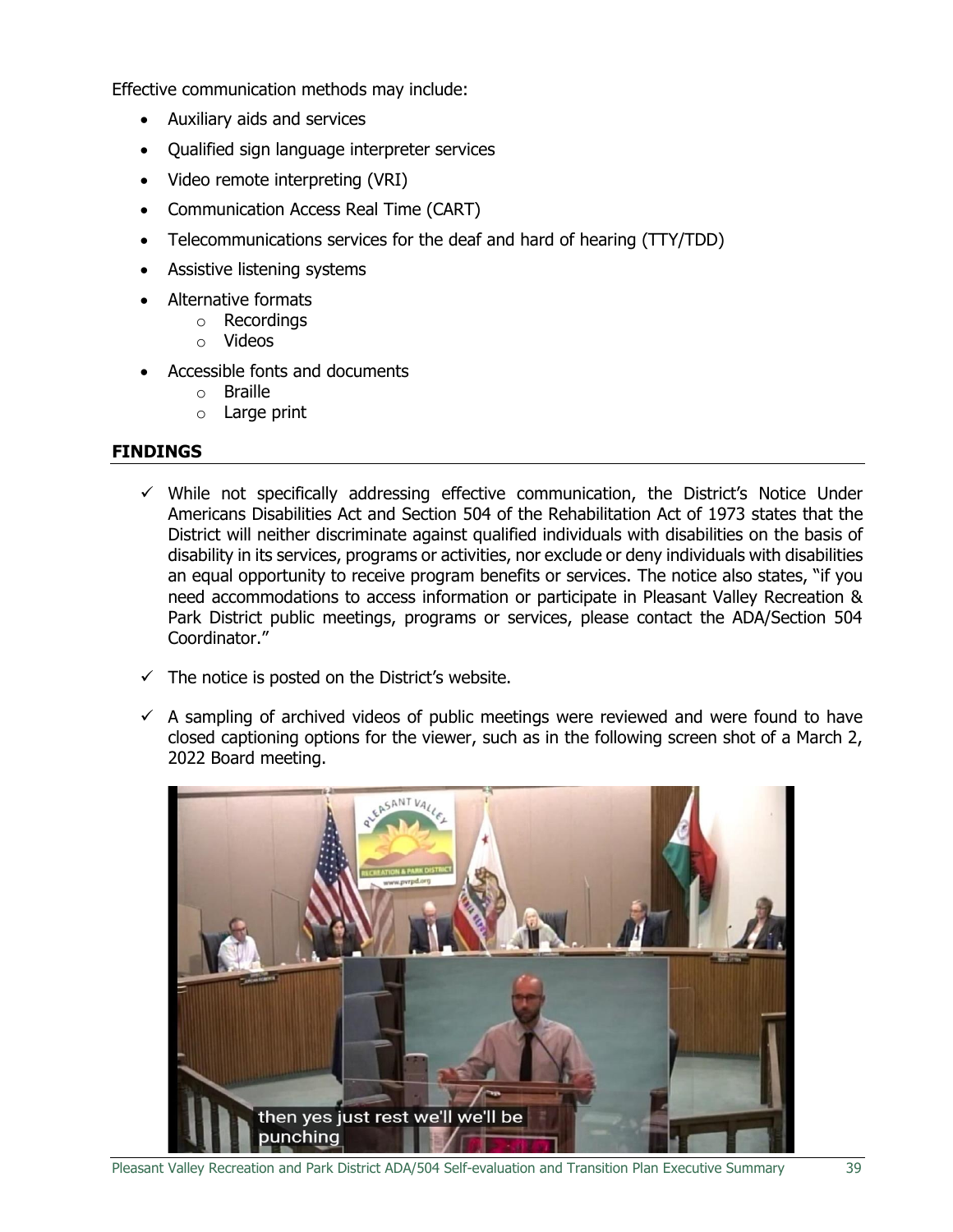- $\checkmark$  A description of features for the Nature Center at Camarillo Grove Park state that Braille signage is located in the native gardens.
- $\checkmark$  The statement of accommodation that is found on District meeting agendas states that agendas can be provided in an alternative format upon request.
- $\checkmark$  District budget documents show a line item description for available budget expenditures for the category of "7170 Sign Language Services".
- $\checkmark$  Posting of TDD/TTY numbers on District publications was limited.

## **RECOMMENDATIONS**

- **•** The District should consider training for staff to assist users of the assistive technology.
- The District should provide staff with information regarding assistive technology that is available.
- **•** Persons with disabilities may not participate in or participate as frequently in District sponsored programs, services, or activities if they do not understand what is being communicated. Information on the availability of auxiliary aids and services should be included in departmental policies, procedures and guidelines.
- When equipment is used as part of a public entity's program, activity or service, an assessment should be completed to safeguard that the equipment is usable by persons with disabilities, particularly persons with hearing, visual, and manual impairments. In addition, a public entity should have policies in place to ensure that its equipment is well maintained and in operable working order.
- Training should be provided so that staff are aware of and understand how to arrange for auxiliary aids and services, such as sign language interpreters, material in Braille and assistive listening systems; to support effective communication with persons with disabilities.
- Notices for public input should include information on the availability of interpreter services and other services.
- Sign language interpreters should be provided as determined through the request for accommodation process for qualified persons with disabilities or in circumstances where a sign language interpreter is known to be required.
- **■** Interpreters should be provided as determined through a request for accommodation process or in circumstances where an interpreter is known to be required.
- The District must ensure that those persons utilizing a language other than English and are deaf, are also provided interpreter services that specialize in signing for that language.
- The District may consider the use of a video relay interpreter system to augment contracts and arrangements for interpreters.
- When a public entity uses an automated-attendant system, including, but not limited to, voicemail and messaging, or an interactive voice response system, for receiving and directing incoming telephone calls, that system must provide effective real-time communication with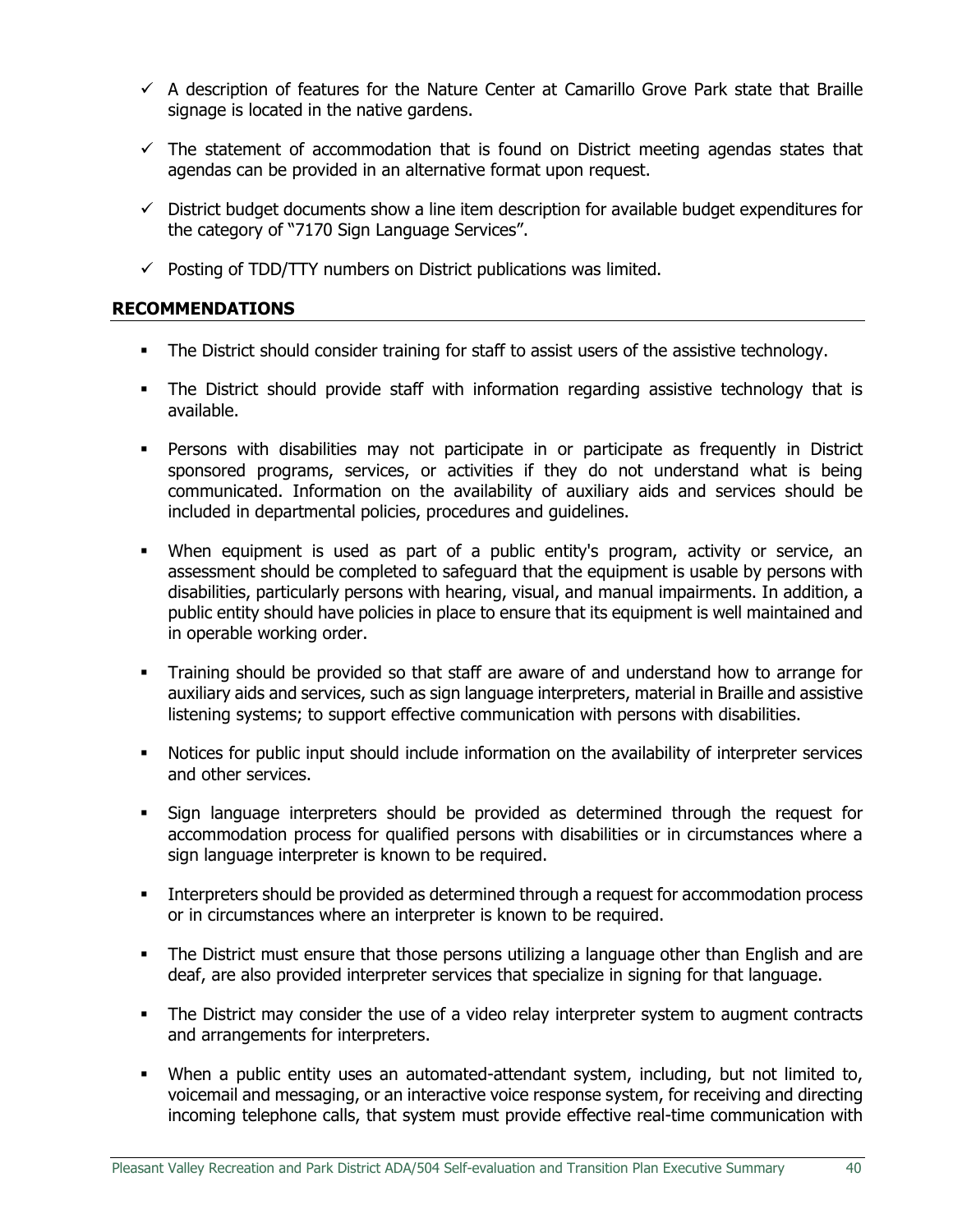persons using auxiliary aids and services, including TTYs and all forms of FCC-approved telecommunications relay systems, including Internet-based relay systems.

- Employees who communicate with the public should become familiar with the use of TDD/TTY communications or relay communications. Assistive Listening Systems for the Deaf and Hard of Hearing or the relay system.
- **•** Assistive listening systems are required in assembly spaces where audible communication is integral to the use of the space. Signs are to be provided informing patrons of the availability of the assistive listening systems.
- **•** The District should post the number of the California Relay when other methods are not available.
- Information regarding assistive listening systems should be readily available.
- **•** Signs should be posted in prominent places at or near the assembly area entrance stating "Assistive-Listening System Available" and include the International Symbol of Access for Hearing Loss.
- **The District should provide notice regarding the method and availability for alternate formats.**
- The District should provide staff training regarding the requirements for accessible alternate formats, what accessible alternate formats are and how to provide accessible alternate formats. Procedures should be put in place for the development of accessible alternate formats to constituents.
- **The District should produce accessible alternate formats for high use areas, such as libraries,** where the probability for a request for an alternate format is high. Examples include provision of audiocassettes, CDs, large print, information sent via email, screen readers, Braille, and pictograms.
- **•** Online public notices and publications should have a statement of accommodations which includes who to contact for an accommodation.
- **•** A TTY/TDD and/or Relay number should also be included on District notices which allow for public input.
- The District should continue to provide information on its website and publications regarding the District's branding policy, if available. The District might consider adding information to the District's branding policy regarding accessible fonts and documents.
- The possibility of a central Districtwide department or method to provide Braille and other accessible documents should be assessed to assist with providing accessible alternate formats.
- The District should have an existing contract with one or more firms or organizations to provide accessible documents, such as Braille, in a timely manner.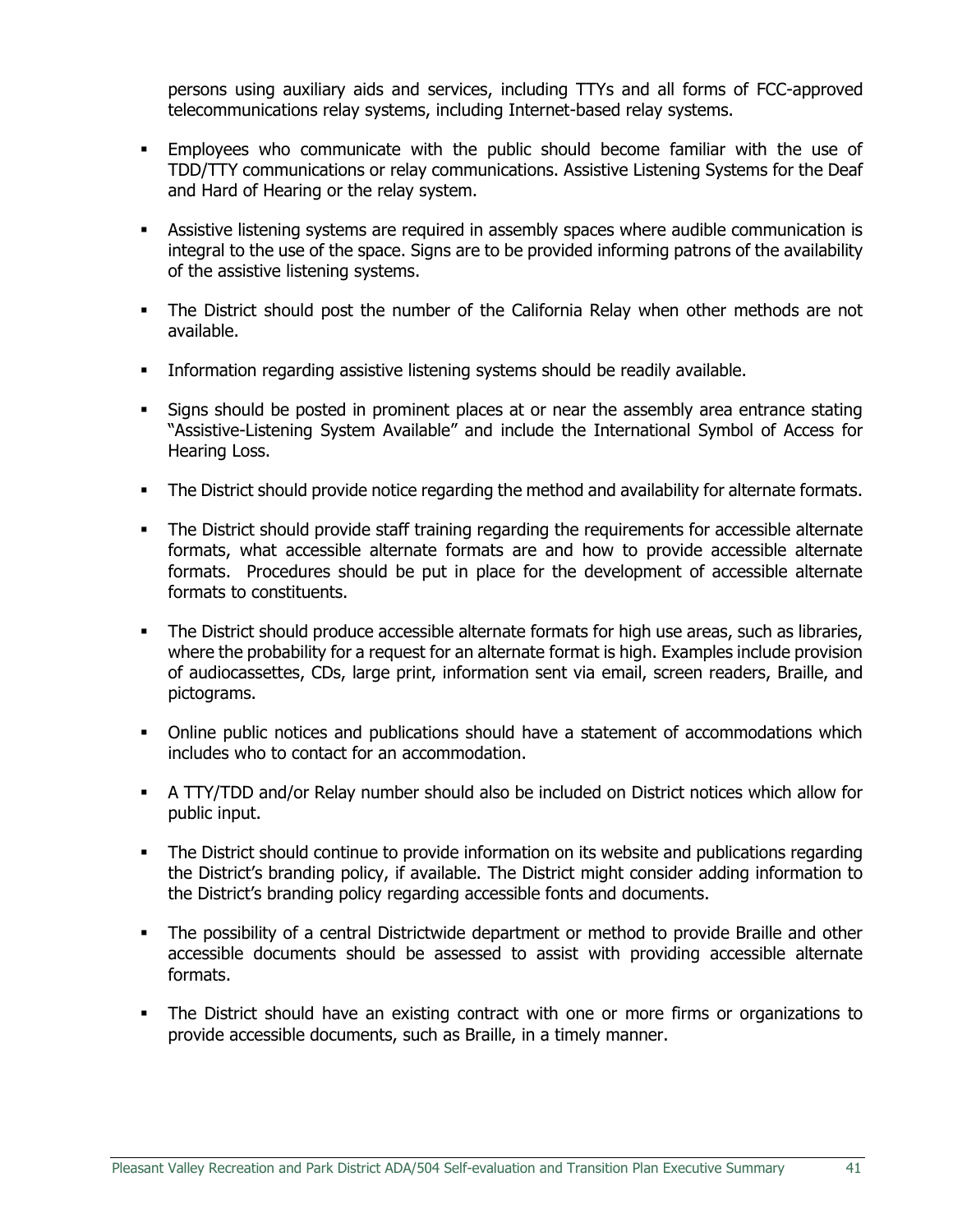<span id="page-44-0"></span>Websites are required to meet accessibility standards and comply with Web Content Accessibility Guidelines (WCAG 2.0) standards for compliance. Websites for Title II of the ADA public entities such as the District currently required to comply with WCAG 2.0 Level AA.

Persons with disabilities frequently use the internet to access information about the District. Persons who are blind and persons with low vision may employ screen access software that reads the code of a website and then renders it in whatever format is accessible to that person (speech, refreshable braille, etc.). Deaf users rely on captioning of aural (sound or spoken) content. Users with limited manual dexterity or motion use dictation software to give commands instead of mouse and keyboard control.

The World Wide Web Consortium (W3C) sets the main international standards for the World Wide Web and its accessibility. There are three levels of WCAG 2.0 website accessibility recognized by the World Wide Web Consortium (W3C):

- 1. Level A is the minimum level of conformance with the fewest requirements. A couple of examples of Level A requirements are that all non-text components such as images include an alternative text component and that captions are provided for all prerecorded audio content.
- 2. Level AA compliance must satisfy all the Level A requirements and additional criteria such as providing captions for all live broadcasted audio content.
- 3. Level AAA satisfies all Level A and Level AA criteria as well as additional requirements such as providing sign language interpretation for all prerecorded audio content.

An updated version of the guidelines (WCAG 2.1) was published on June  $5<sup>th</sup>$ , 2018. The updates are mainly related to mobile devices, disabilities that affect vision and cognitive function, criteria addressing text spacing, and criteria addressing timeouts and animations from interactions. While public entities are encouraged to begin applying compliance with WCAG 2.1 success criteria into their website design, it is not yet the required standard.

While Section 508 *directly* applies to federal organizations, its impact is much farther reaching. Section 508 is extended to any company that conducts business with a federal agency, including [private contractors, the financial industry, healthcare, many legal organizations,](https://brailleworks.com/508-compliance-needs-compliant/#WhoNeedstobe508Compliant?) and others, and may also be extended to universities (including private universities) that receive funding through grants.

## **FINDINGS**

- $\checkmark$  The review of the District's website was performed in April of 2022 using the SortSite Website Accessibility Testing Software to evaluate the website's HTML content by testing against published website accessibility guidelines. The Pleasant Valley Recreation and Park District's home page, major web pages, links and sub-links were reviewed for accessibility for persons with disabilities. Links that direct users to external sites and web pages were not evaluated.
- $\checkmark$  The District's website has a consistent general layout of each page that has menu, link and search box options in the same location on each page in the header.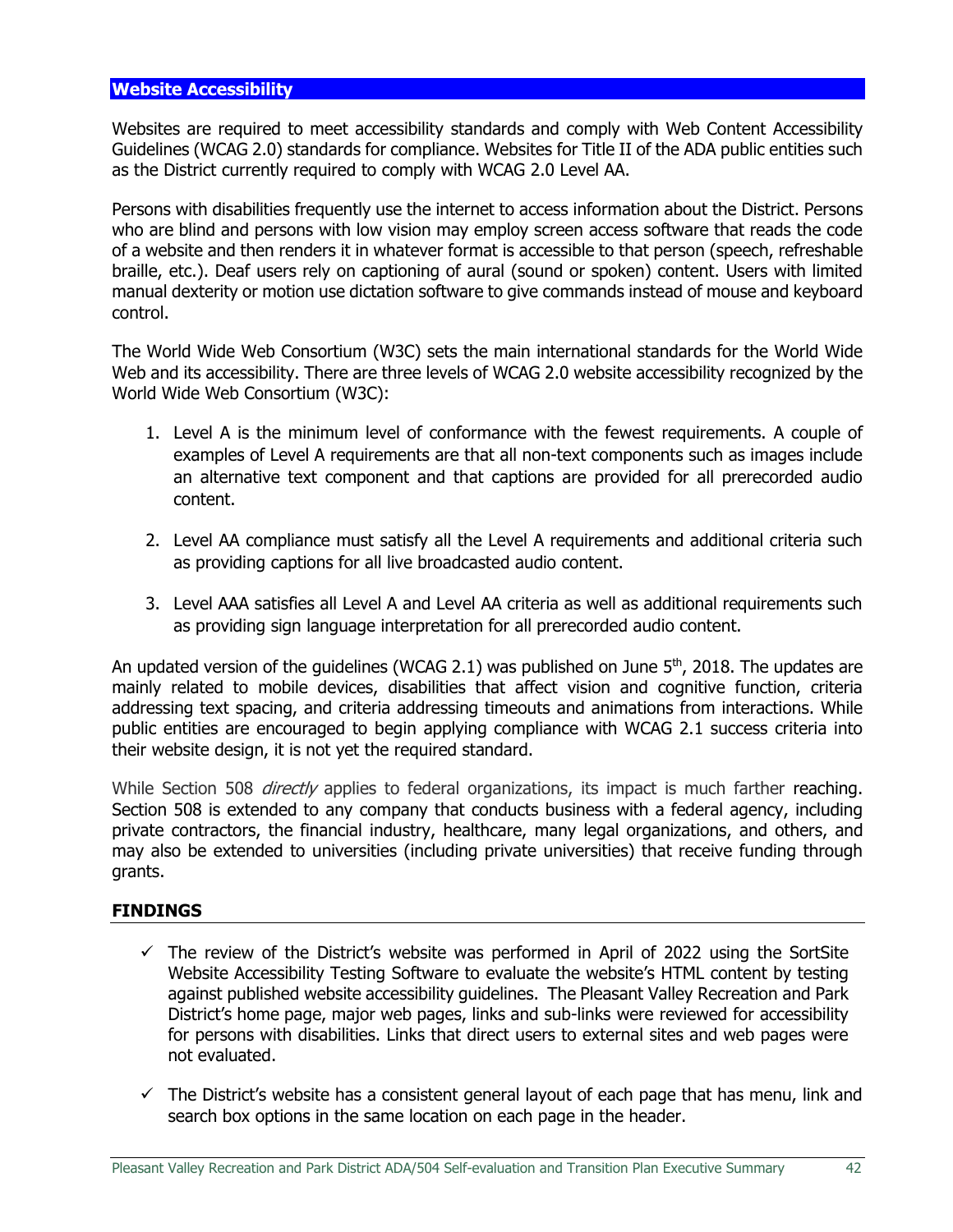- $\checkmark$  The District's 2022-2023 Annual Budget Detail Expense Worksheet shows monthly expenditures to the service Streamline for ongoing website maintenance.
- $\checkmark$  No website accessibility statement was found on the District's website.
- $\checkmark$  The most prevalent error found during the review was numerous instances of broken links. Broken links frequently occur when the page, document or file has been removed from the site, or possibly renamed, which prevents the link from taking the user to the correct target. A website user would receive an error message when clicking the link.
- $\checkmark$  The accessibility evaluation also returned numerous findings for images that do not contain alternative text descriptions or where the alternative text is a placeholder or file name and not actually a description of the image. This would result in meaningless or confusing image descriptions when read aloud by a screen reader.
- $\checkmark$  The accessibility evaluation also returned multiple findings for PDF documents available on the District website that are not accessible. PDF documents were found to be missing tags titles and language attributes which are needed in order to be read by screen reader software. Images on PDF documents were also found to be missing alternative text.



**Errors ERECO ERECO ERECO BEE BEE** 810 pages with broken links or other errors

Totals 4,104 pages and images checked

## **RECOMMENDATIONS**

- **•** Correct accessibility errors in the District's website and regularly review the website for compliance, especially in situations where District staff may be adding information to the District's website.
- **•** Develop procedures to maintain the accessibility of the District's website and provide training to staff.
- **•** If the accessibility and maintenance of the District's website is contracted to an outside vendor, contractual language should be included regarding the website accessibility requirements and that the responsibility for the development of and maintenance of an accessible website.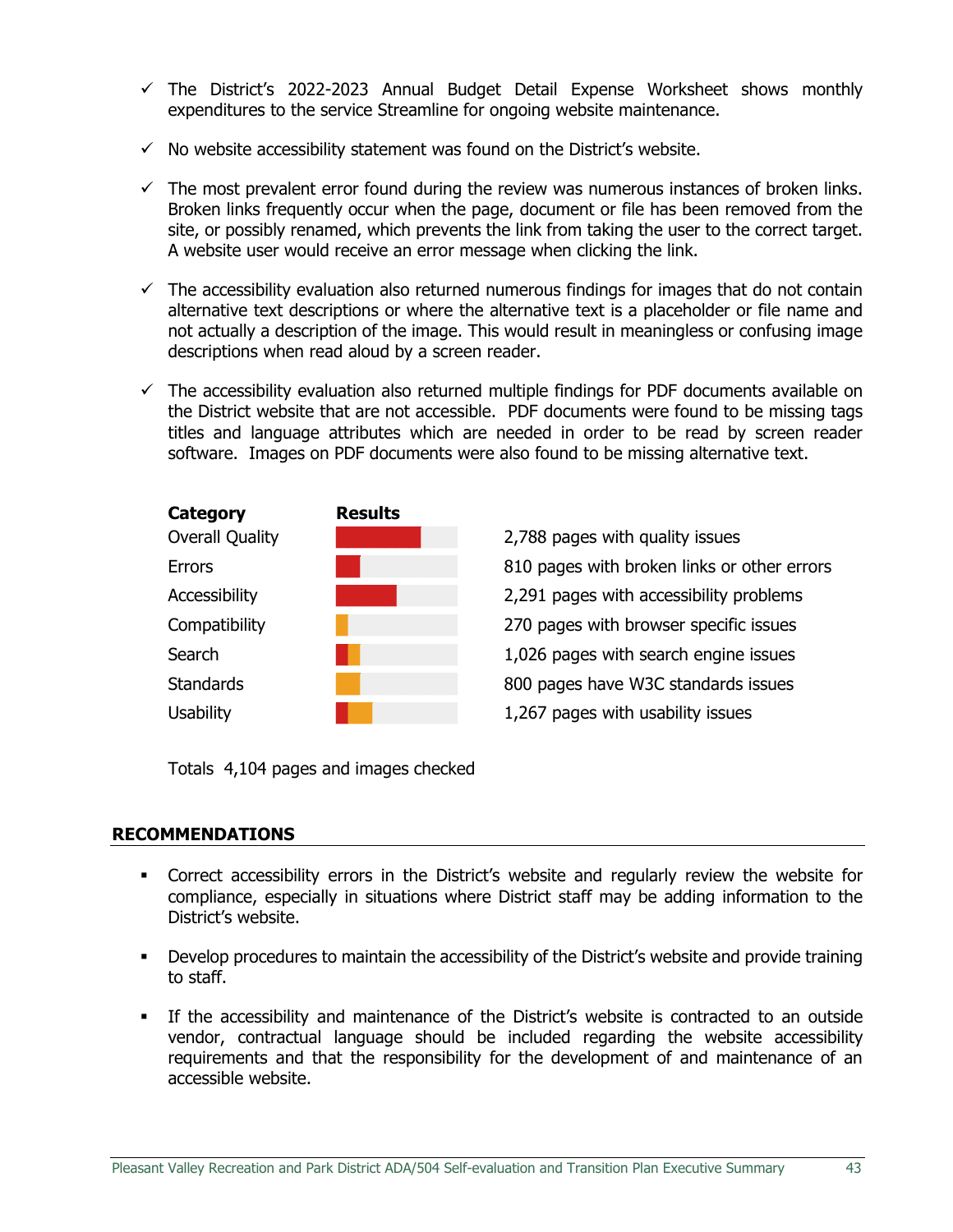#### <span id="page-46-0"></span>**Social Media**

Website accessibility also extends to social media platforms that are used by a Title II entity to deliver information and notices to the public. Content and information created and shared via social media by a Title II entity is required to comply with WCAG 2.0 Level AA requirements. Level AA requirements include all minimum standards of Level A as well.

Although the information shared by the District may be designed by the District to be accessible, the District may not be able to assure that it is accessible when placed in a third-party social media platform.

#### **FINDINGS**

- $\checkmark$  The District uses social media as an additional communication tool for its stakeholders. As social media platforms use third-party vendors, the District usually cannot be responsible for content that may not be accessible.
- $\checkmark$  The District has a Social Media Policy which includes the following statements related to nondiscrimination and obligations for the District's social media posts to be compliant with applicable laws:
	- $\circ$  All District-managed social media shall adhere to applicable federal, state, and local laws, regulations and policies.
	- $\circ$  The District reserves the right to deny access to District-managed social media for any individual who violates the District's Social Media Policy, at any time and without prior notice.
	- $\circ$  The Pleasant Valley Recreation & Park District reserves the right to review, edit, and/or delete, in its sole discretion, submissions for any reason, including but not limited to:
		- Comments that contain offensive remarks that perpetuate discrimination on the basis of race, creed, color, age, religion, gender, marital status, or status with regard to public assistance, national origin, physical or mental disability or sexual orientation, as well as any other category protected by federal, state, or local laws.
- ✓ The District's Social Media Policy also states that the District website [\(www.pvrpd.org\)](http://www.pvrpd.org/) will remain the District's primary and predominant internet presence.
- $\checkmark$  The District's Employee Technology Use Policy also includes the following statements in a section entitled "Social Media":
	- $\circ$  All District social networking sites shall adhere to applicable state, federal and local laws, regulations and District policies.
	- $\circ$  The District reserves the right to restrict or remove any content that is deemed in violation of the policy or any applicable law.

#### **RECOMMENDATIONS**

▪ Provide the information through more than one platform.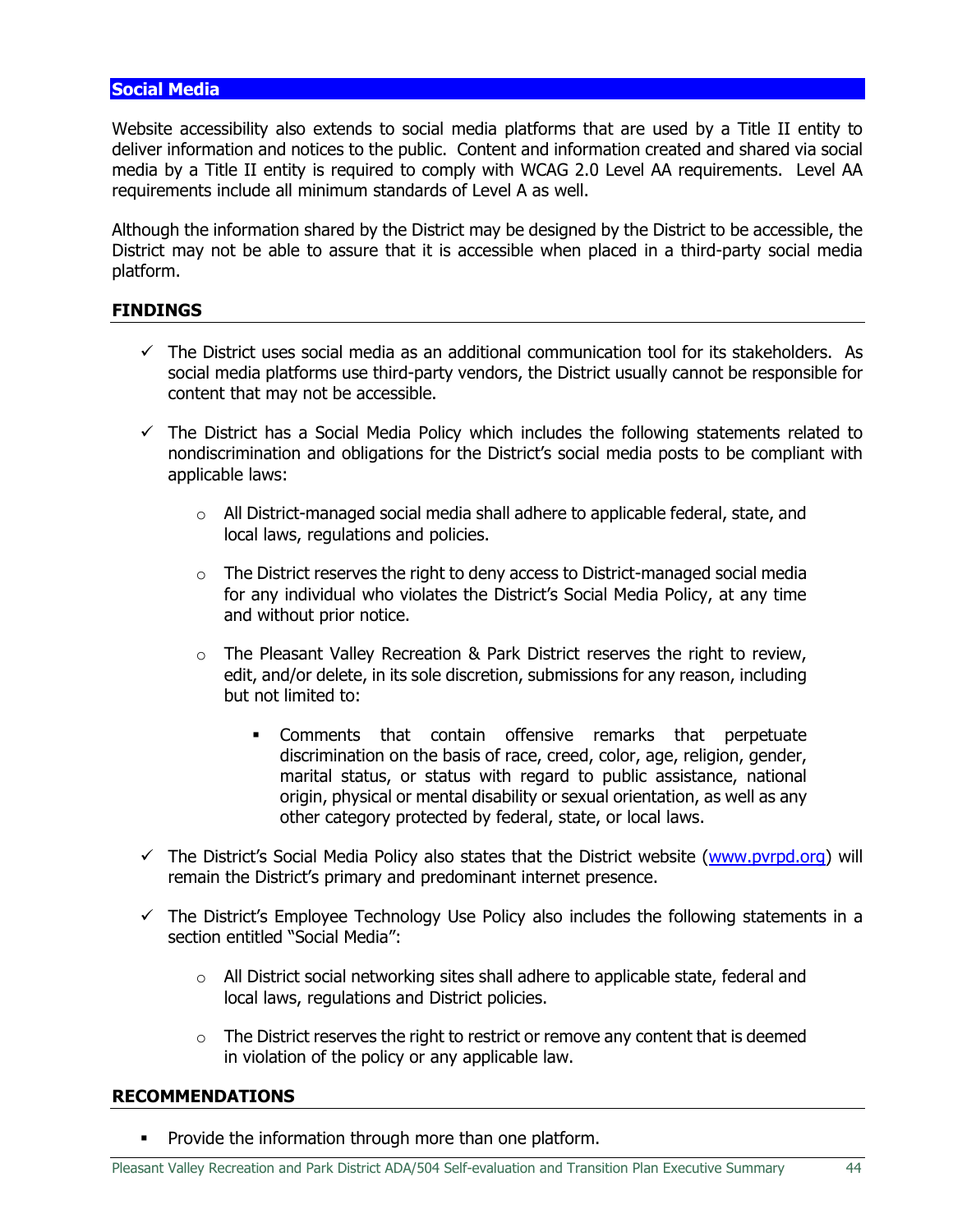- Avoid using acronyms and abbreviations that would not be understandable if read by a screen reader.
- Post or upload a captioned video instead of relying on automatic captioning tools that may be inaccurate.
- **EXEL** Before linking to content that was created by a third party, test the content for accessibility, such as videos that start automatically, missing alternative text for photos and available captioning. If the content is not fully accessible, but the entity chooses to link the content regardless, a disclaimer should be added that explains the limitations for the linked content to the user.
- **•** Review third-party social media terms, conditions and limitations for accessibility compliance when determining whether to use the platform.

## <span id="page-47-0"></span>**Acceptable Terminology**

Terminology should be in "person first language" such as person with a disability or individual with a disability instead of "disabled person" or the term "handicapped." Other negative terms such as retarded, confined to a wheelchair, crippled and handicapped should not be used.

#### **FINDINGS**

- $\checkmark$  References to "handicapped parking", "handicapped persons" and "mentally and physically disabled" are found in District documents or publications. Phrases such as "accessible parking" and "persons with disabilities" should be used.
- $\checkmark$  No negative or discriminatory references using the terms "retarded", "confined to a wheelchair" or "crippled" were found in any District documents or publications.

## **RECOMMENDATIONS**

- **•** District publications should be reviewed to see if the word "handicapped" is used. The words "individuals with disabilities" or "persons with disabilities" should replace "handicapped." The term "disabled person" should also be avoided. Information regarding acceptable terminology in "people first language" should also be provided to District staff. Publications should be updated as they are reprinted. It is understood that the District does not have control over documents that are generated from other jurisdictions.
- **•** It is recommended that the ADA Coordinator disseminate information or provide training regarding acceptable terminology to be utilized by departments and staff.
- Branding policies or policies regarding document development and publications should include alternate language recommendations that do not use the term "handicapped."

#### <span id="page-47-1"></span>**Training**

Ongoing compliance with the ADA/504 can only be achieved if District staff and officials receive ongoing and updated training about the rights of persons with disabilities and the obligations of public employees under the ADA/504. Although training is not required by the ADA/504, training regarding the requirements of the ADA/504 is recommended. Staff that understand the requirements of the ADA and how to assist persons with disabilities are empowered to provide services to all stakeholders in a nondiscriminatory manner.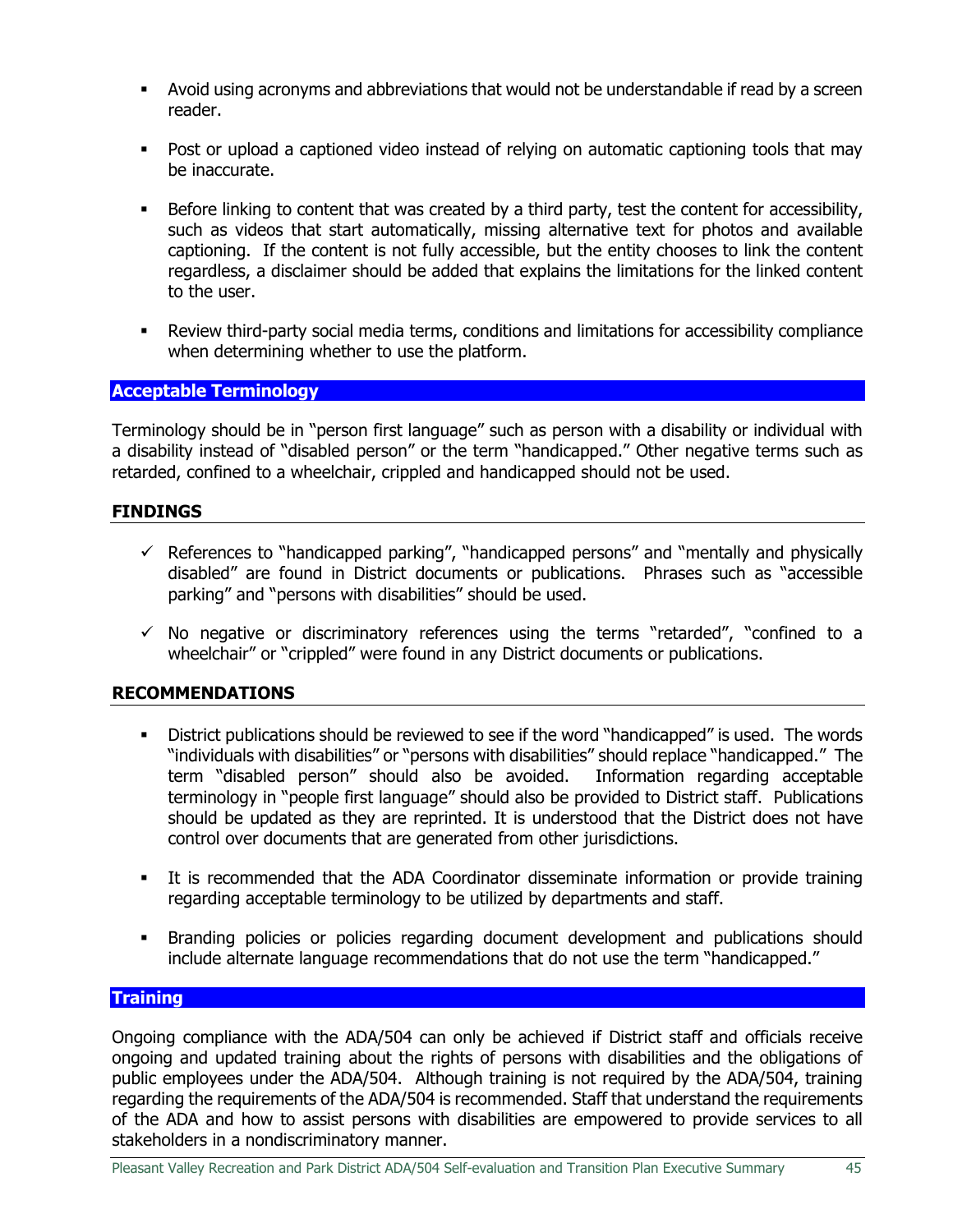Ongoing compliance with the ADA is a process that occurs over time using an understanding of the ADA, responsibilities of District employees, appropriate terminology, and specific methods to assist persons with disabilities. A simple and easy to achieve compliance method is understanding and using appropriate terminology that provides information in a positive and nondiscriminatory manner. For example, the use of the term "handicapped" is not acceptable and the term "persons with disabilities" should be used instead. Another example of appropriate terminology is using the description of "person using a wheelchair" and not using the term "wheelchair bound."

Although the focus of the ADA/504 self-evaluation was not on employment, it is important to review employment practices to ensure that they comply with other applicable nondiscrimination requirements, including 504 and the ADA regulation issued by the Equal Employment Opportunity Commission. It is unlawful to discriminate against a qualified applicant based on disability in any aspect of employment including applications, interviewing, testing, hiring, evaluating, compensation, benefits, promotion, discipline and termination.

#### **Findings**

- $\checkmark$  The District has a record of staff training regarding federal and state accessibility requirements.
- $\checkmark$  The District's Recruitment, Appointment and Promotion Procedures state:

It is the District's intent to attract the most qualified persons to apply for employment. Recruitment activities shall be conducted in such a manner as to attract qualified applicants and no person holding or applying for a position shall be discriminated against on the basis of race, religious creed, color, national origin, ancestry, physical disability, mental disability, medical condition, genetic information, marital status, sex, gender, gender identity, gender expression, age, sexual orientation, or military and veteran status (unless a bona fide occupational qualification).

 $\checkmark$  Job descriptions posted to the District's website included a statement that the District provides reasonable accommodation:

> Reasonable accommodations may be made to enable individuals with disabilities to perform the essential functions.

- $\checkmark$  The District offers an online employment application to apply for available positions and also a fillable PDF form that can be completed by applicants and returned to the District.
- $\checkmark$  The District's Volunteer Interest application asks if the applicant would like to make the District aware of any physical or medical conditions.
- $\checkmark$  The District's Employee Technology Use Policy states that employees are expected to refrain from:

Using District office equipment for activities that are illegal, inappropriate, or offensive to fellow employees or the public. Such activities include, but are not limited to, hate speech, or material that ridicules others on the basis of race, creed, religion, color, sex, disability, national origin, or sexual orientation.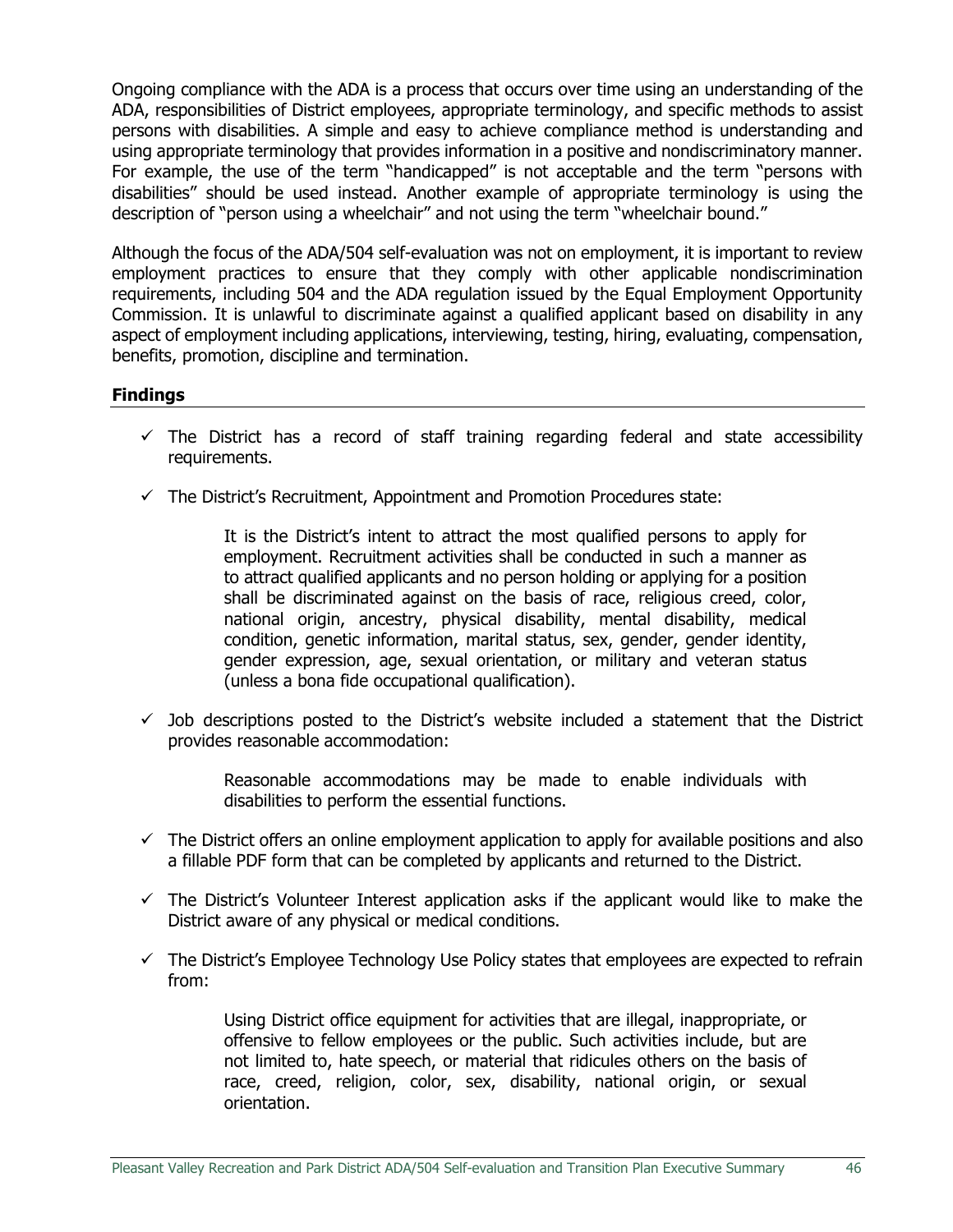$\checkmark$  The District's Unrepresented Employee Manual that is available on the Human Resources Policies and Procedures webpage states:

> It is the purpose of this Unrepresented Employee Manual (Manual) is to establish a system of uniform and appropriate personnel policies and procedures which will provide the Pleasant Valley Recreation and Park District with a productive, efficient, stable and representative workforce by incorporating the following principles:

- Assuring fair treatment of applicants and employees in all aspects of personnel administration without discrimination based on race, color, sex, age, religion, national origin, political affiliation, marital status, sexual orientation or disability with proper regard for their privacy and constitutional rights.
- $\checkmark$  The District's Memorandum of Understanding between Pleasant Valley Recreation and Park District and Service Employees International Union Local 721 representing PVRPD Employees that is available on the Human Resources Policies and Procedures webpage states:

Non-Discrimination in Reduction in Force: Layoffs and demotions which result from a reduction in force shall be made without consideration being given to an employee's race, religious creed, color, national origin, ancestry, physical disability, mental disability, medical condition, genetic characteristics or information, marital status, sex, gender, gender identity, gender expression, pregnancy, age, sexual orientation, or veteran or military status of any person.

The District is committed to providing reasonable accommodation to those employees whose drug or alcohol problem classifies them as handicapped under federal and/or state law.

- ✓ The Pleasant Valley Recreation and Park District is a member of the California Association for Parks & Recreation Indemnity (CAPRI) which offers training to its member agencies on requirements of the ADA, including roles and responsibilities of the District to comply with the ADA, nondiscrimination, program accessibility and maintaining accessible facilities. District staff participated in training sessions provided by DAC through CAPRI for topics including:
	- o ADA Roles and Responsibilities for Park Districts
	- o Completing Your ADA Compliance Review of Policies, Procedures, Program Access and Public Outreach
	- o Compliance Standards for Construction and Remodeling
- $\checkmark$  Staff survey respondents who stated that they have received training or information regarding the requirements of the Americans with Disabilities Act noted that they've received training on webinars provided by California Association for Parks & Recreation Indemnity (CAPRI) and National Recreation and Park Association (NRPA), as well as from classes and information provided from past supervisors.
- $\checkmark$  Training for new employees and volunteers with content regarding the ADA was not found.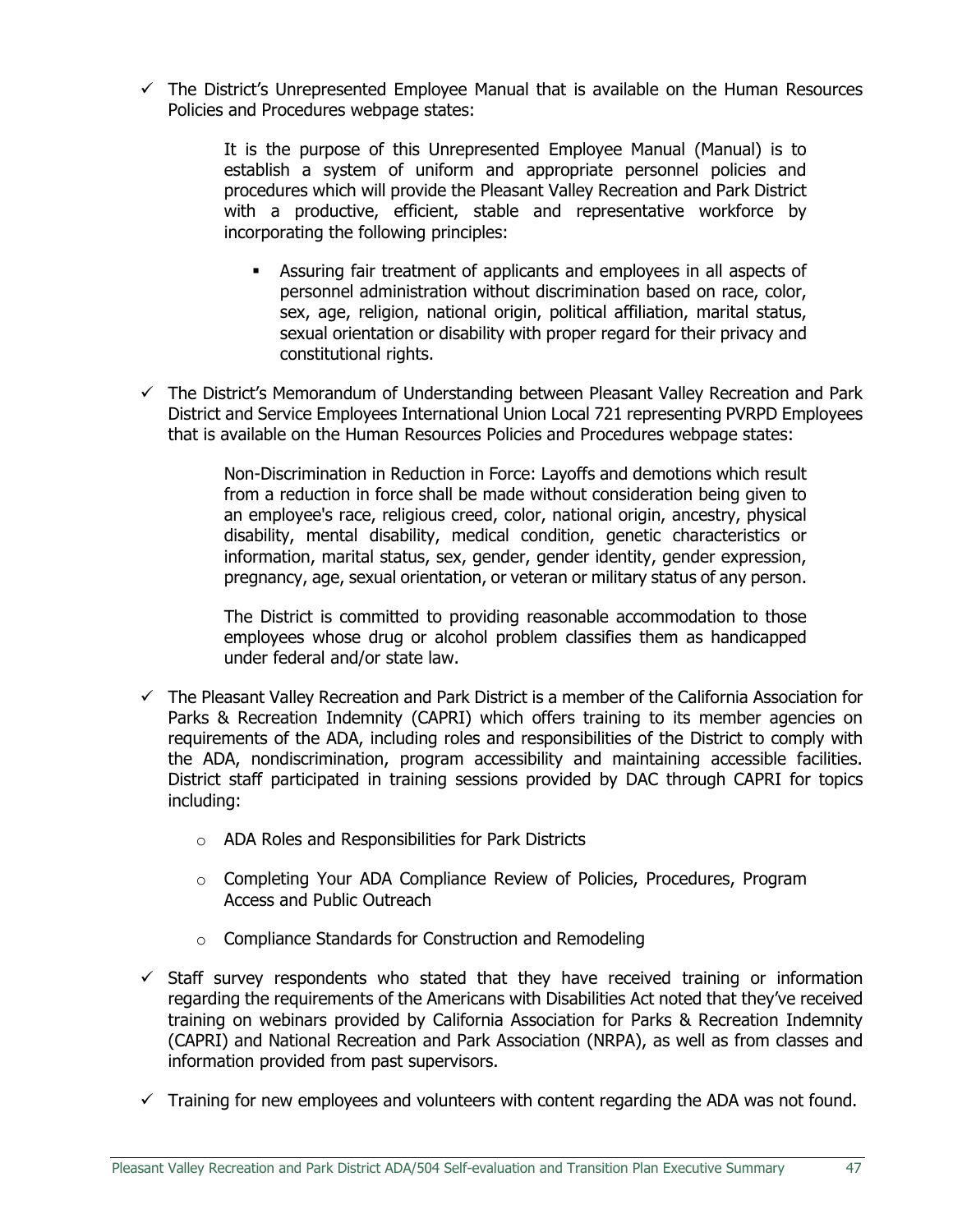## **RECOMMENDATIONS**

- **•** The District should continue to provide ongoing training regarding the ADA/504 for facilities, public rights-of-way, and outdoor recreation standards. Suggested training topics should include, but are not limited to:
	- o Requirements of the ADA and 504
	- o Notice and Identity of the ADA Coordinator
	- o Notice and Rights Posted for Persons with Disabilities
	- o Acceptable Terminology and Expressions
	- o Noncompliance Consequences
	- o Accessible vs. Compliant
	- $\circ$  Barriers Programmatic or Physical
	- o Providing Services for Persons with Disabilities
	- $\circ$  Inclusions of Persons with Disabilities
	- o Service Animals
	- o Leased Sites
	- o Special Events and Voting
	- o Accessible Locations for Meetings
	- o Effective Communication, Auxiliary Aids and Services
	- o Construction and Remodeling
	- o Maintenance of Accessible Features
	- o Community Donations and Construction Projects
	- o Grievance Procedures
	- o Use of District Facilities by Organizations and Individuals
	- o Reasonable Accommodations
	- o Statement of Accommodations
	- o Alternate and Accessible Formats
	- o Accessible Websites
	- o Volunteers
	- $\circ$  Accessibility Standards and Regulations (ADA, CBC, PROWAG, MUTCD, Caltrans)
- The District should provide staff training in additional formats other than a classroom session, if needed. Training methodologies could include videos (captioned) that could be viewed at the training or checked out by departments and agencies.
- Handouts and training materials should be prepared, if needed, in alternate accessible formats.
- The ADA Coordinator should continue to provide or coordinate additional ADA/504 training to all management and staff who have regular contact with the public.
- **•** The District should consider adding assurances to applications for volunteers that would include assurances that the applicant will adhere to abide by all applicable state, federal and District policies and procedures.
- **•** The District should consider adding nondiscriminatory practices to Districtwide conduct policies for staff and volunteers.
- **•** The District should include information as to the identity, title, address, phone number and email address of the ADA Coordinator to new employee orientation and volunteer information.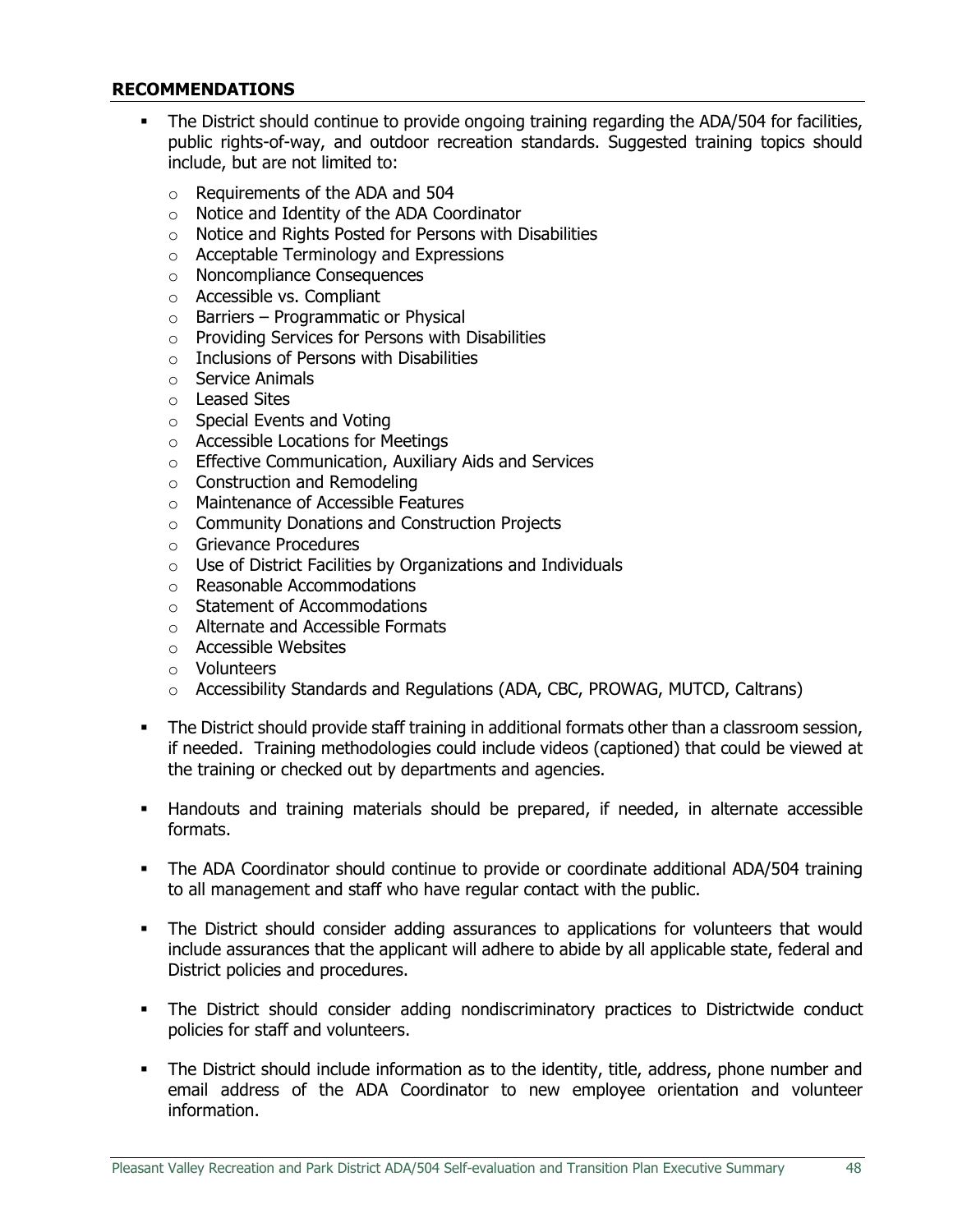- New employees and volunteers should be provided materials and/or training regarding nondiscriminatory practice and the requirements for access to programs, services, and activities of the District.
- **•** The District should develop training materials and videos for new employees and volunteers regarding information and requirements of Title I and Title II of the ADA and Section 504. Materials could also be offered on providing accommodations for persons with disabilities.

## <span id="page-51-0"></span>**Distribution and Location of Publications**

Publications, documents, and brochures are required to be in an accessible location for persons with disabilities.

## **FINDINGS**

 $\checkmark$  Most publications, brochures and documents are displayed in departments and areas that were accessible for persons with disabilities. Displays should be on an accessible route and within a compliant reach range. Recommendations to adjust displays when required to comply with accessible reach ranges are included in the District's transition plan.

## **RECOMMENDATIONS**

- **•** The ADA Coordinator should continue to provide information to departments regarding the placement of brochures, pamphlets, and information in accessible locations and in accessible containers or displays for persons with disabilities. Including requirements for reach ranges and clear floor space to access publications would also be helpful.
- Counters and areas that are lowered for access by persons with disabilities should be maintained and kept clear of display and work items.
- Displays should also allow for retrieval of the information without utilizing a tight pinching or grasping motion and be within a compliant reach range.

## <span id="page-51-1"></span>**Planning, Budgeting, Implementation and Strategies for Ongoing Compliance**

There is not a specific requirement in the ADA or Section 504 for planning and budgeting for barrier removal. There is a requirement for public entities to incorporate a projected schedule for barrier removal into the transition/barrier removal plan. A District that is budgeting for ADA/504 barrier removal and to improve access to programs, services and activities shows intent to implement the barrier removal/transition plan and to enhance access to programs, services, activities, and facilities by persons with disabilities.

The District is required to provide a projected schedule with estimated dates for barrier removal in the ADA/504 self-evaluation and transition plan. The projected schedule is an estimate or planned date for barrier removal. Projected dates, however, may change due to a variety of factors. Developing an ADA plan and a schedule for implementation and removal of barriers provides clear documentation of the District's ongoing efforts to remove barriers and to provide access to District programs, services, and activities.

Implementation of the recommendations in the self-evaluation and transition plan will continue to require planning, resources, staff training, interdepartmental coordination and collaboration throughout the organizational structure and the public. As the District recognizes that compliance with the ADA is not a "one-time" event and requires strategic planning and an ongoing commitment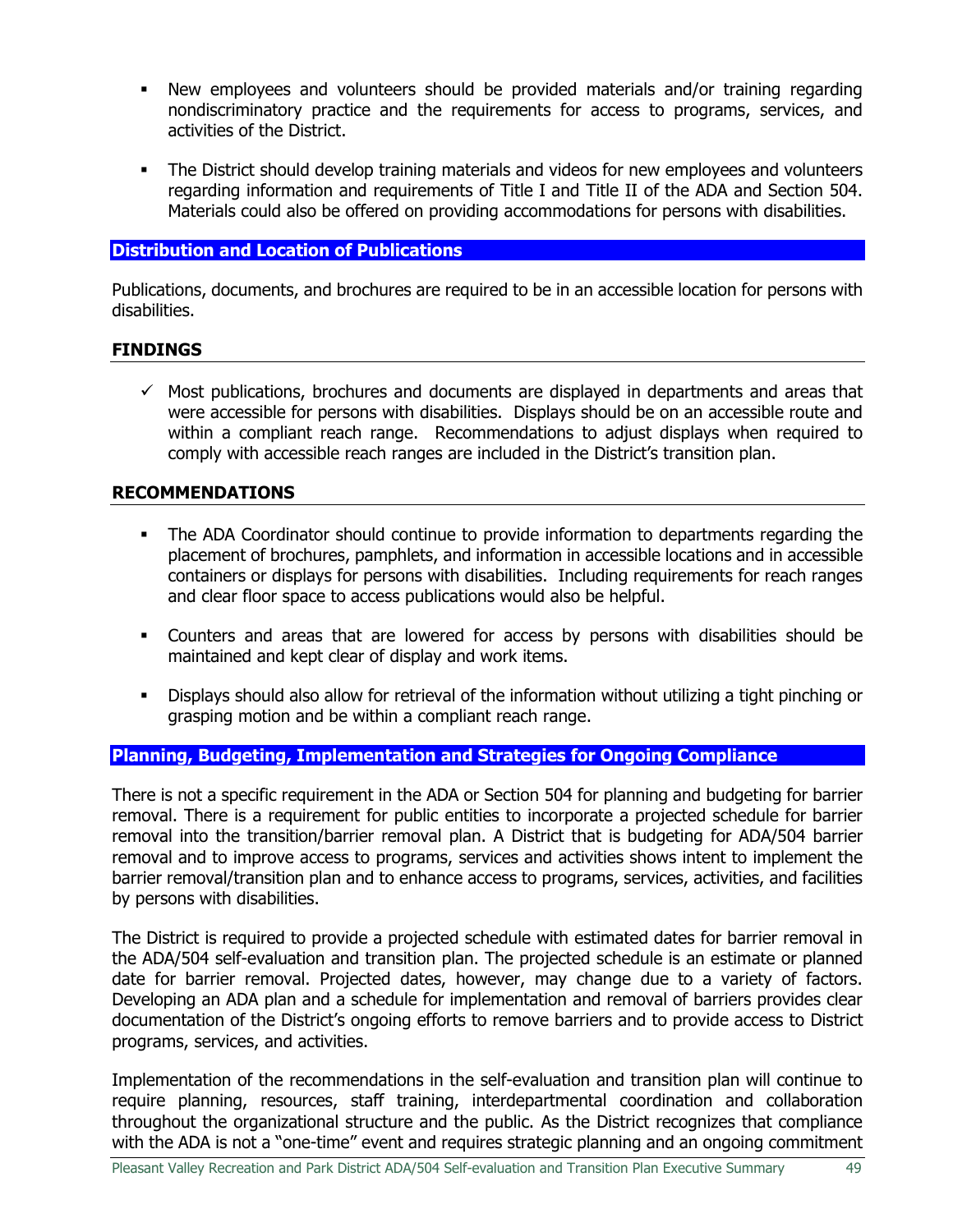to provide equal access to its programs, services, and activities to maintain and enhance compliance with the requirements of the ADA.

## **FINDINGS**

- $\checkmark$  The August 2021 Staff Finance Report presented at the October 6, 2021 Board of Directors meeting includes the budget line item for updating the ADA Transition Plan.
- $\checkmark$  Information presented in a staff report to the Board of Directors for the September 4, 2019 meeting noted that the Aquatic Center lobby and front desk area underwent a redesign in 2006 to accommodate ADA requirements.
- $\checkmark$  The District's 2021-2026 Strategic Plan includes a goal to "Develop a Community Center Plan that lays the foundation for both operational and facility programming." A strategy noted to achieve this goal is to "Identify features and amenities within the existing Community Center facility to be updated or improved (Fire Codes/ADA/etc.) as part of the larger project."
- $\checkmark$  The minutes of the May 2, 2019 special meeting of the Board of Directors included the discussion of the use of Quimby Act fees for FY 2019-2020 projects, including but not limited to:
	- **Example 2** Freedom Center Remodel ADA Restrooms
	- Camarillo Grove Upper Restroom ADA Compliance
- $\checkmark$  At the time of the evaluation, the District was in the process of renovating Arneill Ranch Park. Construction illustration documents that are available on the District website show that the scope of work includes ADA concrete paths of travel and ADA parking lot upgrades. The construction illustration documents also include reference to the design and location of an ADA compliant picnic table.

#### **RECOMMENDATIONS**

- The District should continue to maintain an ongoing barrier removal implementation plan and document the District's progress, initiatives and funds expended.
- In appropriate cases, it is recommended that the District contract for an independent review of plans, remodeling efforts and new construction for accessibility requirements for the Americans with Disabilities Act Standards (ADA) and Title 24 of the California Building Code. It is important and required that the accessibility barrier removal efforts meet federal and state accessibility codes.
- **The ADA Coordinator, or designated staff, should be empowered with the authority to make** recommendations and monitor the current Pleasant Valley Recreation and Park District ADA/504 Self-evaluation and Transition Plan.
- **•** In addition to the removal of structural barriers, departments should consider budgeting for accessibility items, especially in communication, such as TTY/TDD's and alternate formats.
- **.** Implementation of the recommendations in the self-evaluation will continue to require planning, resources, staff training, interdepartmental coordination and collaboration throughout the organizational structure and the public.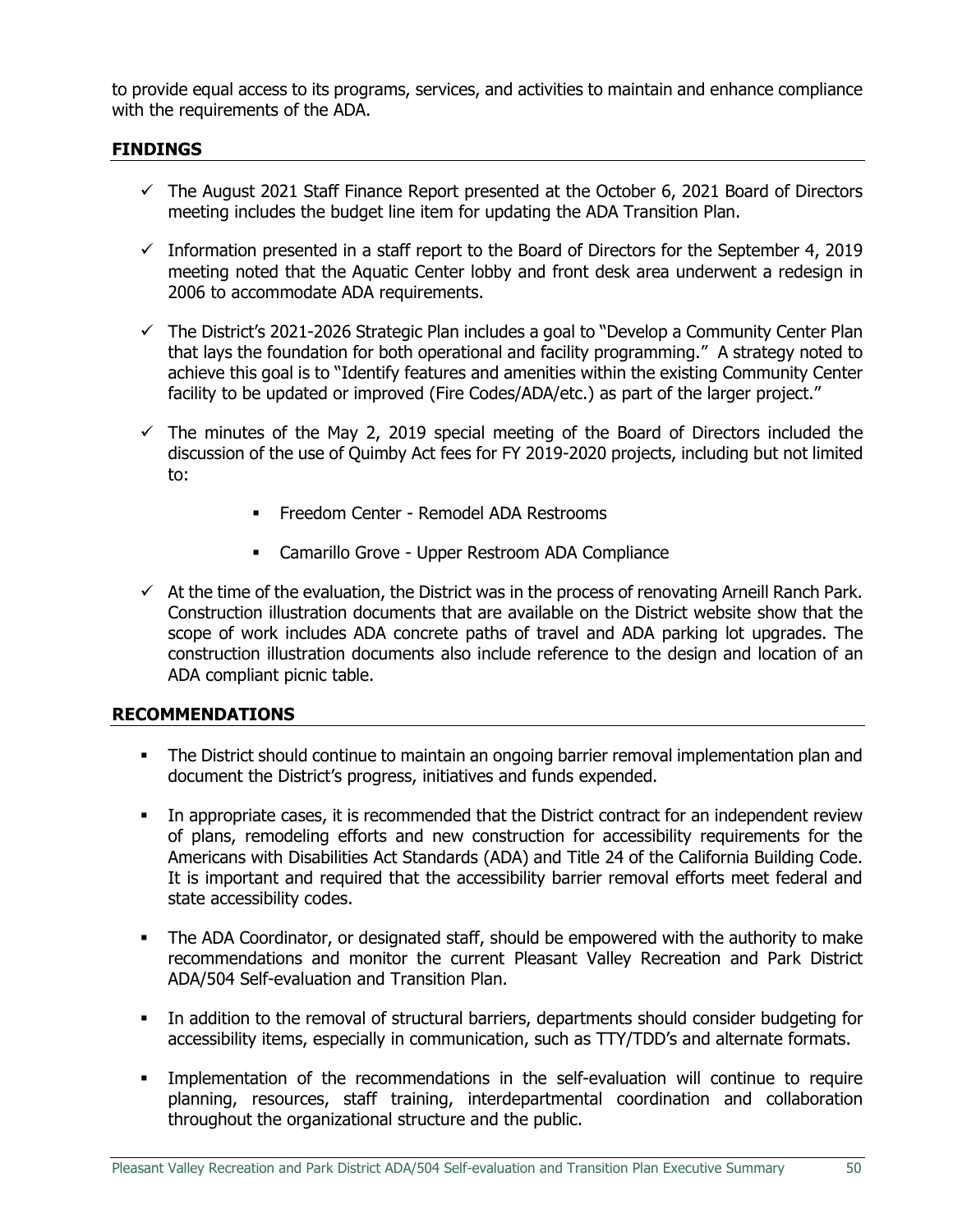#### <span id="page-53-0"></span>**Conclusion**

The Pleasant Valley Recreation and Park District has demonstrated an ongoing commitment to provide equal access for persons with disabilities to its programs, services, and activities to maintain and enhance compliance with the requirements of the Americans with Disabilities Act. The District continues to embrace a concept of full and equal access for all the people it serves. The findings from the updated Pleasant Valley Recreation and Park District ADA/504 Self-evaluation and Transition Plan memorialize the District's compliance efforts.

The District has completed many ADA compliance activities. A summary of findings and recommendations is provided in this section but is not intended to be entirely inclusive of all findings and recommendations contained in the Pleasant Valley Recreation and Park District ADA/504 Selfevaluation and Transition Plan.

The noncompliant findings overall for programmatic areas such as policies, programs, services and activities were not found to have a significant impact for access by persons with disabilities. Some areas, as noted in the executive summary report should be changed, updated or enhanced to provide a greater level of access by persons with disabilities. Noncompliant findings for physical barriers were found to have the potential to limit access by persons with disabilities.

- 1. ADA POLICY STATEMENT: Although not required, is recommended that the District develop and distribute Districtwide an ADA Compliance Policy Statement that clearly describes the commitment and nondiscriminatory policies and practices of the District regarding recruitment, employment, policies, access to programs, services, events and facilities. The ADA Compliance Policy Statement does not have to be formally adopted but should at least be approved by executive management.
- 2. POLICY DEVELOPMENT AND UPDATES: Although the District is not required to develop a policy for each and every area of access to the District's programs, services and activities, it is general practice for public entities to develop Districtwide policies and procedures in selected areas to ensure compliance with the accessibility requirements and standards. Although Districtwide ADA primary compliance policies can be developed, it would be beneficial to have individual policies and procedures to fully understand and implement the accessibility requirements. For example, policies regarding service animals, ticket sales for events or other power-driven mobility devices may be countywide or specific to departments and divisions.
- 3. ADA COORDINATOR: The identity and the role of the ADA Coordinator should continue to be published using multiple methodologies to inform staff and members of the public. In addition, training should be provided to District staff. Due to the required role of the ADA Coordinator, it is important that interdepartmental coordination is enhanced to include project planning, funding and documentation of the barriers removed. A process should be developed by the District with departmental input to update the DACTrak accessibility management software program not only to implement the plan, but to document the removal of barriers. It is important that interdepartmental coordination is enhanced to include project planning, funding and documentation of the barriers removed.
- 4. PLAN TO REMOVE BARRIERS: It is important that the transition plan to remove the physical barriers includes buildings, facilities, parks, recreational sites, parking and paths of travel. Planning, funding and staff resources should include all areas of the transition plan.